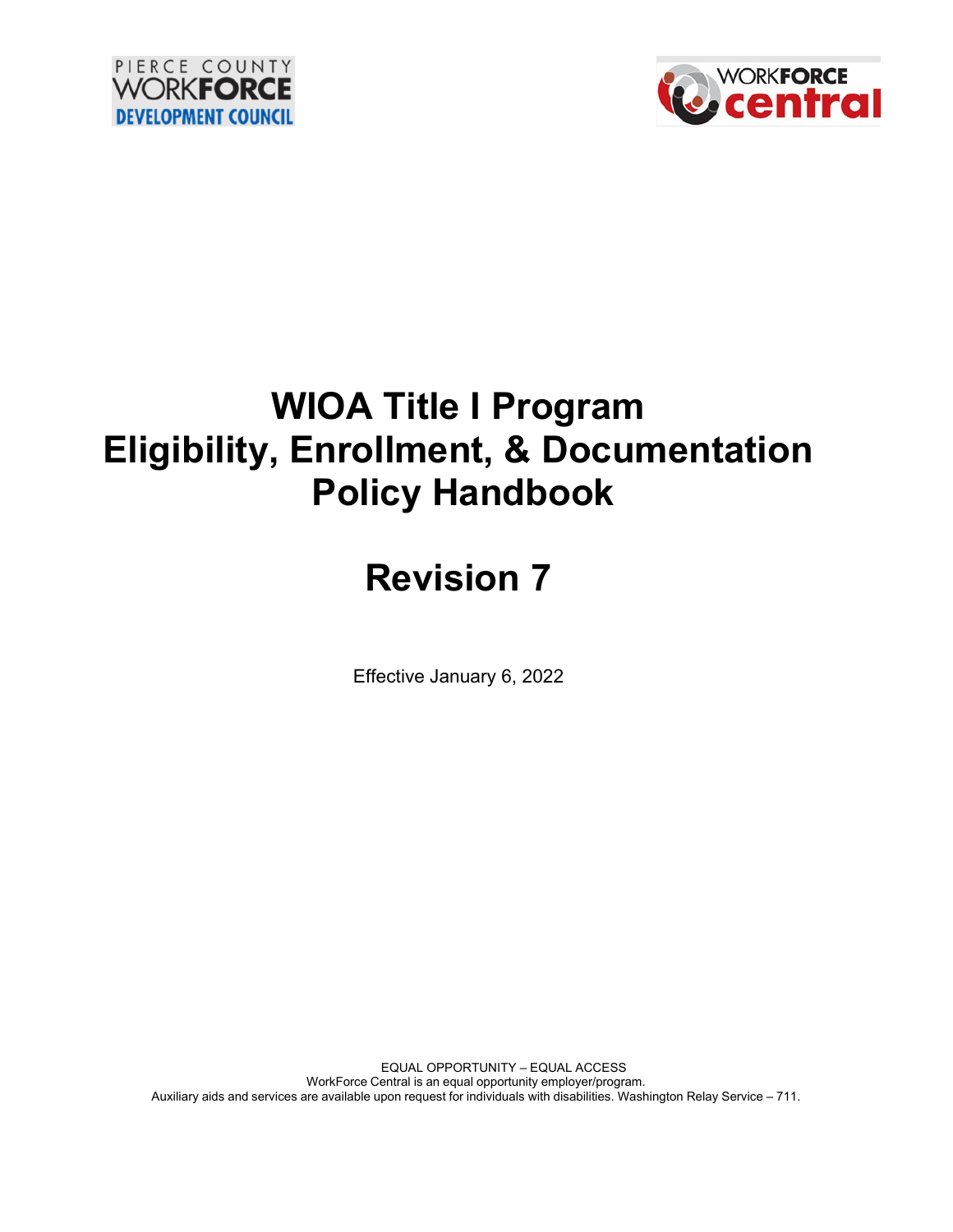# **Contents**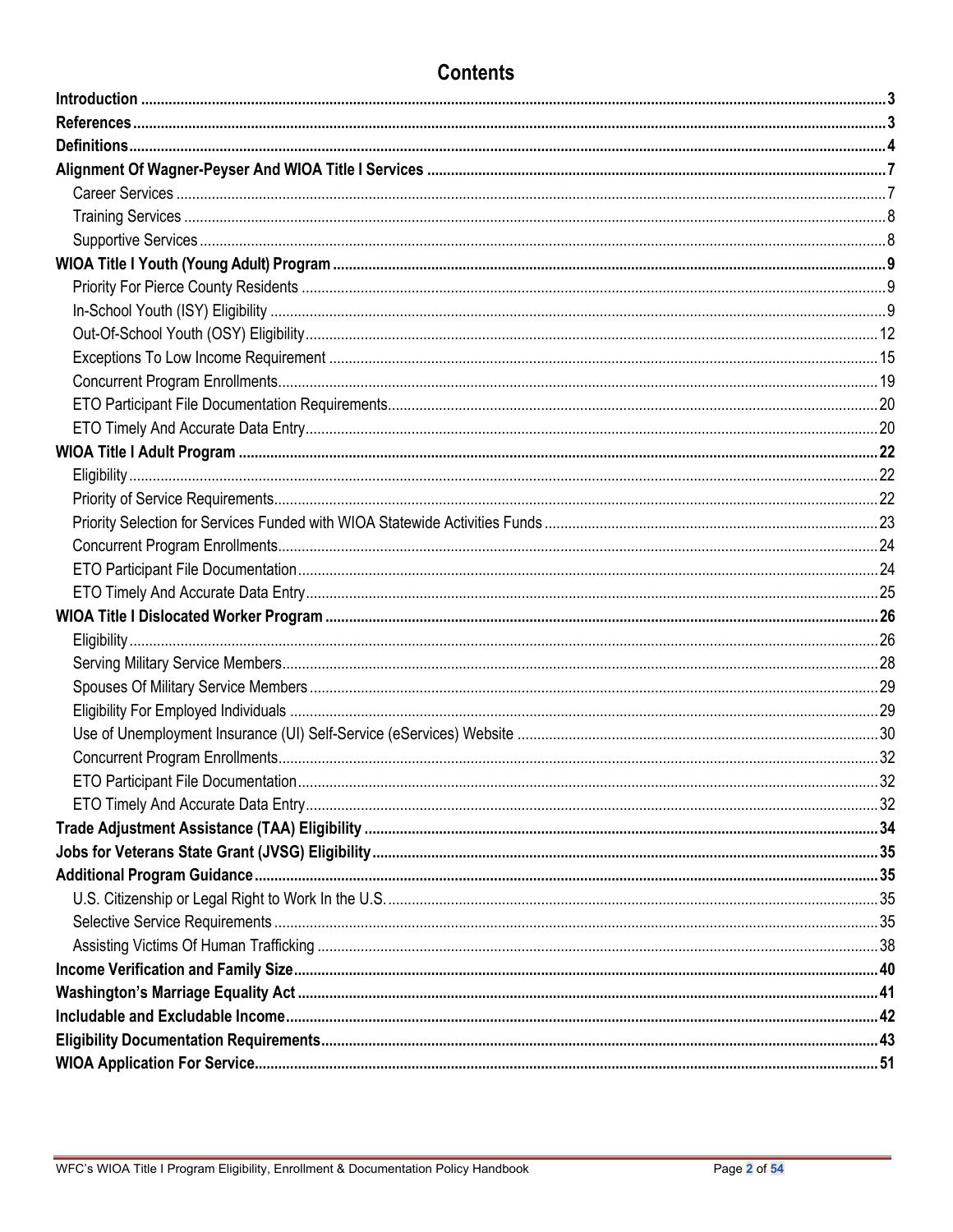#### <span id="page-2-0"></span>**INTRODUCTION**

The content of this WIOA Title I Program Eligibility, Enrollment & Documentation Policy Handbook (Program Eligibility Handbook) coincides with WorkForce Central's WIOA Title I Program Eligibility, Enrollment & Documentation Policy #1005 Revision 6 and serves as the vehicle for implementing and managing WIOA Title I program eligibility and enrollment procedures and documentation (including data validation) requirements.

This Program Eligibility Handbook is based on the best information available at this time per WIOA laws and rules, DOLETA (DOL) guidance, Washington State Employment Security (ESD), and local policies. This Eligibility Handbook will be revised as relevant DOL, ESD, and local policy and guidance is issued. Compliance with the WorkForce Central WIOA Title I Program Eligibility, Enrollment & Documentation Policy and this Program Eligibility Handbook will be based on the version of the policy and handbook at the time of the action or activity under review.

This handbook and the corresponding policy are located at [WorkForce Central's](https://workforce-central.org/about/policies/) Policy Library.

#### <span id="page-2-1"></span>**REFERENCES**

- Public Law 113-128, Workforce Innovation and Opportunity Act (WIOA) of 2014
- [WIOA Final Rule; 20 CFR Parts 676, 677, and 678; Federal Register, Vol. 81, No. 161, August 19,2016](https://www.gpo.gov/fdsys/pkg/FR-2016-08-19/pdf/2016-15977.pdf)
- WIOA Final Rule; 20 CFR Parts 603, 651,652, et al; Federal Register, Vol. 81, No. [161,August1](https://www.gpo.gov/fdsys/pkg/FR-2016-08-19/pdf/2016-15975.pdf)9, [2016](https://www.gpo.gov/fdsys/pkg/FR-2016-08-19/pdf/2016-15975.pdf)
- Public Law 107-288, Jobs for [Veterans](https://www.gpo.gov/fdsys/pkg/PLAW-107publ288/pdf/PLAW-107publ288.pdf) Act (JVA) of 2002
- TTEGL 22-04, [Change](http://wdr.doleta.gov/directives/corr_doc.cfm?DOCN=2540) 1
- [TEGL](http://wdr.doleta.gov/directives/corr_doc.cfm?DOCN=2816) 10-09
- $\bullet$  TEGL 11-11, [Change](http://wdr.doleta.gov/directives/corr_doc.cfm?DOCN=8779) 2
- TEGL 19-13, [Change](https://wdr.doleta.gov/directives/corr_doc.cfm?DOCN=3305) 2
- [TEGL](http://wdr.doleta.gov/directives/corr_doc.cfm?DOCN=4244) 23-14
- [TEGL](https://wdr.doleta.gov/directives/corr_doc.cfm?DOCN=6073) 08-15
- TEGL 10-16, Change 1
- [TEGL](https://wdr.doleta.gov/directives/corr_doc.cfm?DOCN=3851) 19-16
- TEGL [21-16,](https://wdr.doleta.gov/directives/corr_doc.cfm?DOCN=7159) Change 1
- [TEGL](https://wdr.doleta.gov/directives/attach/TEGL/TEGL_7-18_Attachment_I.pdf) 7-18
- TEGL 23-19
- Veterans Program Letter (VPL) [03-14, Change](https://www.dol.gov/vets/VMS/VPLs/VPL-03-14-Change-2.pdf) 2
- [Veterans](https://www.dol.gov/vets/VMS/VPLs/VPL-04-14.pdf) Program Letter (VPL) 04-14
- WorkSource System Policy 1002, Rev. 2
- WorkSource System Policy [1009, Revision](http://media.wpc.wa.gov/media/WPC/adm/policy/1009.pdf) 3
- [WorkSource](http://media.wpc.wa.gov/media/WPC/adm/policy/1019.pdf) System Policy 1019, Revision 5
- WorkSource System Policy 1020, Revision 1
- WIOA Title I [Policy](http://media.wpc.wa.gov/media/WPC/adm/policy/5403.pdf) 5403
- WIOA Title I Policy 5602, [Revision](http://media.wpc.wa.gov/media/WPC/adm/policy/5602.pdf) 3
- WIOA Title I Policy 5607, [Revision](http://media.wpc.wa.gov/media/WPC/adm/policy/5607.pdf) 5
- WIN [0082](http://media.wpc.wa.gov/media/WPC/adm/policy/0082.pdf)
- WIN 0107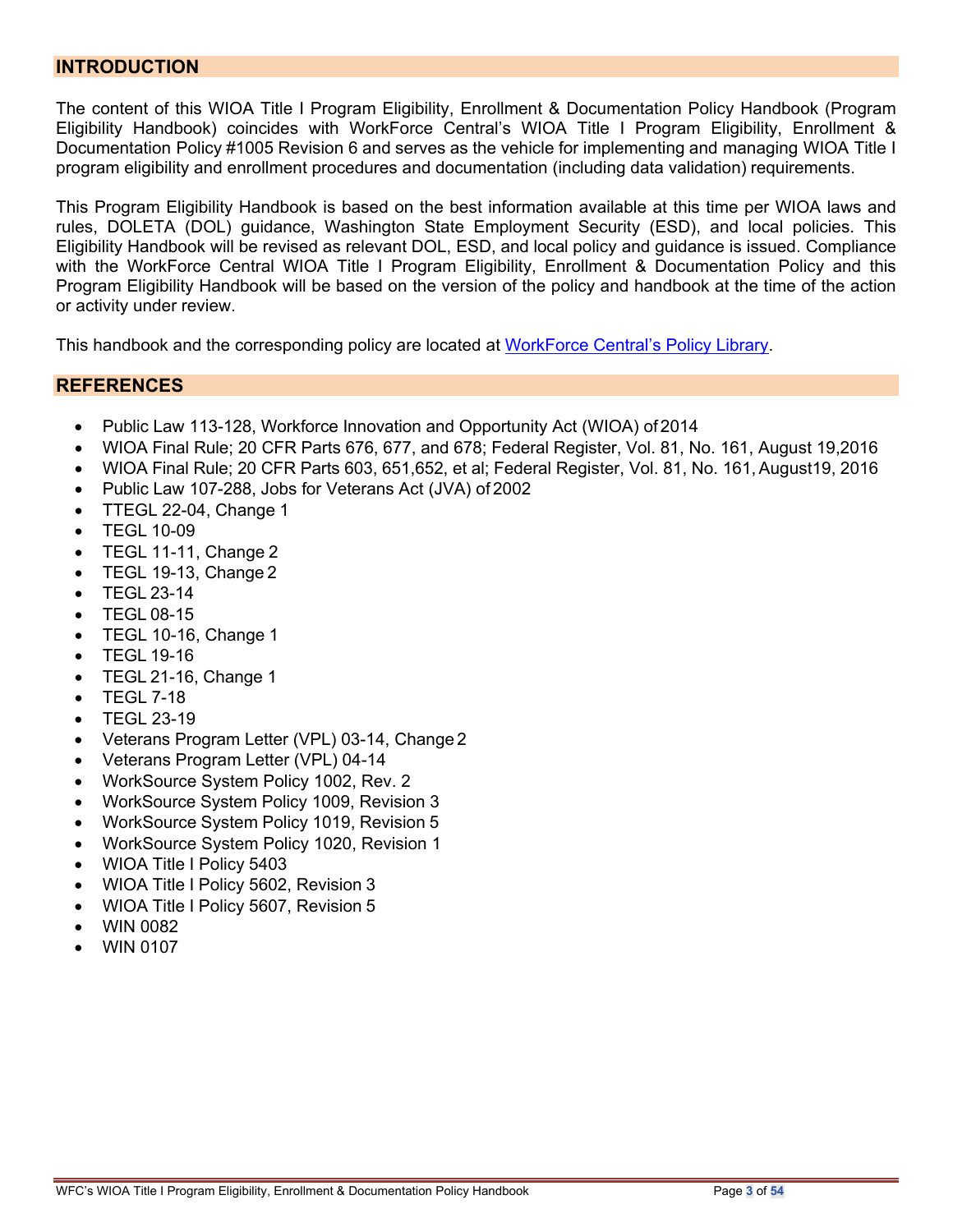#### <span id="page-3-0"></span>**DEFINITIONS**

**Announcement of a Plant Closing within 180 Days - Dislocated Worker Program** - WIOA Section 101(9)(B)(ii): Plant status as confirmed by written notice from the employer, or layoff or termination; WARN notice; newspaper article; documentation that a disaster necessitated business closure or layoff; business foreclosure notice; self-attestation in absence of other documents (must include the reason why other documentation is not available).

**Attached to the WorkForce –** An individual who has earned reportable income either through an employee/employer relationship or self-employment for a minimum of 680 hours during the most recent calendar year.

**Case Notes -** TEGL 23-19, Attachment II**:** Case notes refer to either paper or electronic statements by the case manager that identify, at a minimum, the following: (a) a participant's status for a specific dataelement, (b) the date on which the information was obtained, and (c) the case manager who obtained the information.

**Covered Person (for Priority of Service) -** ESD Policy 1009, Rev. 3: A veteran or their eligible spouse.

**Data Element Validation (DEV) -** ESD Policy 1003, Rev. 2: The federally mandated process by which the state annually assesses the accuracy of reported participant data.

**Eligible Spouse (of a Veteran) -** (Jobs for Veterans Act Section 2(a)): The spouse of any of the following:

- Any veteran who died of a service-connected disability.
- Any member of the Armed Forces serving on active duty who, at the time of application for the Priority, is listed in one or more of the following categories and has been so listed for a total of more than 90 days: o missing in action,
	- o captured in line of duty by a hostile force, or
	- $\circ$  forcibly detained or interned in the line of duty by a foreign government or power.
- Any veteran who has a total disability resulting from a service-connected disability, as evaluatedby the Department of Veterans Affairs.
- Any veteran who died while a disability, as indicated in paragraph (3) of this section was inexistence.

**Employment that Leads to Self-Sufficiency- Dislocated Worker Program -** ESD Policy 1019, Rev. 5: Employment that meets the financial needs of an individual without the support of public or private assistance, or the individual has earned income equal to or exceeding 80% of the median family income limit based on the U.S. Dept. of Housing and Urban Development (HUD) Median Family Income Guidelines.

**General Announcement - Dislocated Worker Program -** ESD Policy 1019, Rev. 5: For Dislocated Worker Program career and training eligibility purposes, "general announcement" refers to an individual employed at a facility at which the employer has made a general announcement that such facility will close within 180 days. Acceptable documentation of a general announcement may include a written notice from the employer, a newspaper article or self-attestation.

**Long-term Unemployed Individual -** TEGL 19-16, Attachment III (see also Bureau of Labor [Statisticsdefinition\)](https://www.bls.gov/cps/definitions.htm#:%7E:text=In%20Bureau%20of%20Labor%20Statistics,27%20continuous%20weeks%20or%20more.&text=See%20also%20duration%20of%20unemployment.): A person who has been unemployed for 27 or more consecutive weeks.

**Low Income -** WIOA Sec. 3(36)(A): The term "low income individual" means an individual who:

- Receives, or in the past 6 months has received, or is a member of a family that is receiving orin the past 6 months has received, assistance through the supplemental nutrition assistance program established under the Food and Nutrition Act of 2008 (7 U.S.C. 2011 et seq.), the program of block grants to States for temporary assistance for needy families program under part A of title IV of the Social Security Act (42 U.S.C. 601 et seq.), or the supplemental securityincome program established under title XVI of the Social Security Act (42 U.S.C. 1381 et seq.),or State or local income-based public assistance.
- Is in a family with total family income that does not exceed the higher of
	- a. The poverty line, or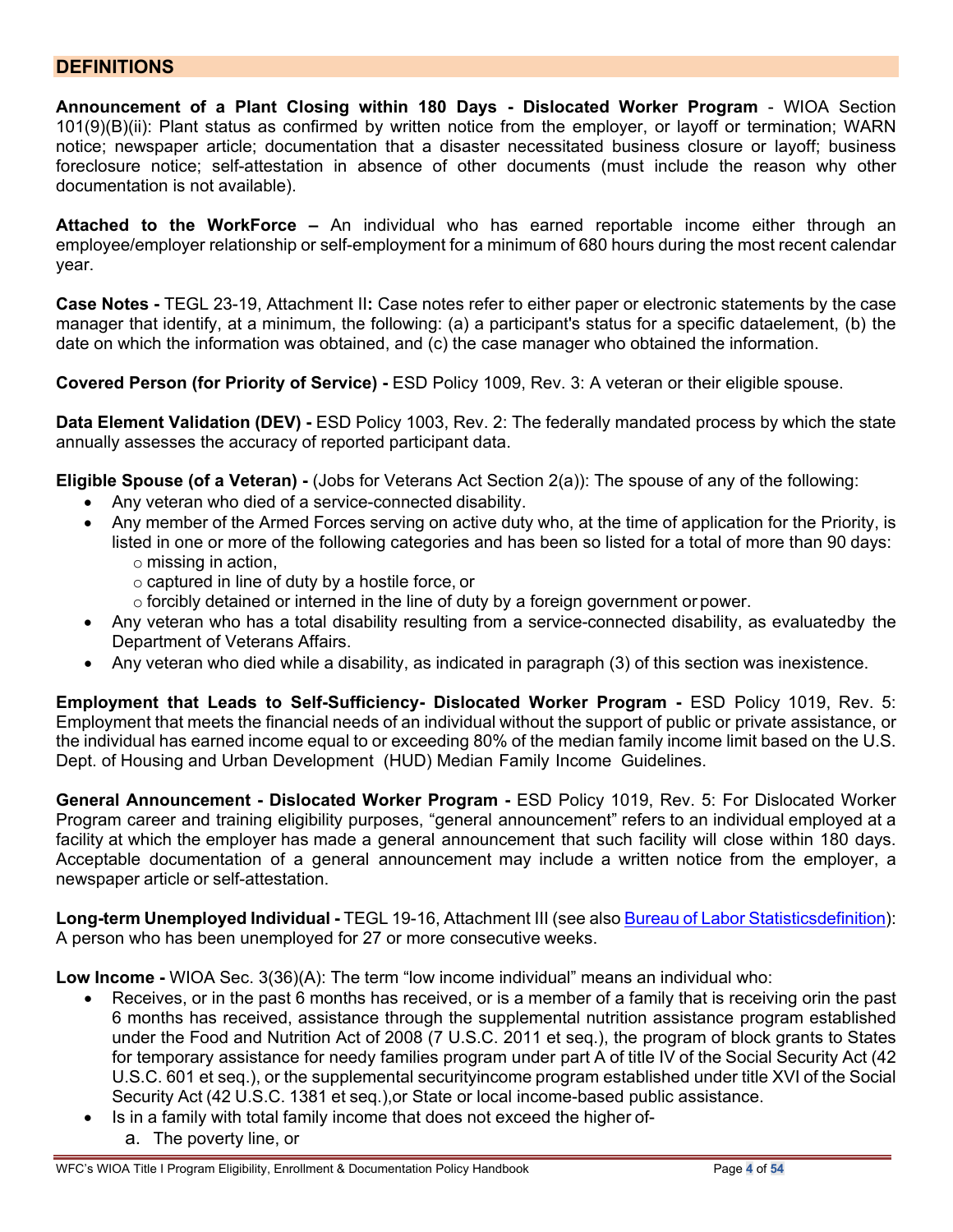- b. 70 percent of the lower living standard income level.
- Is a homeless individual (as defined in section 41403(6)) of the Violence Against Women Act of 1994 (42 U.S.C. 14043e-2(6)), or a homeless child or youth (as defined under section 725(2) of the McKinney-Vento Homeless Assistance Act (42 U.S.C. 11434(2)).
- Receives or is eligible to receive a free or reduced price lunch under the Richard B. Russell National School Lunch Act (42 U.S.C. 1751 et seq.).
- Is a foster child on behalf of whom state or local government payments are made.
- Is an individual with a disability whose own income meets the income requirements clause of (ii), but who is a member of a family whose income does not meet this requirement.

**Natural Disasters -** Includes hurricanes, tornados, storms, floods, high water, wind driven water, tidal wave or tsunami, earthquake, volcanic eruption, landslide, mudslide, snowstorm, drought, fire, explosions, or other natural catastrophes.

**Participant –** TEGL 10-16, Change 1:

- For Youth, a participant is an individual who:
	- o Meets the definition of a reportable individual.
	- $\circ$  Has satisfied all applicable programmatic requirements for the provision of services, including eligibility determination, an objective assessment, and development of an individual service strategy, and received one or more of the 14 WIOA Youth program elements.
- For Adults and Dislocated Workers:
	- o Meets the definition of a reportable individual,
	- $\circ$  Has received services other than the services described in 20 CFR 677.150(a)(3) (i.e., individuals who only use the self-service system), and
	- $\circ$  Has satisfied all applicable programmatic requirements for the provision of services.

**Reportable Individual**-TEGL 10-16, Change 1: An individual who has taken action that demonstrates an intent to use program services and who meets specific reporting criteria of the program, including:

- (i) Individuals who provide identifying information,
- (ii) Individuals who only use the self-service system, or
- (iii) Individuals who only receive information-only services or activities.

**Self-Attestation -** ESD Policy 1019, Rev. 5 & ESD Policy 1003, Rev. 2: Self-attestation occurs when a participant (applicant) states his or her status for a particular data element, such as pregnant or parenting youth, and then signs and dates a form acknowledging this status. The key elements for self-attestation are (a) a participant (applicant) identifying his or her status for a permitted data element and (b) signing anddating a form attesting to this self-identification. Self-attestation can also be in the form of a signed and dated WIOA eligibility application that is in paper format or either of two electronic formats (scanned and uploaded copy of the paper document or an application in the State's case management system (ETO) with the participant's date-stamped electronic signature.

WorkForce Central Service Providers will use either the paper WIOA Application included in this handbook or the ETO WIOA Eligibility Application as a form of self-attestation.

# **Self-employed Farmers, Ranchers, or Business Operations - Dislocated Worker Program** - Operations

likely to terminate as evidenced by one or more of the following conditions:

- Business foreclosure or notice of intent to foreclose.
- Inability of farm/ranch or business to turn a profit during the preceding 12 months.
- Entry of a self-employed person into bankruptcy proceedings.
- Inability to make four payments on loans secured by tangible business assets resulting in a loss that directly affects closure.
- Inability to obtain capital necessary to continue operations.
- Debt-to-asset ratio is sufficiently high to indicate the likely insolvency of the farm/ranch or business.
- Other events indicated by likely insolvency of the farm, ranch, or business.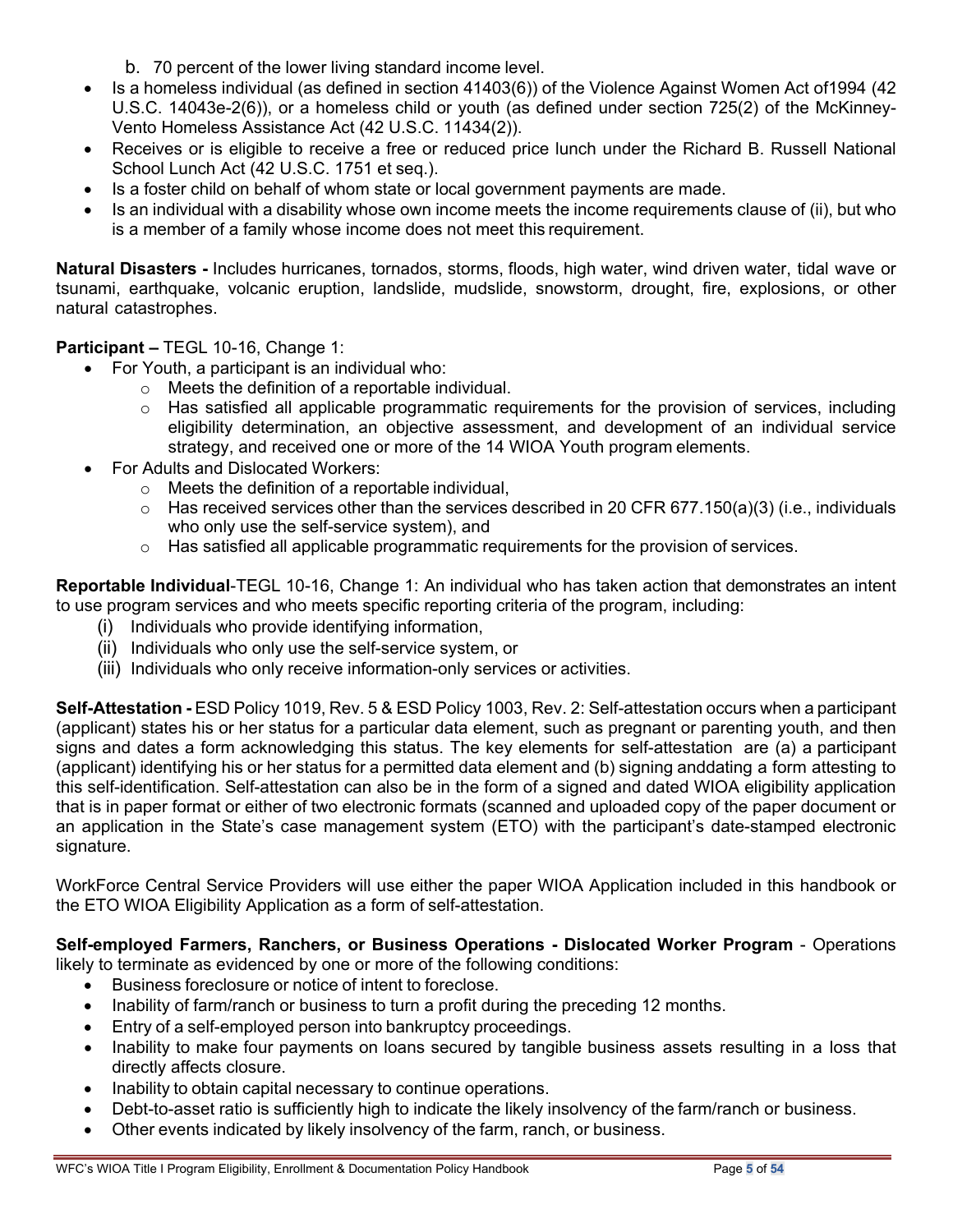**Self-sufficiency -** Self-sufficiency is defined as having family income equal to or exceeding 80% of the median family income limit based on the U.S. Dept. of Housing and Urban Development (HUD) Median Family Income Guideline.

**State Management Information System (MIS):** MIS refers to Washington State Employment Security Department's (ESD) management information system in which all WIOA Title I participant data is recorded and used for DOL ETA performance reporting. The current MIS system is titled "Efforts to Outcome" and commonly referred to as "ETO".

**Substantial Layoff - Dislocated Worker Program –** WorkSource System Policy 1019, Rev. 5: Notice of termination or layoff of a minimum of 25% of the company's workforce, or fifty (50) workers of a company's workforce which is not the result of a plant closing but results in an employment loss at a single site of employment during any 30-day period.

<span id="page-5-0"></span>**Temporary Employment –** Employment that is established for a predetermined period such as contract work or seasonal employment, or employment an individual accepts only because they have been laid off from the customary work for which their training, experience, or work history qualifies them and was obtained for the sole purpose of income maintenance while attending training or while seeking self-sufficient employment.

**Unemployed as a Result of General Economic Conditions – Dislocated Worker Program -** WorkSource System Policy 1019, Rev. 5: Individuals who are now unemployed, including self-employed, due to economic conditions in the community in which they reside or because of a natural disaster. General economic conditions can include, but is not limited to, the failure, closure, or substantial layoffs in one or more businesses in the community that had a direct effect on the individual's unemployment, such as:

- Failure of one or more businesses to which the self-employed individual supplied a substantial portion of products or services.
- Failure of one or more businesses from which the self-employed individual obtained substantial portion of products orservices.
- Substantial layoffs from, or a permanent closure of, one or more plants or facilities that supporta significant portion of the state or local economy, or
- Depressed prices or markets for articles produced by the self-employed individual.

**Unlikely to Return to Previous Industry or Occupation - Dislocated Worker Program** - WorkSource System Policy 1019, Rev. 5: Status of an unemployed worker or military spouse as having limited opportunities for employment or re-employment. Examples include but are not limited to:

- The industry and/or occupation are in decline on the Washington [State Demand/Decline](https://esd.wa.gov/labormarketinfo/learn-about-an-occupation#/search) list.
- The individual is not able to re-locate to an area that has jobs in demand for which he/she is qualified.
- The individual is not able to work in another capacity in the occupational area from which they were dislocated because of physical or mental limitations. An individual may have started out in an industry performing physically or mentally demanding jobs but is no longer capable of performing the essential requirements of the job.
- A military spouse who leaves their job to follow his/her spouse to a new duty assignment.

**Veteran -** For the purpose of providing Priority of Service (using the broad definition) and Dislocated Worker eligibility, veteran means a person who served at least one (1) day in the active military, naval, orair service, and who was discharged or released under conditions other than dishonorable, as specifiedin 38 U.S.C. 101(2). Active service also includes full-time duty in the National Guard or a Reserve component, other than full time duty for training purposes.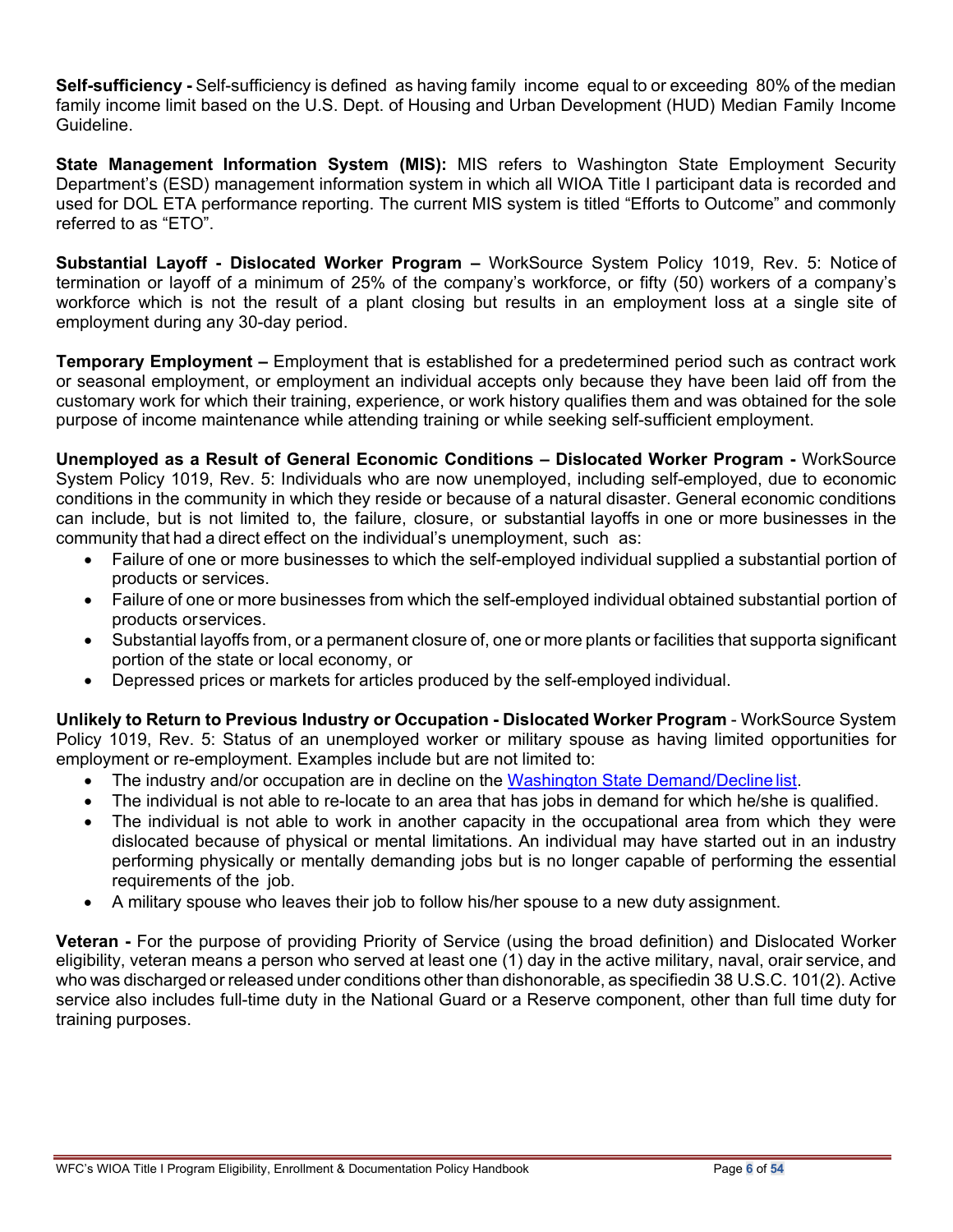# <span id="page-6-0"></span>**ALIGNMENT OF WAGNER-PEYSER AND WIOA TITLE I SERVICES**

According to **Training and Employment Guidance Letter (TEGL) 04-15**, the overarching vision for the One-Stop system is the coordination of fully integrated programs, services, and governance structures so job seekers have access to a seamless system of workforce investment services. This intent is accomplished by establishing career services that are consistent across federally-funded workforce development programs. In addition, the U.S. Department of Labor (DOL) has furthered its integration efforts by establishing common performance metrics [\(TEGL 10-16, Change 1\)](https://wdr.doleta.gov/directives/corr_doc.cfm?DOCN=3255) and developing an integrated performance reporting system (Participant Individual Record Layout or PIRL) for DOL-funded workforce programs.

States and local areas are encouraged to utilize common intake, case management, and job development systems to take full advantage of the One-Stop potential for efficiency and effectiveness. WIOA Title I programs and Wagner-Peyser are mandated to provide the same set of career services described at WIOA Section 134(c)(2)(A). There is a natural alignment of service delivery under Wagner-Peyser since all individuals legally entitled to work in the U.S. are eligible for these services.

NOTE: Personal records of WIOA registrants are private and confidential and not disclosable to the public. Refer to [WIOA Title I Policy 5403](https://storemultisites.blob.core.windows.net/media/WPC/adm/policy/5403.pdf) and [RCW 50.13](https://app.leg.wa.gov/RCW/default.aspx?cite=50.13) for additional guidance on data privacy and security.

#### <span id="page-6-1"></span>**Career Services**

There are three types of career services: basic, individualized, and follow-up. There is no sequence requirement for basic and individualized services which can be provided in any order to provide flexibility in targeting services to the needs of the customer. Follow-up, however, can only be provided after program exit. Section 4 of [TEGL](https://wdr.doleta.gov/directives/corr_doc.cfm?DOCN=3851)  [19-16](https://wdr.doleta.gov/directives/corr_doc.cfm?DOCN=3851) identifies the services that fall under the basic, individualized and follow-up services for WIOA adults and dislocated workers.

Per [20 CFR 680.120](https://www.ecfr.gov/cgi-bin/text-idx?node=pt20.4.680&rgn=div5#se20.4.680_1120) and [680.130](https://www.ecfr.gov/cgi-bin/text-idx?node=pt20.4.680&rgn=div5#se20.4.680_1120) and [TEGL 19-16,](https://wdr.doleta.gov/directives/corr_doc.cfm?DOCN=3851) individuals 18 years of age or older who are registered, meet the eligibility criteria for, and are enrolled in the WIOA Title I Adult program are eligible to receive career services. Per [20 CFR 680.130,](https://www.ecfr.gov/cgi-bin/text-idx?node=pt20.4.680&rgn=div5#se20.4.680_1120) individuals who meet the WIOA Title I Dislocated Worker program criteria are also eligible to receive career services.

Staff-assisted Wagner-Peyser employment services fall under the category of basic career services and must be provided in coordination with other WorkSource Pierce One-Stop Center partners. Wagner-Peyser staff can also provide individualized career services in coordination with other WorkSource Pierce One-Stop Center partners. Although Wagner-Peyser employment services are available to all individuals, only those who are legally entitled to work in the U.S. can obtain employment. To ensure that individuals who apply, or are referred are legally entitled to work in the U.S., [WorkSourceWA.com](https://worksourcewa.com/) registration requires customer attestation to legal entitlement to work in the U.S.

In addition to universal access under Wagner-Peyser, basic career services can be provided with WIOATitle I funding. Individuals must be registered, determined eligible and enrolled to receive WIOA Title I funded, staffassisted career services beyond self-service or informational activities. These services are offered under WIOA Title I (in addition to Wagner-Peyser) to ensure seamless service delivery in the WorkSource Pierce One-Stop Center to minimize referrals and to ensure leveraging of resources betweenprograms.

Per [20 CFR 680.110,](https://www.ecfr.gov/cgi-bin/text-idx?node=pt20.4.680&rgn=div5#se20.4.680_1120) Adults and Dislocated Workers who receive services funded under WIOA Title I other than self-service or information-only activities must be registered and must be a participant.

For a complete list of basic, individualized, and follow-up services, see ESD's WorkSource Service Catalog located on ESD's [Workforce Professionals Center website, Technology tab.](https://wpc.wa.gov/tech)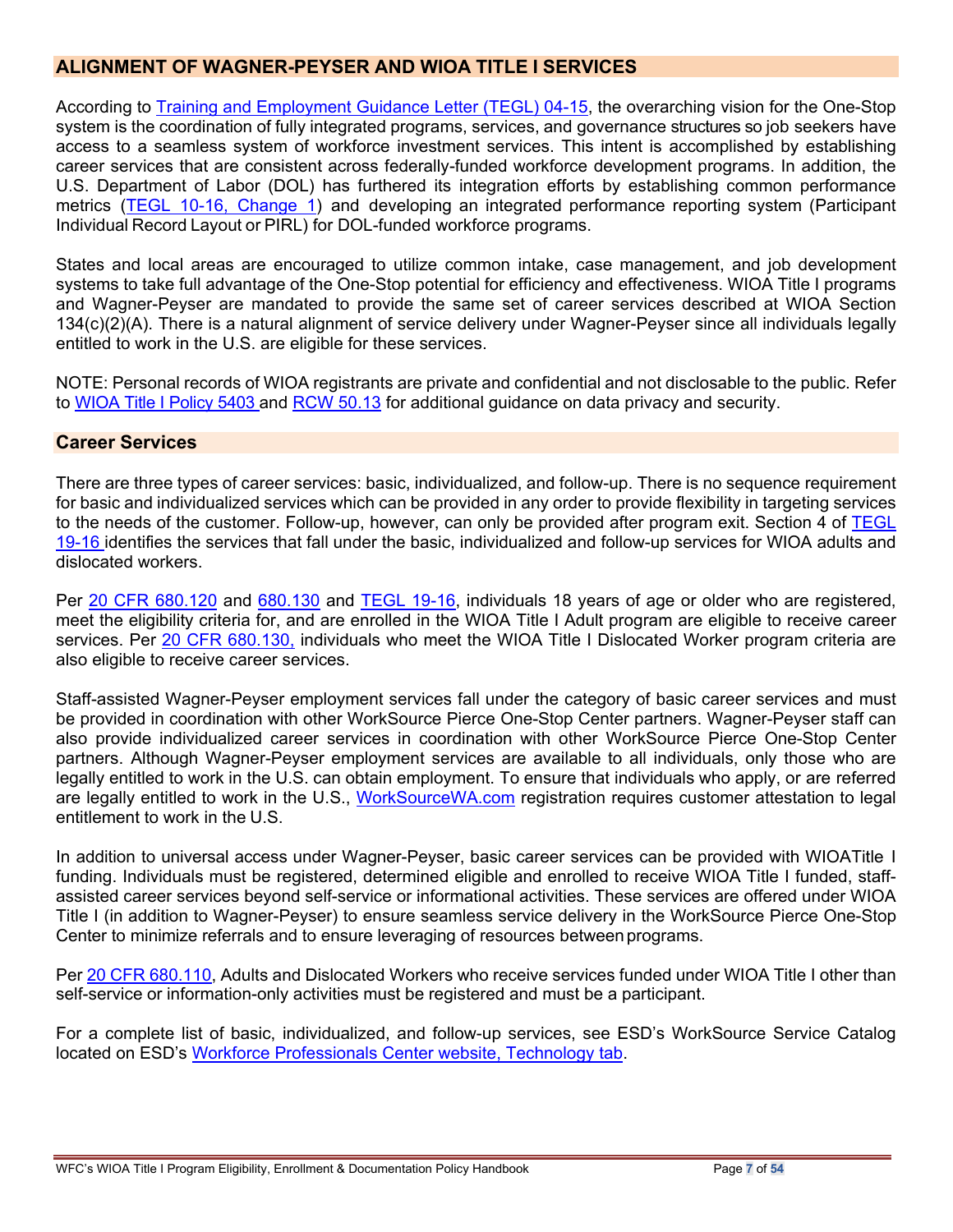### <span id="page-7-0"></span>**Training Services**

Training services are provided to jobseekers under the WIOA Title I programs. Individuals provided WIOA Title Ifunded training services must be registered, determined eligible, and in need of additional services beyond career services to obtain or retain employment per 20 [CFR 680.210.](https://www.ecfr.gov/cgi-bin/text-idx?node=pt20.4.680&rgn=div5#se20.4.680_1120)

As part of the eligibility process, individuals must receive, at a minimum, an interview, evaluation, or assessment, and career planning or other means by which eligibility for WIOA Title I-funded training services can be determined (20 [CFR 680.220,](https://www.ecfr.gov/cgi-bin/text-idx?node=pt20.4.680&rgn=div5#se20.4.680_1120) [TEGL 19-16,](https://wdr.doleta.gov/directives/corr_doc.cfm?DOCN=3851) WorkForce Central's Individual Training Account (ITA) Policy & Procedures).

Per WIOA Section 134(c)(3)(A)(iii), 20 CFR 680.220, and TEGL 19-16, there is no requirement that career services first be provided as a condition of receiving training services. However, if career services are not provided before training, the justification for this course of action must be documented in case notes recorded in ETO.

For complete eligibility and documentation requirements for WIOA Title I-funded training, see WorkForce Central's Individual Training Account (ITA) Policy & Procedures, and WorkForce Central's ETO Documentation Policy & Procedures, located at [WorkForce Central's Policy Library.](https://workforce-central.org/about/policies/)

For the complete list of training services, see ESD's WorkSource Service Catalog located on ESD's [Workforce](https://wpc.wa.gov/tech)  [Professionals Center website, Technology tab.](https://wpc.wa.gov/tech)

#### <span id="page-7-1"></span>**Supportive Services**

#### WIOA Title I Adult and Dislocated Worker Programs

Per [TEGL 19-16,](https://wdr.doleta.gov/directives/corr_doc.cfm?DOCN=3851) [WIOA Title I Policy 5602 Revision 3,](https://storemultisites.blob.core.windows.net/media/WPC/adm/policy/5602-3-1.pdf) and WorkForce Central's, Supportive Service Policy (located at [WorkForce Central's Policy Library\)](https://workforce-central.org/about/policies/), supportive services can be provided to WIOA Title I Adults and Dislocated Workers during participation subject to having also received a career or training service (i.e., supportive services cannot be the only service in a participant record) and after program completion as part of follow-up services. The supportive service can be recorded in the State's MIS (ETO) on or after the date of the career or training service and should include a case note explaining how the supportive service connects to the career or training service recorded in ETO.

#### WIOA Title I Youth (Young Adult) Program

Per [TEGL 21-16,](https://wdr.doleta.gov/directives/corr_doc.cfm?docn=7159) [WIN 0084, Rev. 1,](https://storemultisites.blob.core.windows.net/media/WPC/adm/policy/0084.pdf) and WorkForce Central's, Supportive Service Policy, supportive services for WIOA Title I Youth (Young Adults) can be provided either during participation or after exit during follow-up.

#### WIOA Title I Incumbent Worker Training Program

Per [TEGL 10-16, Change 1,](https://wdr.doleta.gov/directives/corr_doc.cfm?DOCN=3255) [TEGL 19-16, Attachment II,](https://wdr.doleta.gov/directives/attach/TEGL/TEGL_19-16_Attachment_II.pdf) and WorkForce Central's, Supportive Service Policy, individuals enrolled in WorkForce Central's Incumbent Worker Training Program are not eligible to receive supportive services unless they meet eligibility for and are co-enrolled in either the WIOA Title I Adult or Dislocated Worker programs and receive a qualifying career or training service. In other words, supportive services cannot be provided to individuals who are in incumbent worker training only.

For complete eligibility and documentation requirements for WIOA Title I-funded supportive services, see WorkForce Central's WorkForce Central's, located at [WorkForce Central's Policy Library.](https://workforce-central.org/about/policies/)

For the complete list of supportive services, see ESD's WorkSource Service Catalog located at ESD's [Workforce](https://wpc.wa.gov/tech)  [Professionals Center website, Technology tab.](https://wpc.wa.gov/tech)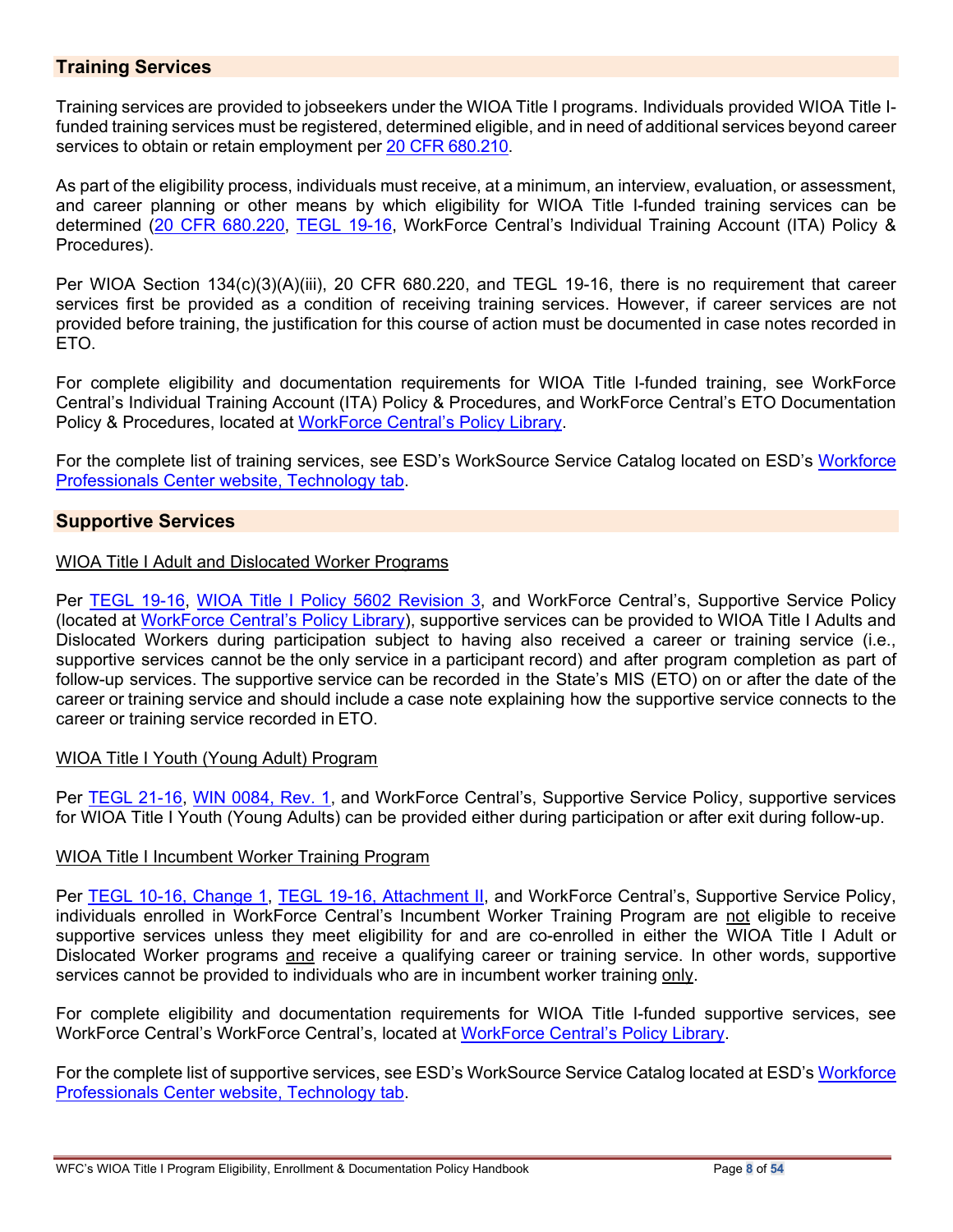# <span id="page-8-0"></span>**WIOA TITLE I YOUTH (YOUNG ADULT) PROGRAM**

WIOA Title I Youth (Young Adult) program requirements are distinguished by In-School Youth (ISY) and Outof-School Youth (OSY), which have different eligibility requirements.

Young adults must be determined eligible prior to program enrollment. Eligibility and enrollment documentation must be uploaded into the participant's ETO file. See WorkForce Central's ETO Data Validation and Documentation Policy for procedures for uploading program eligibility and enrollment documentation, at [WorkForce Central's](https://workforce-central.org/about/policies/) Policy Library.

#### <span id="page-8-1"></span>**Priority for Pierce County and City of Tacoma Residents**

Pierce County and City of Tacoma residents receive priority for enrollment into the WIOA Title I Youth (Young Adult) Program. Non-Pierce County residents may be enrolled on a case-by-case only if approved by WorkForce Central Contract Manager or designee. Enrollment of non-Pierce County residents will require coordination with the Workforce Development Council (WDC) of residency. WorkForce Central Contract Management approval and the service provider's coordination with the WDC of residency must be documented in case notes recorded in ETO. See WorkForce Central's ETO Documentation Policy & Procedures for uploading and documentation procedures when serving out of county residents, at [WorkForce Central's Policy Library.](https://workforce-central.org/about/policies/)

#### <span id="page-8-2"></span>**In-School Youth (ISY) Eligibility**

Individuals enrolled into the WIOA Title I ISY program must meet the following eligibility criteria:

- Pierce County or City of Tacoma resident,
- U.S. citizen or otherwise legally entitled to work in the U.S.,
- Attending school as defined by state law<sup>1</sup>,
- Age 16 through 21 (Note: WIOA ISY eligibility begins at age 14, WorkForce Central's policy is age 16),
- Selective Service Registration (males ages 18 or older unless an exception is approved),
- Low income individual, *and*
- Meets one or more of the following categories (not in priority order; each barrier must receive equal weight during the eligibility determination process):

|                                                                                                                                                                                                                                                                                                                                                                                                                                                                                                                                   | <b>Basic Skills Deficient (BSD):</b>                                                                                                                                                                                                                                                                                                                                                                                                             |
|-----------------------------------------------------------------------------------------------------------------------------------------------------------------------------------------------------------------------------------------------------------------------------------------------------------------------------------------------------------------------------------------------------------------------------------------------------------------------------------------------------------------------------------|--------------------------------------------------------------------------------------------------------------------------------------------------------------------------------------------------------------------------------------------------------------------------------------------------------------------------------------------------------------------------------------------------------------------------------------------------|
| WIOA Sec. 3(5) means, with respect to an individual-<br>a) Who is a youth, who has English reading, writing, or computing skills at or below the<br>8th grade level on a generally accepted standardized test (CASAS score of 238 or<br>Category 1<br>below for reading and 235 or below for math); or<br>b) Who is a youth or adult, that the individual is unable to compute or solve problems, or<br>read, write, or speak English, at a level necessary to function on the job, in the<br>individual's family, or in society. |                                                                                                                                                                                                                                                                                                                                                                                                                                                  |
| Category 2                                                                                                                                                                                                                                                                                                                                                                                                                                                                                                                        | <b>English Language Learner (ELL):</b><br>WIOA Sec. 3(21), WIOA Title II Sec. 203(7); DOL ETA PIRL 9172:<br>• An eligible individual who has limited ability in reading, writing, speaking, or<br>comprehending the English language, and-<br>Whose native language is a language other than English; or<br>$\circ$<br>Who lives in a family or community environment where a language otherthan<br>$\circ$<br>English is the dominant language. |

<span id="page-8-3"></span><sup>1</sup> Section 4 of TEGL 21-16 conditions the designation of home-schooled individuals as In-School Youth (ISY) or Out-of-School Youth (OSY) based on state and/or local education agency policies. In Washington, state statutes for the Office of Superintendent of Public Instruction (RCW [28A.200,](http://app.leg.wa.gov/RCW/default.aspx?cite=28A.200) [28A.225.010\(4\)\)](http://app.leg.wa.gov/RCW/default.aspx?cite=28A.225.010) articulate the requirements for being recognized as home-schooled individuals. Individuals whose home-schooling activity meets those requirements can seek eligibility as ISY; if not, they need to meet OSY eligibility criteria.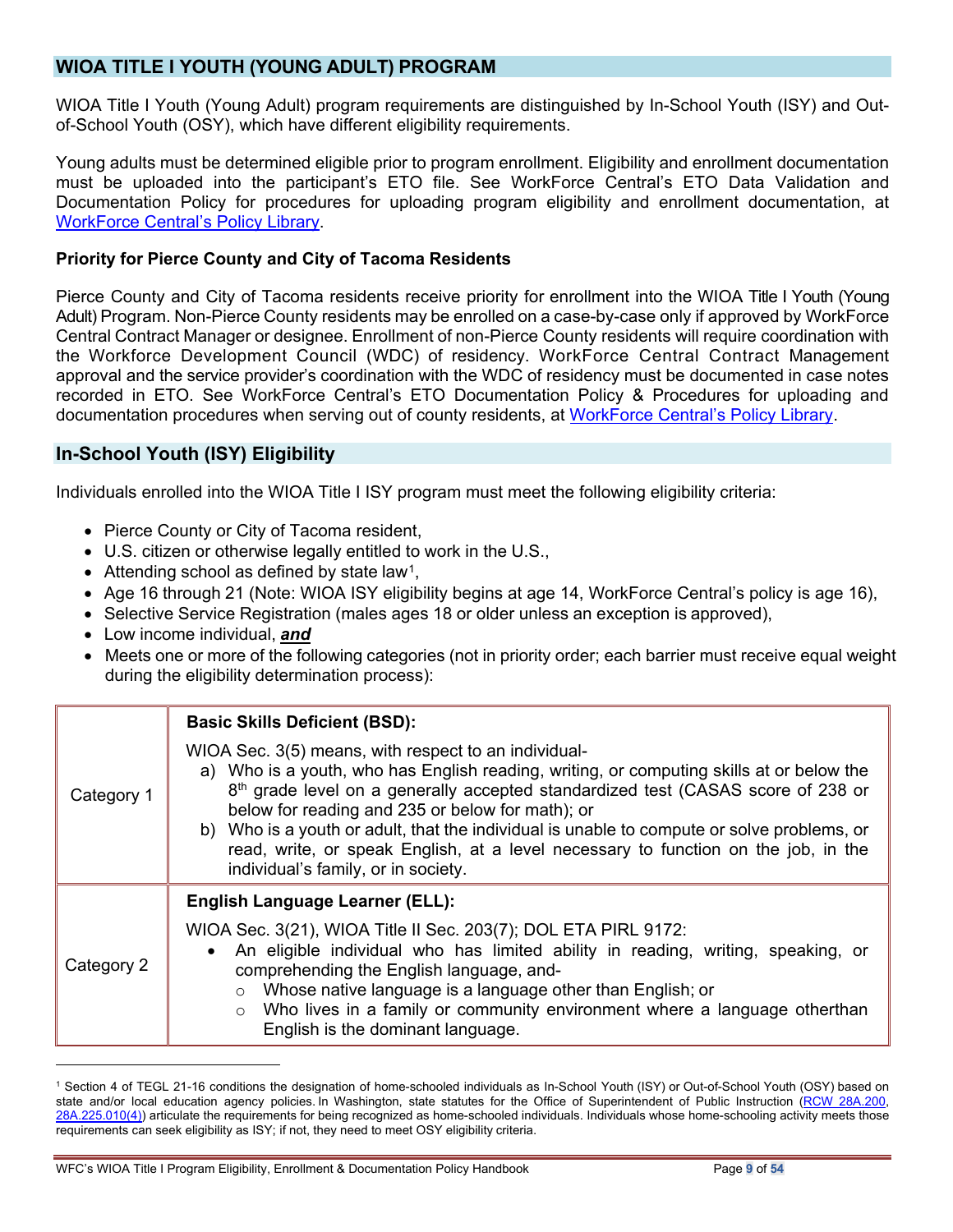|            | Offender, Ex-offender:                                                                                                                                                                                                                                                                                                                                                                                                                                                                                                                                                                                                                                                                                                                                                                                                                                                                                                                                                                                                                                                                                                           |
|------------|----------------------------------------------------------------------------------------------------------------------------------------------------------------------------------------------------------------------------------------------------------------------------------------------------------------------------------------------------------------------------------------------------------------------------------------------------------------------------------------------------------------------------------------------------------------------------------------------------------------------------------------------------------------------------------------------------------------------------------------------------------------------------------------------------------------------------------------------------------------------------------------------------------------------------------------------------------------------------------------------------------------------------------------------------------------------------------------------------------------------------------|
| Category 3 | WIOA Sec. 3(38): An adult or juvenile who-<br>Is or has been subject to any stage of the criminal justice process, and for whom<br>$\bullet$<br>services under this Act may be beneficial, or<br>Requires assistance in overcoming artificial barriers to employment resulting from a<br>record of arrest or conviction.<br>ETO 9172 (PIRL): If the participant, at program entry who either:<br>Has been subject to any stage of the criminal justice process for committing a status<br>$\bullet$<br>offense or delinquent act, or<br>Requires assistance in overcoming barriers to employment resulting from a record of<br>$\bullet$<br>arrest or conviction.<br>ESD WS System Policy 1020, Rev. 1 & ESD WS System Policy 1019, Rev. 5:<br>An individual who has been charged with an offense, but subsequently directed to a<br>community-based diversion program rather than the formal court system meets the<br>definition of having been "subject to any stage ofthe criminal justice process" due to<br>having been charged with an offense, even though that individual has not been<br>remanded to the court system. |
| Category 4 | <b>Homeless or Runaway:</b><br>20 CFR 681.210(5) and .220(4):<br>A homeless individual who meets the criteria defined in sec. 41403(6) of the Violence<br>$\bullet$<br>Against Women Act of 1994; a homeless child or youth who meets the criteria defined<br>in sec. 725(2) of the McKinney-Vento Homeless Assistance Act; or a runaway.                                                                                                                                                                                                                                                                                                                                                                                                                                                                                                                                                                                                                                                                                                                                                                                        |
| Category 5 | <b>Foster Care Youth:</b><br>20 CFR 681.210(6) and .220(5); and ETA 9172: At program entry, an individual aged 24 or<br>under who is in foster care or who:<br>Has aged out of the foster care system, or<br>Who has attained 16 years of age and left foster care for kinship, guardianship, or<br>$\bullet$<br>adoption, or<br>A child eligible for assistance under sec. 477 of the Social Security Act (42 US.C. 677),<br>$\bullet$<br><b>or</b><br>In an out-of-home placement.                                                                                                                                                                                                                                                                                                                                                                                                                                                                                                                                                                                                                                             |
| Category 6 | <b>Pregnant or Parenting:</b><br>TEGL 21-16:<br>An individual who is parenting can be a mother or father, custodial or non-custodial.<br>٠<br>As long as the youth is within the WIOA youth age eligibility, the age when the youth<br>٠<br>became a parent does not factor into the definition of parenting.<br>A pregnant individual can only be the expectant mother.<br>ESD WS System Policy 1019, Rev. 5:<br>One important distinction is that the father does not attain to parenting status under<br>WIOA until the child is born; that status does not convey to the father during pregnancy.<br>To be clear, only the expectant mother can be a pregnant individual.<br>$\bullet$                                                                                                                                                                                                                                                                                                                                                                                                                                       |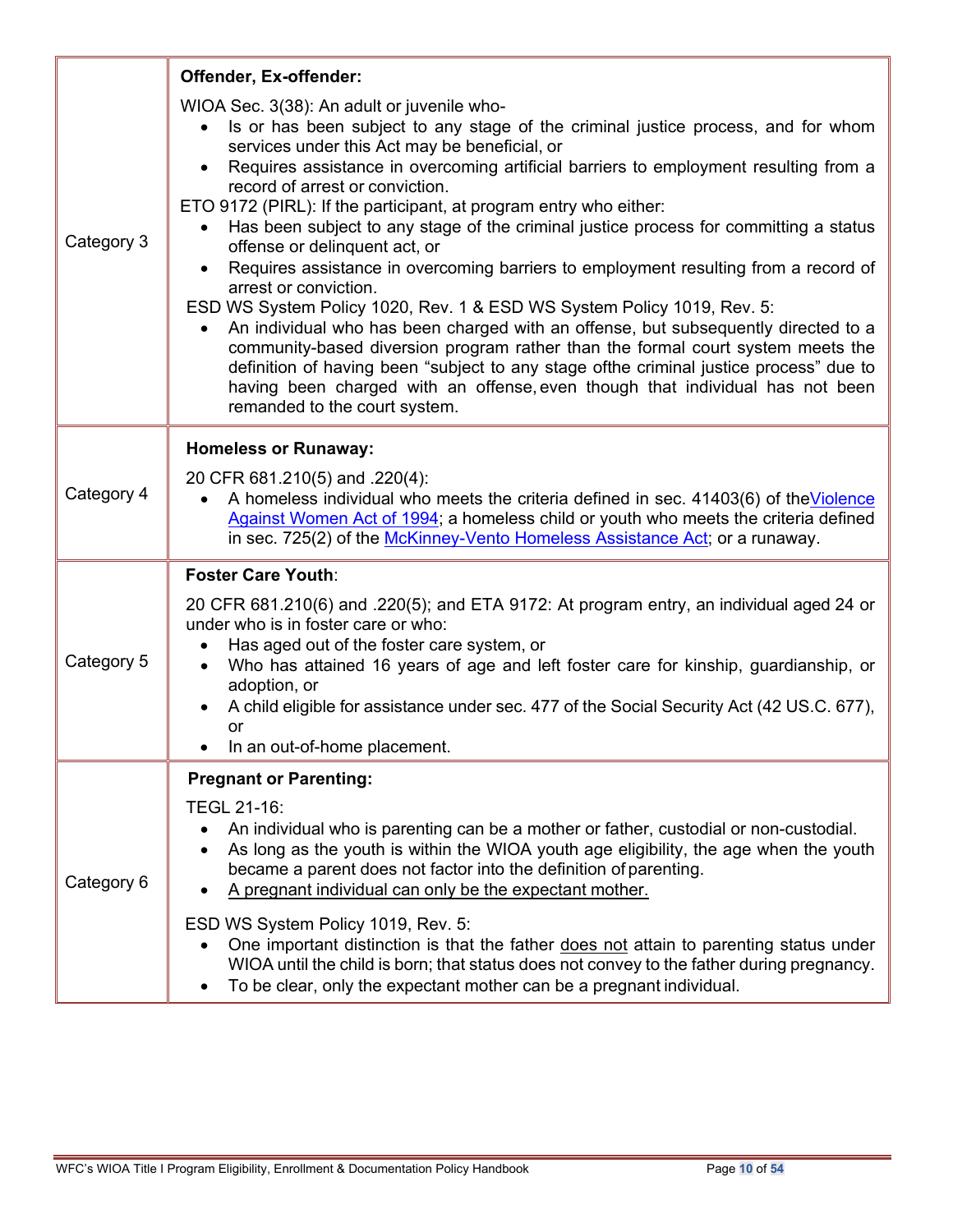|            | Individual with a Disability:                                                                                                                                                                                                                                                                                                                                                                                                                                                                                                                                                                                                                                                                                                                                                                                                                                                      |  |
|------------|------------------------------------------------------------------------------------------------------------------------------------------------------------------------------------------------------------------------------------------------------------------------------------------------------------------------------------------------------------------------------------------------------------------------------------------------------------------------------------------------------------------------------------------------------------------------------------------------------------------------------------------------------------------------------------------------------------------------------------------------------------------------------------------------------------------------------------------------------------------------------------|--|
| Category 7 | WIOA Sec. 3(25); DOL ETA PIRL:<br>An individual with a disability as defined in section 3 of the Americans with Disabilities<br>Act of 1990 (42. U.S.C. 12102) means, with respect to an individual -<br>o A physical or mental impairment that substantially limits one or more *majorlife<br>activities of such individual,<br>o A record of such an impairment, or<br>o **Being regarded as having such an impairment.                                                                                                                                                                                                                                                                                                                                                                                                                                                          |  |
|            | *Major life activities include but are limited to caring for oneself, performing manualtasks,<br>seeing, hearing, eating, sleeping, walking, standing, lifting, bending, speaking, breathing,<br>learning, reading, concentrating, thinking, communicating, and working. Major life activities<br>also includes the operation of a major bodily function, including but not limited to functions of<br>the immune system, normal cell growth, digestive, bowel, bladder, neurological, brain,<br>respiratory, circulatory, endocrine, and reproductive functions.                                                                                                                                                                                                                                                                                                                  |  |
|            | ** Being regarded as having such an impairment means the individual establishes that he<br>or she has been subjected to an action prohibited under this chapter because of an actual or<br>perceived physical or mental impairment whether or not the impairment limits or is perceived<br>to limit a major life activity.                                                                                                                                                                                                                                                                                                                                                                                                                                                                                                                                                         |  |
| Category 8 | Youth Who Needs Additional Assistance to enter or complete an educational program or<br>to secure or hold employment. WorkForce Central defines youth who need additional<br>assistance as youth who meet one or more ofthe following criteria:<br>May be involved with drug and/or alcohol (personally or live with family members with<br>this issue).<br>Reside in a household with abuse issues.<br>$\bullet$<br>Is a victim of domestic violence or sexual child abuse.<br>$\bullet$<br>Is gang affiliated.<br>$\bullet$<br>Is in a grade level one or more below what is appropriate for the youth's age.<br>$\bullet$<br>Has significant geographical barriers to accessing youth development services.<br>$\bullet$<br>Is a member of a migrant family.<br>$\bullet$<br>Is experiencing mental health challenges and/or experienced trauma.<br>Is a victim of trafficking. |  |
|            | 5% Limitation on ISY Who Need Additional Assistance: Per WIOA Section 129(a)(3)(B),<br>in any single program year, no more than 5% of a local area's total ISY participants can be<br>those who require additional assistance to complete an educational program or to secure or<br>hold employment.                                                                                                                                                                                                                                                                                                                                                                                                                                                                                                                                                                               |  |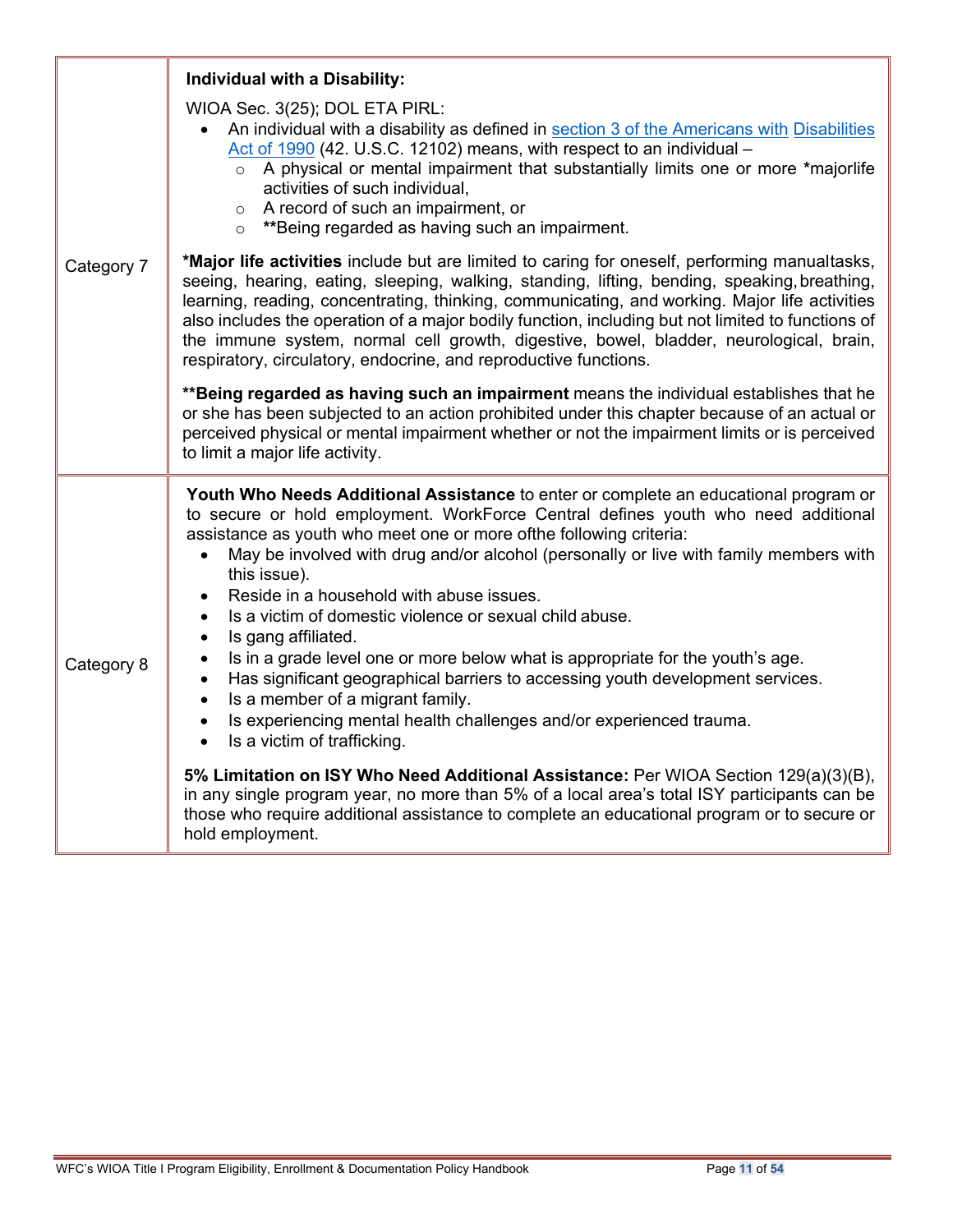# <span id="page-11-0"></span>**Out-of-School Youth (OSY) Eligibility**

Individuals enrolled into the WIOA Title I OSY program must meet the following eligibility criteria:

- Pierce County or City of Tacoma resident,
- U.S. citizen or otherwise legally entitled to work in the U.S.,
- Not attending school as defined by state law<sup>2</sup>,
- Age 16 through 24,
- Selective Service registration (males ages 18 or older, unless an exception is approved), *and*
- Meets one or more of the following categories (not in priority order; each barrier should receive equal weight during the eligibility determination process):

|            | <b>School Dropout:</b>                                                                                                                                                                                                                                                                                                                                                                                                                                                                                                                                                                                                                                                                                                                                                                            |  |  |
|------------|---------------------------------------------------------------------------------------------------------------------------------------------------------------------------------------------------------------------------------------------------------------------------------------------------------------------------------------------------------------------------------------------------------------------------------------------------------------------------------------------------------------------------------------------------------------------------------------------------------------------------------------------------------------------------------------------------------------------------------------------------------------------------------------------------|--|--|
| Category 1 | WIOA Sec. 3(54); ESD Policy 1019, Rev. 5:<br>• The term "school dropout" means an individual who is no longer attending any school<br>and who has not received a secondary diploma or its recognized equivalent.<br>TEGL 21-16:<br>• An individual who has dropped out of postsecondary education is not a "school dropout"<br>for purposes of youth program eligibility.<br>• A dropout only includes an individual who is currently a secondary school dropout and<br>does not include a youth who previously dropped out of secondary school but<br>subsequently returned.<br>ETA 9172:<br>• At program entry, is not within the age of compulsory school attendance and is no longer<br>attending any school and has not received a secondary school diploma or its recognized<br>equivalent. |  |  |
|            | Within the Age of Compulsory School Attendance <sup>3</sup> , But Has Not                                                                                                                                                                                                                                                                                                                                                                                                                                                                                                                                                                                                                                                                                                                         |  |  |
| Category 2 | Attended School for at Least the Most Recent Complete School Year Calendar Quarter:                                                                                                                                                                                                                                                                                                                                                                                                                                                                                                                                                                                                                                                                                                               |  |  |
|            | • Evan Rosenberg, Division of Youth Services, DOL ETA, "WIOA Youth Eligibility Live Q&A<br>Session" on WorkforceGPS October 24, 2017: Evan explained this category refers to<br>youth who have not attended school during the most recent school quarter and have not<br>been officially identified as "dropped out" by the school (still on the rolls).                                                                                                                                                                                                                                                                                                                                                                                                                                          |  |  |

<span id="page-11-1"></span><sup>&</sup>lt;sup>2</sup> The state's dropout reengagement program authorized under RCW [28A.175.100](http://app.leg.wa.gov/rcw/default.aspx?cite=28A.175.100) provides educationalopportunities and access to services to older youth ages 16 to 21 who have dropped out of high schoolor are not accumulating sufficient credits to reasonably complete a high school diploma in a public school before the age of 21 and are *unlikely to re-engage in education by re-enrolling in a traditional or even alternative high school[. RCW 28A.175.110](http://app.leg.wa.gov/rcw/default.aspx?cite=28A.175.110)* states that youth in this program are regularly enrolled students of the school district in which they are enrolled.

Section 4 of TEGL 21-16 on high school equivalency programs and dropout re-engagement programsstates that *"Youth attending high school equivalency (HSE) programs, including those considered to be dropout re-engagement programs, funded by the public K–12 school system that are classified by the school system as still enrolled in school are considered ISY."* Because Washington's Open Doorsprogram, which is cited in state RCW and WAC, recognizes a range of models or approaches with varying degrees of school or school district engagement, DOL acknowledges that Washington's In-School Youth (ISY) and Out-of-School Youth (OSY) determination is situational and depends on the degree to which schools and school districts are service providers and funders in dropout re- engagement programs. If schools or school districts, despite having enrolled the youth into school, largely cede service provision to other entities (e.g., WIOA Title I youth providers, community-based organizations, non-profits), have minimal financial investment, and require little or no district-based accountability of participants, youth in those programs can be designated OSY. Conversely, if schoolsor school districts are substantially directive, invested, and accountable (e.g., WIOA Title I Youth program only provides supportive services to participants), those youth should be designated ISY. Thisalso applies to dropout re-engagement programs not connected to Open Doors. Based on these guidelines, local areas must thoroughly document OSY designation when youth participants in dropoutre-engagement programs are enrolled in school.

<span id="page-11-2"></span> $3$  Per RCW 28A.225.010, the age of compulsory school attendance in Washington is eight (8) years of age to under 18 years of age. For the purpose of WIOA Title I Out-of-School Youth,that encompasses 16-17-year-old.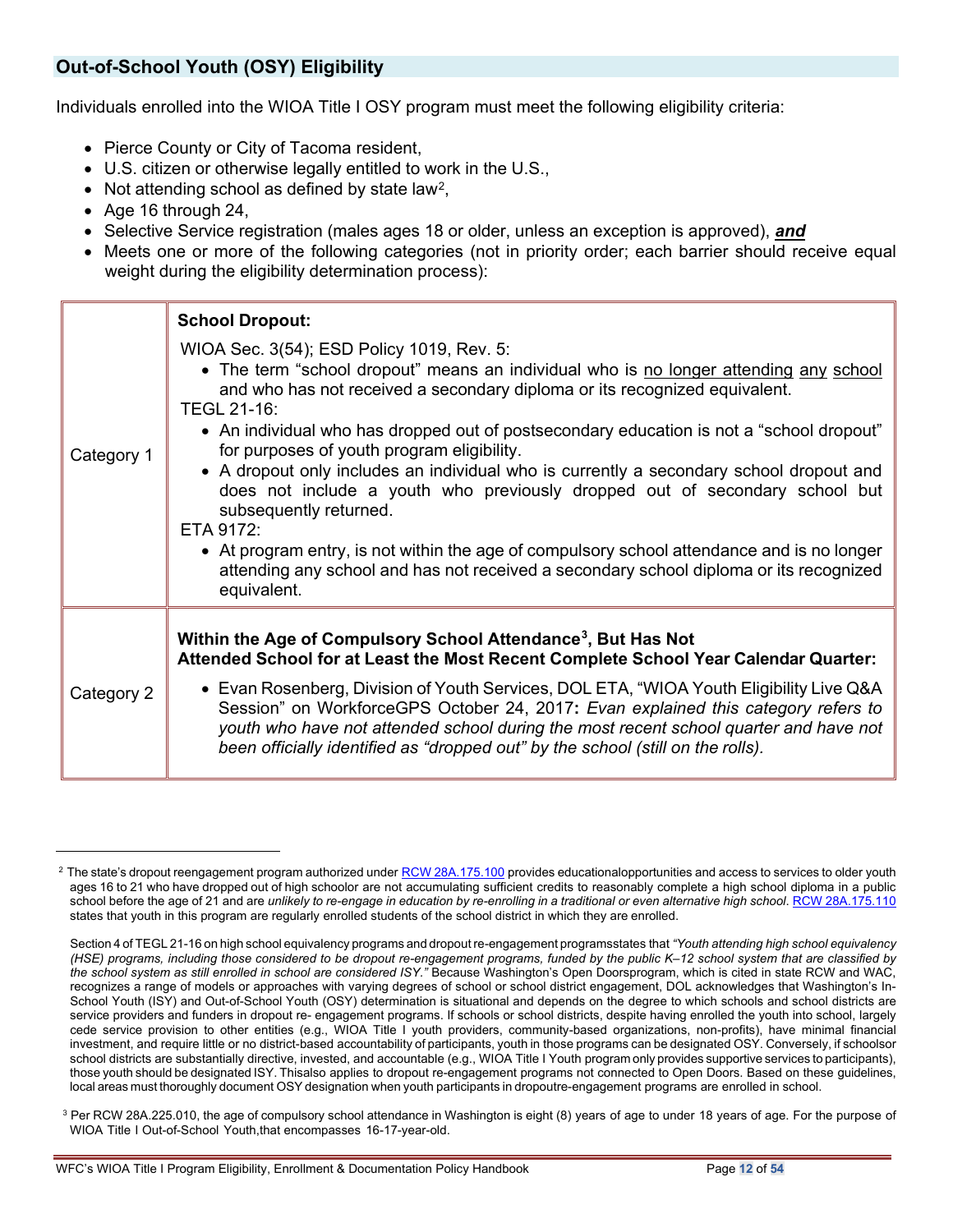|                        | Recipient of a High School Diploma or GED and Low-Income and is Basic Skills<br>Deficient (BSD) or English Language Learner (ELL):                                                                                                                                                                                                                                                                                                                                                                                                                                                                                                                                                                                                                                                                                                                                                                                                                                                                                                                                                                  |
|------------------------|-----------------------------------------------------------------------------------------------------------------------------------------------------------------------------------------------------------------------------------------------------------------------------------------------------------------------------------------------------------------------------------------------------------------------------------------------------------------------------------------------------------------------------------------------------------------------------------------------------------------------------------------------------------------------------------------------------------------------------------------------------------------------------------------------------------------------------------------------------------------------------------------------------------------------------------------------------------------------------------------------------------------------------------------------------------------------------------------------------|
| Category 3             | <b>Basic Skills Deficient (BSD):</b><br>WIOA Sec. 3(5) means, with respect to an individual-<br>a) Who is a youth, that the individual has English reading, writing, or computing skills at or<br>below the 8 <sup>th</sup> grade level on a generally accepted standardized test (CASAS score of<br>238 or below for reading and 235 or below for math); or<br>b) Who is a youth or adult, that the individual is unable to compute or solve problems, or<br>read, write, or speak English, at a level necessary to function on the job, in the<br>individual's family, or in society.                                                                                                                                                                                                                                                                                                                                                                                                                                                                                                             |
|                        | <b>English Language Learner (ELL):</b><br>WIOA Sec. 3(21), WIOA Title II Sec. 203(7); DOL ETA PIRL:<br>• An eligible individual who has limited ability in reading, writing, speaking, or<br>comprehending the English language, and-<br>Whose native language is a language other than English; or<br>$\circ$<br>Who lives in a family or community environment where a language otherthan English<br>$\circ$<br>is the dominant language.                                                                                                                                                                                                                                                                                                                                                                                                                                                                                                                                                                                                                                                         |
| Offender, Ex-offender: |                                                                                                                                                                                                                                                                                                                                                                                                                                                                                                                                                                                                                                                                                                                                                                                                                                                                                                                                                                                                                                                                                                     |
| Category 4             | WIOA Sec. 3(38): An adult or juvenile who-<br>• Is or has been subject to any stage of the criminal justice process, and for whom services<br>under this Act may be beneficial; or<br>• Requires assistance in overcoming artificial barriers to employment resulting from a record<br>of arrest or conviction.<br>ETO 9172 (PIRL): If the participant, at program entry who either:<br>• Has been subject to any stage of the criminal justice process for committing a status<br>offense or delinquent act, or<br>• Requires assistance in overcoming barriers to employment resulting from a record of<br>arrest or conviction.<br>ESD WS System Policy 1020, Rev. 1 & ESD WS System Policy 1019, Rev. 5:<br>• An individual who has been charged with an offense, but subsequently directed to a<br>community-based diversion program rather than the formal court system meets the<br>definition of having been "subject to any stage ofthe criminal justice process" due to having<br>been charged with an offense, even though that individual has not been remanded to the<br>court system. |
|                        | <b>Homeless or Runaway:</b>                                                                                                                                                                                                                                                                                                                                                                                                                                                                                                                                                                                                                                                                                                                                                                                                                                                                                                                                                                                                                                                                         |
| Category 5             | 20 CFR 681.210(5) and .220(4):<br>• A homeless individual who meets the criteria defined in sec. 41403(6) of the Violence<br>Against Women Act of 1994; a homeless child or youth who meets the criteria defined in<br>sec. 725(2) of the McKinney-Vento Homeless Assistance Act; or a runaway.                                                                                                                                                                                                                                                                                                                                                                                                                                                                                                                                                                                                                                                                                                                                                                                                     |
|                        | <b>Foster Care Youth:</b>                                                                                                                                                                                                                                                                                                                                                                                                                                                                                                                                                                                                                                                                                                                                                                                                                                                                                                                                                                                                                                                                           |
| Category 6             | 20 CFR 681.210(6) and .220(5); and ETA 9172: At program entry, an individual aged 24 or<br>under who is in foster care or who:<br>• Has aged out of the foster care system, or<br>• Who has attained 16 years of age and left foster care for kinship, guardianship, or<br>adoption, or<br>• A child eligible for assistance under sec. 477 of the Social Security Act(42 US.C. 677), or<br>• In an out-of-home placement.                                                                                                                                                                                                                                                                                                                                                                                                                                                                                                                                                                                                                                                                          |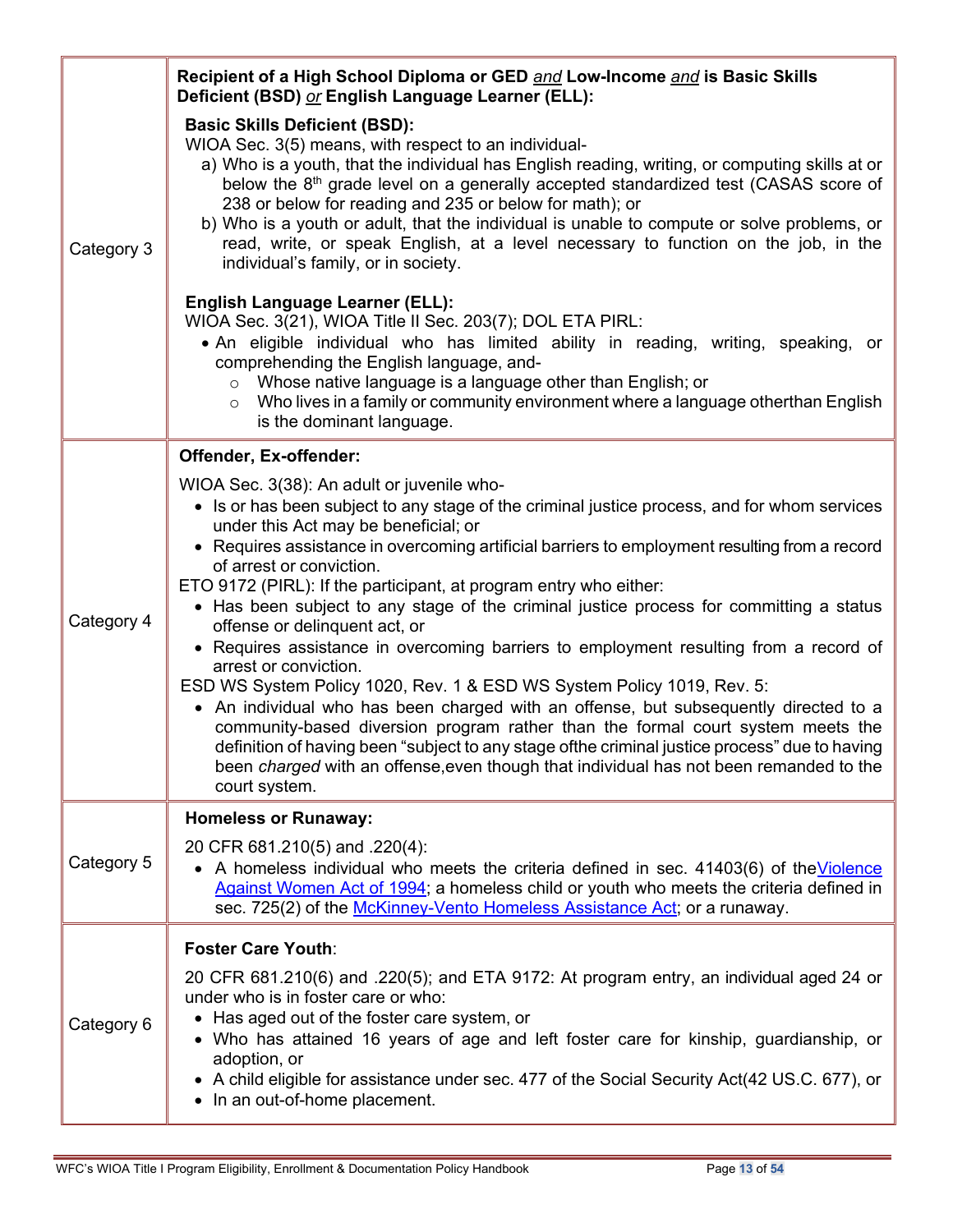|                                      | <b>Pregnant or Parenting:</b><br>TEGL 21-16:                                                                                                                                                                                                                                                                                                                                                                                                                                                                                                                                                                                                                                                                                                                                                                       |  |
|--------------------------------------|--------------------------------------------------------------------------------------------------------------------------------------------------------------------------------------------------------------------------------------------------------------------------------------------------------------------------------------------------------------------------------------------------------------------------------------------------------------------------------------------------------------------------------------------------------------------------------------------------------------------------------------------------------------------------------------------------------------------------------------------------------------------------------------------------------------------|--|
| Category 7                           | • An individual who is parenting can be a mother or father, custodial or non-custodial.<br>• As long as the youth is within the WIOA youth age eligibility, the age when the youth<br>became a parent does not factor in to the definition of parenting.<br>• A pregnant individual can only be the expectant mother.<br>ESD WS System Policy 1019, Rev. 5<br>• One important distinction is that the father does not attain to parenting status under WIOA<br>until the child is born; that status does not convey to the father during pregnancy.<br>• To be clear, only the expectant mother can be a pregnant individual.                                                                                                                                                                                      |  |
| <b>Individual with a Disability:</b> |                                                                                                                                                                                                                                                                                                                                                                                                                                                                                                                                                                                                                                                                                                                                                                                                                    |  |
|                                      | WIOA Sec. 3(25); DOL ETA PIRL:<br>• An individual with a disability as defined in section 3 of the Americans with Disabilities Act<br>of 1990 (42. U.S.C. 12102) means, with respect to an individual -<br>$\circ$ A physical or mental impairment that substantially limits one or more *majorlife<br>activities of such individual,<br>$\circ$ A record of such an impairment, or<br>o **Being regarded as having such an impairment.                                                                                                                                                                                                                                                                                                                                                                            |  |
| Category 8                           | *Major life activities include but are limited to caring for oneself, performing manualtasks,<br>seeing, hearing, eating, sleeping, walking, standing, lifting, bending, speaking, breathing,<br>learning, reading, concentrating, thinking, communicating, and working. Major life activities<br>also includes the operation of a major bodily function, including but not limited to functions of<br>the immune system, normal cell growth, digestive, bowel, bladder, neurological, brain,<br>respiratory, circulatory, endocrine, and reproductive functions.                                                                                                                                                                                                                                                  |  |
|                                      | **Being regarded as having such an impairment means the individual establishes that he<br>or she has been subjected to an action prohibited under this chapter because of an actual or<br>perceived physical or mental impairment whether or not the impairment limits or is perceived<br>to limit a major life activity.                                                                                                                                                                                                                                                                                                                                                                                                                                                                                          |  |
| Category 9                           | A Low-Income Youth Who Needs Additional Assistance to enter or complete an<br>educational program or to secure or hold employment. WorkForce Central defines youth<br>who need additional assistance as youth who meet one or more of the following criteria:<br>May be involved with drug and/or alcohol (personally or live with family members with<br>this issue).<br>Reside in a household with abuse issues.<br>Is a victim of domestic violence or sexual child abuse.<br>Is gang affiliated.<br>Is in a grade level one or more below what is appropriate for the youth's age.<br>Has significant geographical barriers to accessing youth development services.<br>Is a member of a migrant family.<br>Is experiencing mental health challenges and/or experienced trauma.<br>Is a victim of trafficking. |  |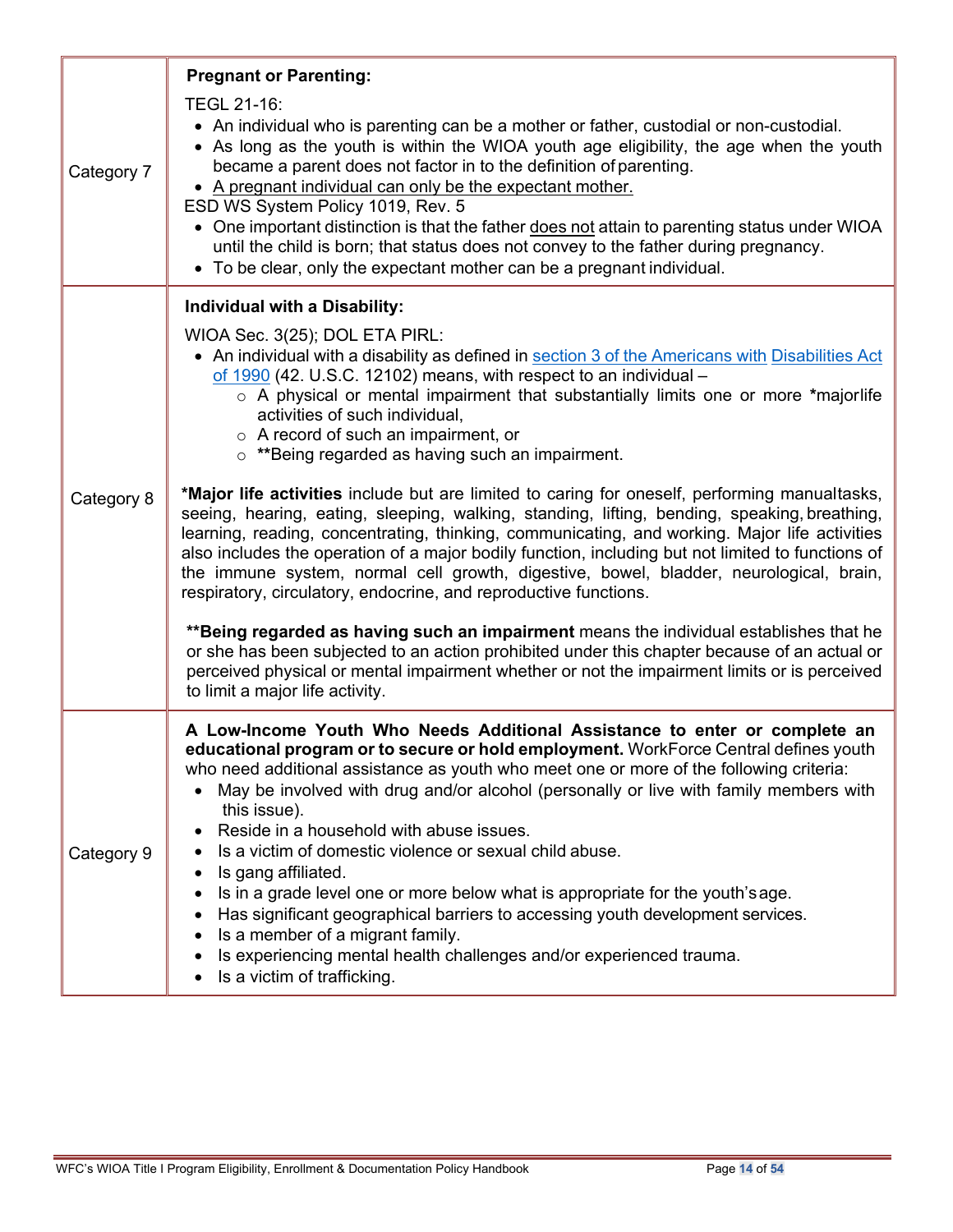#### **Notes Regarding Low Income Eligibility for ISY and Applicable OSY**

**High Poverty Areas:** WIOA Section 129(a)(2) allows for youth living in high-poverty areas to be considered low income. 20 CFR [681.260](https://www.ecfr.gov/current/title-20/chapter-V/part-681/subpart-B/section-681.260) defines a high-poverty area as a Census tract, a set of contiguous Census tracts, Indian Reservation, tribal land, or Native Alaskan Village or county that has a poverty rate of at least 25% as set every five (5) years using [American Community Survey](https://www.census.gov/programs-surveys/acs/) data.

[TEGL 21-16, Change 1,](https://wdr.doleta.gov/directives/attach/TEGL/TEGL_21-16_Change_1.pdf) announced specific, updated instructions from the U.S. Bureau of the Census for accessing its American Community Survey data and using the data to document high poverty areas for the purpose of determining low-income status for WIOA Title I Youth (Young Adult) program eligibility. The instructions can be accessed through this [link.](https://youth.workforcegps.org/resources/2017/03/22/09/55/%7E/link.aspx?_id=8548E345651B4ED19113526286036489&_z=z) Note that you will need the young adult's residential address to make this determination.

**Free or Reduced Lunch:** 20 CFR 681.250 and 681.270 allow that low-income for ISY includes youth who receive (or are eligible to receive) free or reduced-price lunches under the [Richard B.](https://www.fns.usda.gov/nsla-amended-pl-116-94) Russell National School Lunch Act. Per Section 4 of TEGL 21-16, however, if schools offer all students with free or reduced-price lunches, this criterion cannot be used to determine individual low-income eligibility for ISY. Also, with that same qualifier, OSY who are parents of children living in the same household who receive (or are eligible to receive) free or reducedprice lunches meet low-income criteria based on their children's qualification.

**Youth with Disabilities**: WIOA Section 3(36)(A)(vi) and 20 CFR 681.280 allow that the income eligibility level for youth with disabilities is based on the individual's own income rather than their family's income.

#### <span id="page-14-0"></span>**Exceptions to Low Income Requirement**

Per WIOA Section 129(a)(3)(B) and 20 CFR 681.250, in any single program year, no more than five percent (5%) of a local area's total youth participants can be those who are not low-income despite the low-income eligibility requirement (applicable to all ISY or OSY in categories 3 or 9). Calculation is based on the percent of newly enrolled youth in a program year who would ordinarily be required to meet the low-income eligibility criteria.

Service Providers must receive permission from WorkForce Central to enroll youth into the WIOA ISY program or OSY program (categories 3 or 9) who otherwise would have to meet the low-income eligibility criteria. The youth must meet one or more of the youth program eligibility criteria listed above, the criteria must impede the youth's ability to complete education and/or obtain employment and be clearly documented in case notes recorded in ETO. The request submitted to WorkForce Central and subsequent approval to enroll must be uploaded into the participant's ETO file and documented in case notes recorded in ETO.

### **Objective Assessment (OA) and Individual Service Strategy (ISS) Requirements**

For the WIOA Title I Youth (Young Adults) Program, a participant is a reportable individual who has satisfied all applicable program requirements as noted above and who has also received an Objective Assessment (OA), the development of an Individual Service Strategy (ISS) and received one (1) of the 14 WIOA Youth program elements (listed below.)

The OA and ISS must be conducted prior to the enrollment of the Young Adult into the WIOA Title I Youth Program. As a result, there is no service to record in ETO for the provision of an OA or ISS. Neither the OA nor the ISS triggers participation for DOL performance reporting purposes.

#### **Objective Assessment (OA) Requirements**

To become a participant in the WIOA Title I Youth (Young Adult) Program, the young adult must first receive an Objective Assessment (OA) followed by the development of an Individual Service Strategy (ISS). Per [TEGL 21-](https://wdr.doleta.gov/directives/corr_doc.cfm?docn=7159) [16,](https://wdr.doleta.gov/directives/corr_doc.cfm?docn=7159) an Objective Assessment must include a review of the following for the purpose of identifying appropriate services and career pathways for WIOA Title I Youth (Young Adult) participants: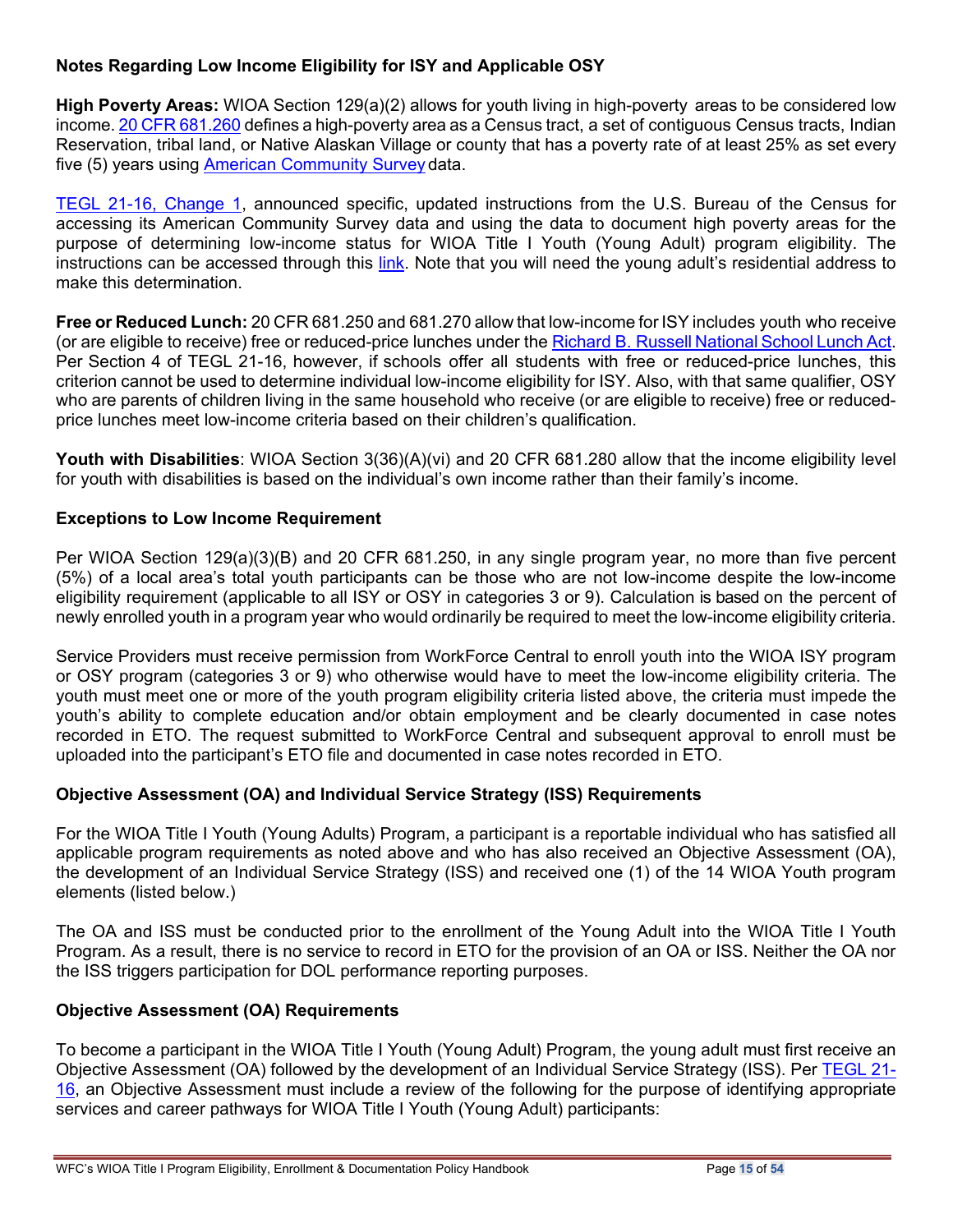- Basic Skills<sup>[4](#page-15-0)</sup>
- Occupational Skills
- Prior work history
- **Employability**
- Interests
- Aptitudes
- Supportive service needs
- Developmental needs
- Strengths<sup>[5](#page-15-1)</sup>

Assessments must be an ongoing process, continually reviewing the participant's interests, abilities, needs, etc. On-going assessments provide the case manager an opportunity to evaluate how effective services are in meeting the unique needs of the young adult and ensuring flexibility in adapting service delivery strategies to the young adult's challenges, strengths, and employment and educational goals.

OAs can be documented on a paper form that is uploaded into ETO or in case notes recorded in ETO. See WorkForce Central's ETO Data Validation and Documentation Policy for directions for uploading and recording the OA results into the participant's ETO record, located at [WorkForce Central's Policy Library.](https://workforce-central.org/about/policies/)

#### **Individual Service Strategy (ISS) Requirements**

The results of the OA are documented on the ISS on a paper document uploaded into ETO or in case notes recorded in ETO. Follow procedures for uploading and/or recording the ISS located in WorkForce Central's ETO Data Validation and Documentation Policy, located at [WorkForce Central's Policy Library.](https://workforce-central.org/about/policies/)

As noted in WIOA Sec. 129(c)(1)(B), the ISS must be directly linked to one (1) or more of the WIOA performance indicators (i.e., unsubsidized employment and/or enrolled in post-secondary education) and identify career pathways that include:

- Education and employment goals,
- Appropriate achievement objectives, and
- Appropriate services for the participant taking into account the results of the objective assessment.

DOL further states in the WIOA Final Rules, services provided to WIOA Title I enrolled Youth (Young Adults) must align with the goals documented on the ISS. Service providers must update the ISS on an on-going basis and document, among other items, the services provided and the participant's progress, activities completed, benchmarks reached, and any other accomplishments. Service providers must document this information regardless of who provides the service.

The ISS is a detailed, unique, individual strategy for each participant that is the basis for the overall case management strategy. The ISS is a living document, reviewed and updated on an on-going basis. The case

<span id="page-15-1"></span><sup>5</sup> **TEGL 21-16:**

<span id="page-15-0"></span><sup>4</sup> **TEGL 21-16:** 

<sup>•</sup> For purposes of the **basic skills assessment** portion of the objective assessment, local programs are not required to use assessments approved for use in the Department of Education's National Reporting System (NRS), nor are they required to determine an individual's grade level equivalent or educational functioning level (EFL-i.e., CASAS), although use of these tools is permitted.

<sup>•</sup> Rather, local programs, may use other formalized testing instruments designed to measure skills-related gains.

<sup>•</sup> Alternatively, skills related gains may also be determined through less formal alternative assessment techniques such as observation, folder reviews, or interviews. The latter may be particularly appropriate for youth with disabilities given accessibility issues related to formalized instruments.

<sup>•</sup> Local programs may use previous basic skills assessment results if such previous assessments have been conducted within the past six (6) months.

<sup>•</sup> **In contrast** to the initial assessment described above if measuring **EFL gains** after program enrollment under the measurable skill gains indicator, local programs must us an NRSapproved assessment (i.e., CASAS) for both the EFL pre- and post-test to determine an individual's educational functioning level (EFL).

o Assessments **must also consider a youth's strengths** rather than just focusing on areas that need improvement.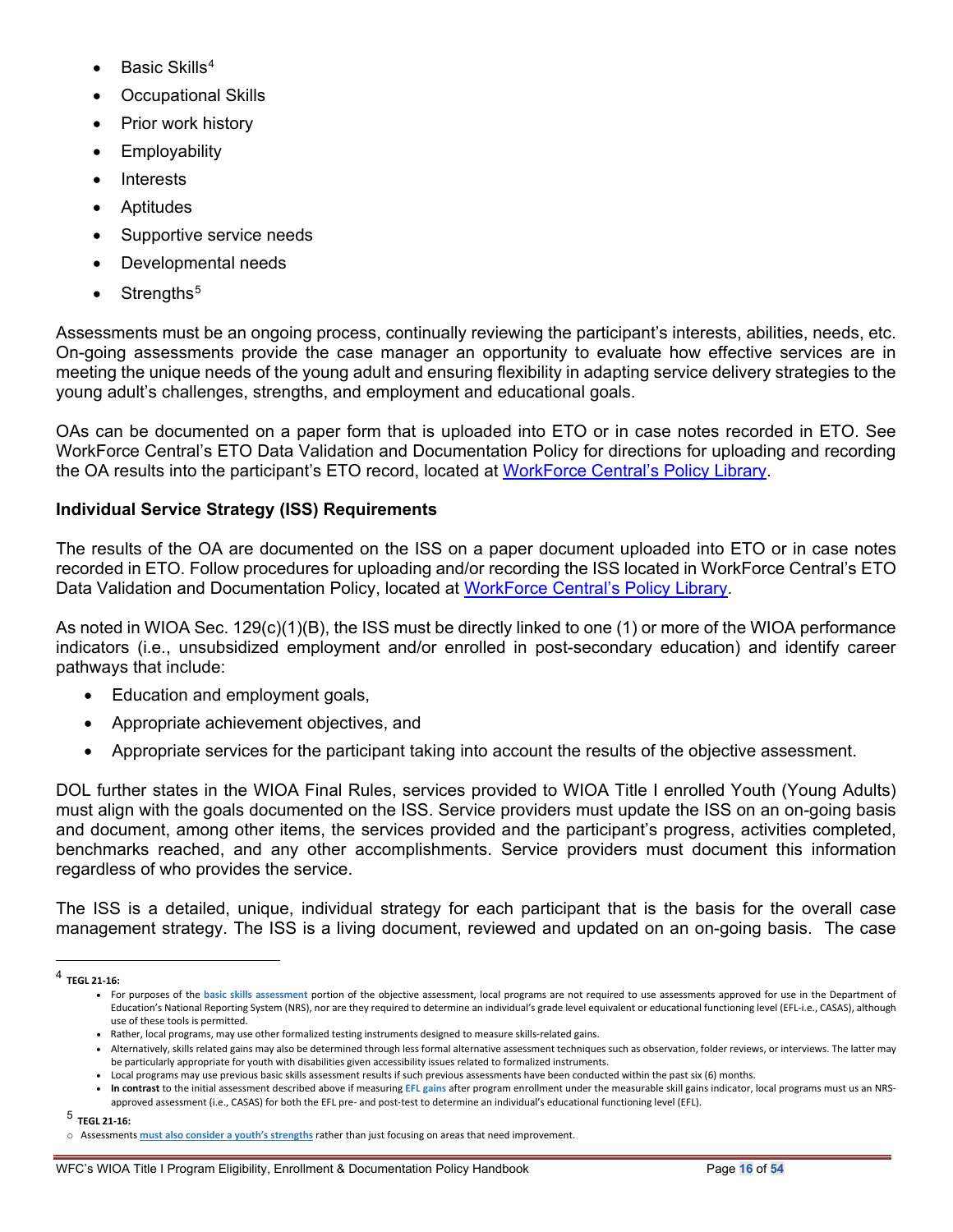manager should use the ISS to update strategies and activities as they occur and/or as life changes require, and to document referral and contact information for services obtained from partner organizations. When reviewing the ISS, case managers should document a participant's progress, activities completed, benchmarks reached and any other accomplishments. The ISS must be developed and modified in partnership with the participant and should document achievements in measurable and attainable short-term and long-term goals that both reflect the young person's interests and incorporate career pathway planning.

In addition to updating the ISS on an ongoing basis to reflect real-time services and/or changes to the service strategy, the service provider must formally review the ISS with the young adult on a quarterly basis and update the ISS accordingly at that time. As with all changes to the ISS, the outcome of this quarterly ISS review must also be recorded in case notes (label the case note "ISS quarterly review".)

ISSs can be documented on a paper form that is uploaded into ETO or in case notes recorded in ETO. See WorkForce Central's ETO Data Validation and Documentation Policy for directions for uploading and recording the ISS results into the participant's ETO record, located at [WorkForce Central's Policy Library.](https://workforce-central.org/about/policies/)

ISSs will be monitored to ensure they are in compliance with DOL and WorkForce Central ISS requirements.

#### **Youth 14 Program Elements**

After the completion of the OA and development of the ISS, the WIOA Title I Youth (Young Adult) must receive a minimum of one (1) of the following 14 WIOA Title I Youth Program Elements ("services"). The service must be recorded in ETO initiating program participation and be in alignment with the young adult's ISS. The service provider must record the service in ETO regardless of which organization or program provides the service to the young adult. The date of the first qualifying service must align with the program enrollment date recorded in ETO.

- 1. **Tutoring, study skills training:** Tutoring, study skills training, and instruction provided in addition to regular in-school instruction that lead to a high school diploma are services that focus on providing academic support, helping a youth identify areas of academic concern, assisting with overcoming learning obstacles, and providing tools and resources to develop learning strategies.
- 2. **Alternative secondary school services, or dropout recovery services**: Alternative secondary school services, such as basic education skills training, individualized academic instruction, and English as a Second Language training, are those that assist youth who have struggled in traditional secondary education. Dropout recovery services, such as credit recovery, counseling, and educational plan development, are those that assist youth who have dropped out of school.
- 3. **Paid and unpaid work experiences** that have academic and occupational education as a component of the work experience, which may include the following types of work experiences.
	- Internships or employment opportunities available throughout the school year.
	- Job shadowing
	- Pre-apprenticeship programs
	- On-the-job training opportunities
- 4. **Occupational skills training**: An organized program of study for youth (ages 16-24) that provides specific vocational skills that lead to proficiency in performing actual tasks and technical functions required by certain occupational fields at entry, intermediate, or advanced levels.
- 5. **Education offered concurrently** with and in the same context as workforce preparation activities and training for a specific occupation or occupational cluster.
- 6. **Leadership development opportunities**: Leadership Development Opportunities include but are not limited to activities that encourage responsibility, employability, and other positive social behaviors such as:
	- Exposure to post-secondary educational opportunities,
	- Community and service learning projects,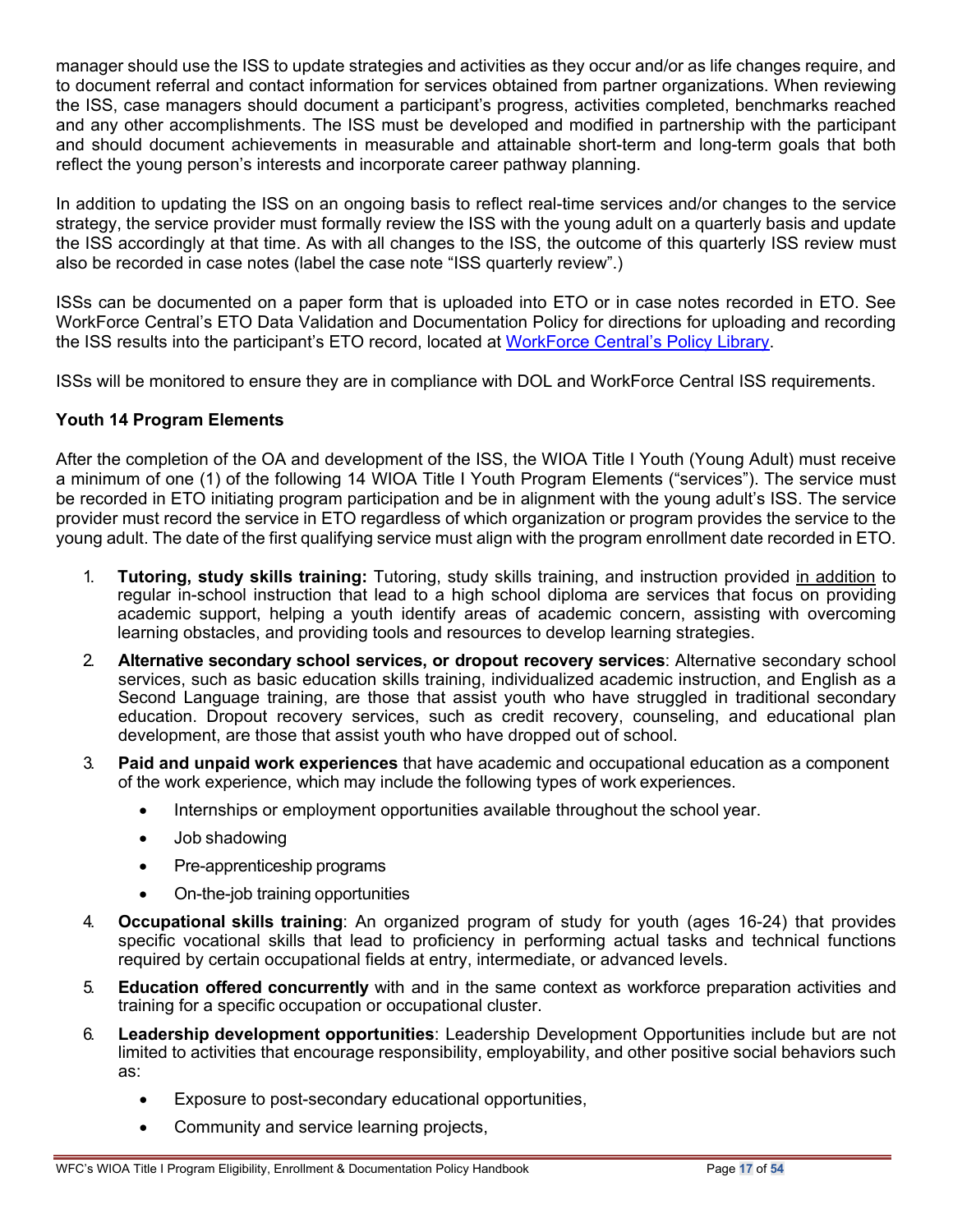- Peer-centered activities including peer mentoring and tutoring,
- Organizational and teamwork training, including team leadership training,
- Training in decision making, including determining priorities, and
- Citizenship training, including life skills training such as parenting, work behavior training, and budgeting of resources.
- 7. **Supportive services:** Support services enable young adults to participate in youth program activities. These services may include, but are not limited to: linkages to community services; assistance with transportation, child and dependent care, housing, educational testing, uniforms or other appropriate work attire and work-related tools, such as eyeglasses, protective eye gear, books, fees, school supplies, and other necessary items for students enrolled in postsecondary education classes; payments and fees for employment and training-related applications, tests, and certifications; reasonable accommodations for youth with disabilities; legal aid services, and referrals to health care.
- 8. **Adult mentoring:** A formal relationship between youth and an adult mentor that includes structured activities, guidance, support, and encouragement to develop competence and character of the mentee. May include workplace mentoring where a youth is matched with an employer or employee of a company. WIOA case managers are discouraged from serving as mentors unless adult mentors are sparse in the local area, in which case, WIOA case managers can serve in that role. Mentoring must be provided for at least 12 months.
- 9. **Follow-up services:** At program enrollment, all youth must be informed that follow-up services will be provided for up to 12 months following exit. Follow-up services include:
	- Financial Literacy
	- Labor Market Information Services
	- Mentoring
	- Other Follow-up Assistance with Work-related Problems
	- Post-secondary Preparation and Transition Activities
	- Support Services
- 10. **Comprehensive guidance and counseling:** Additional support for youth includes activities such as comprehensive guidance and counseling as aids to barrier removal, including drug and alcohol abuse counseling, as well as referrals to counseling, as appropriate to the needs of the individual youth.
- 11. **Financial literacy education:** Supporting the ability of youth participants to create household budgets; initiate savings plans; understand financial services and products; make informed financial decisions; understand rights and protections related to identity theft and financial data and pursue financiallyrelated activities and education that are age-appropriate and timely.
- 12. **Entrepreneurial skills training**: Training to provide youth with the basics of starting and operating a small business. Training may include, but not be limited to, taking initiative, identifying business opportunities; developing budgets and forecasting resource needs; understanding options for acquiring capital; and effectively communicating and marketing ideas.
- 13. **Services that provide labor market** and employment information about in-demand sectors or occupations available in the local area, such as career awareness, career counseling, and career exploration services.
- 14. **Postsecondary Preparation and Transition Activities:** Such activities prepare ISY and OSY for advancement to postsecondary education after attaining a high school diploma or its recognized equivalent. These services include exploring postsecondary education options including technical training schools, community colleges, four-year colleges and universities, and registered apprenticeship. Additional services include, but are not limited to, assisting youth to prepare for SAT/ACT testing; assisting with college admission applications; searching and applying for scholarships and grants; filling out the proper Financial Aid applications and adhering to changing guidelines; and connecting youth to postsecondary education programs.

According to [TEGL 10-16, Change 1,](https://wdr.doleta.gov/directives/corr_doc.cfm?DOCN=3255) all of the 14 WIOA Youth Program Elements trigger participation following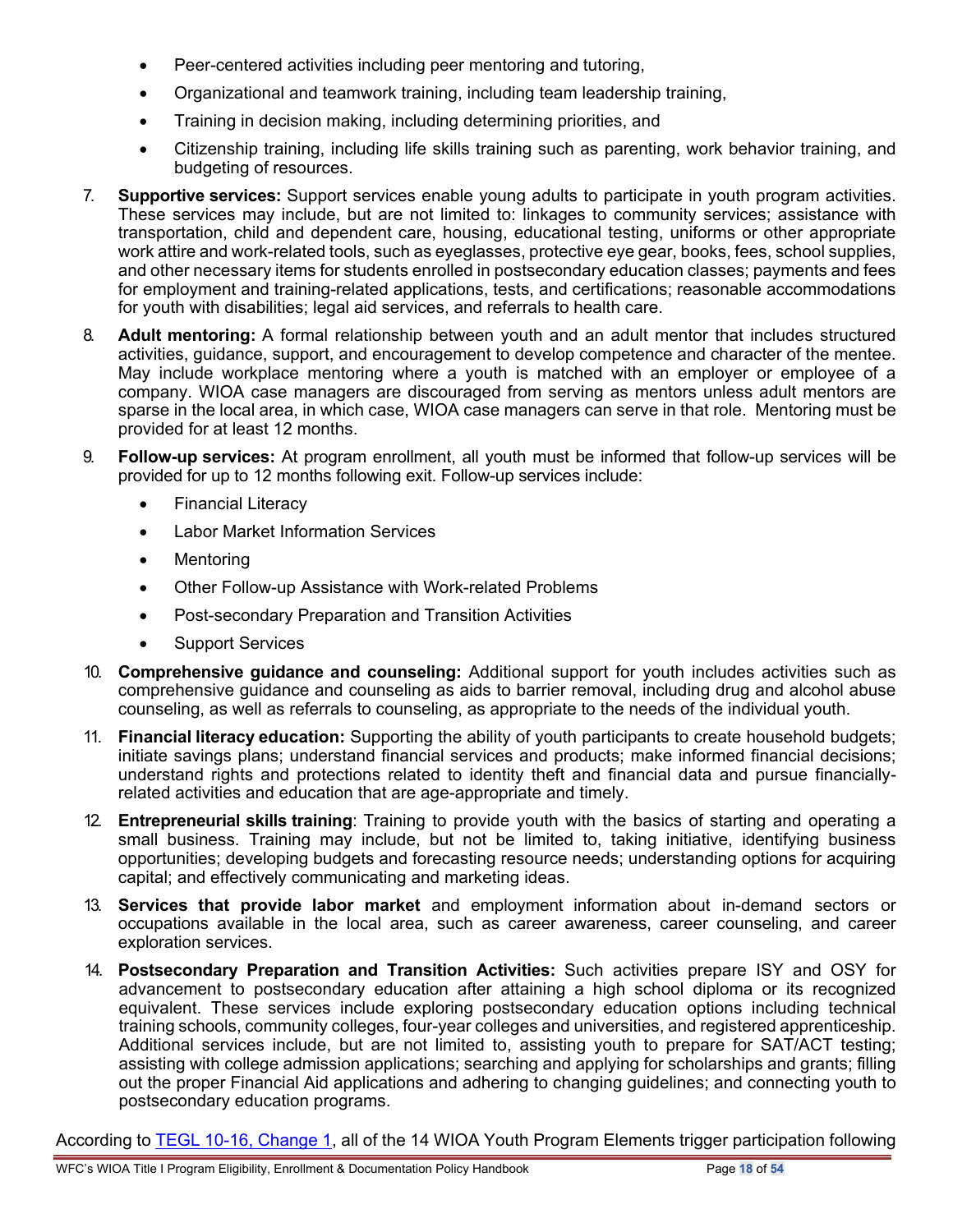eligibility determination, objective assessment, and completion of the ISS.

**Note:** Case management is the act of connecting youth to appropriate services and is not considered a WIOA Youth Program Element. The act of providing case management services must not be recorded as a service in ETO.

For a complete list of WIOA Youth Program services, see ESD's WorkSource Service Catalog located at ESD's [Workforce Professionals Center website, Technology tab.](https://wpc.wa.gov/tech)

The provision of the OA, development of the ISS, and provision of the first qualifying service must be documented in case notes recorded in ETO. Documentation used and/or collected to support the provision of any service must be uploaded into the applicable service in ETO. See WorkForce Central's ETO Data Validation and Documentation Policy for directions for uploading and recording the services into the participant's ETO record, located at [WorkForce Central's Policy Library.](https://workforce-central.org/about/policies/)

#### **Program Enrollment**

Enrollment into the WIOA Title I Youth Program occurs after the completion of the OA, ISS, and provision of one (1) of the 14 WIOA Youth Program Elements. The following must occur prior to or at the time of program enrollment and be uploaded into the participant's ETO record:

#### **Notification Requirements**

- [Authorization to Share Confidential Information and Records Form:](https://workforce-central.org/wp-content/uploads/2021/04/authorization-to-share-confidential-information-and-records.pdf) Individuals seeking WIOA Title Ifunded services must be informed, in writing that their personal and confidential information may be shared amongst the WorkSource partners; that their confidential information is used only for the purpose of delivering services and that further disclosure of their confidential information is prohibited; and their information will not be shared among the partners of the WorkSource system if the individual declines to share their confidential information and the declination will not impact their eligibility for services. Individuals applying for WIOA Title I services must sign and date the Authorization to Share Confidential Information and Records Form attesting they have read and understand how their information will be shared and protected.
- **Equal Opportunity and Non**-**Discrimination Policy:** Individuals seeking WIOA Title I-funded services must be informed, in writing of their Equal Opportunity (EO) and Non-Discrimination rights and procedures for filing a discrimination complaint. Individuals applying for WIOA Title I services must be given an opportunity to acknowledge receipt of, and their understanding of these rights. This is done electronically when the participants registers through the ETO and through a paper copy uploaded into the participant's ETO record. WorkForce Central's **[Participant Information Form](https://workforce-central.org/wp-content/uploads/2021/06/program-participation-information-june-2021.pdf)** includes the required EO Notice.
- **Follow-up Services Notification:** As noted in TEGL 21-16 and WorkForce Central's Follow-up Policy, at program enrollment, all young adults must be notified of their right to receive follow-up services for up to 12 months post-program exit. This notification must be documented in the program enrollment case notes recorded in ETO.

Directions for uploading and recording notification requirements into the participant's ETO record are in WorkForce Central's ETO Data Validation and Documentation Policy at [WorkForce Central's Policy Library.](https://workforce-central.org/about/policies/)

#### <span id="page-18-0"></span>**Concurrent Program Enrollments**

Under WIOA Title I, eligible adults are defined as individuals ages 18 or older and eligible youth are ages 14 through 24 years of age (WorkForce Central's youth age range is 16-24). Thus, young adults who are ages 18 through 24 at program enrollment may be eligible for both the WIOA Title I Adult and WIOA Title I Youth programs and may be enrolled in the Adult and Youth programs concurrently. Youth must meet eligibility criteria for both the WIOA Youth and WIOA Adult Programs and any other program for which they may be enrolled. The potential of participant's co-enrolling in other WIOA Title I formula programs must be submitted to WorkForce Central for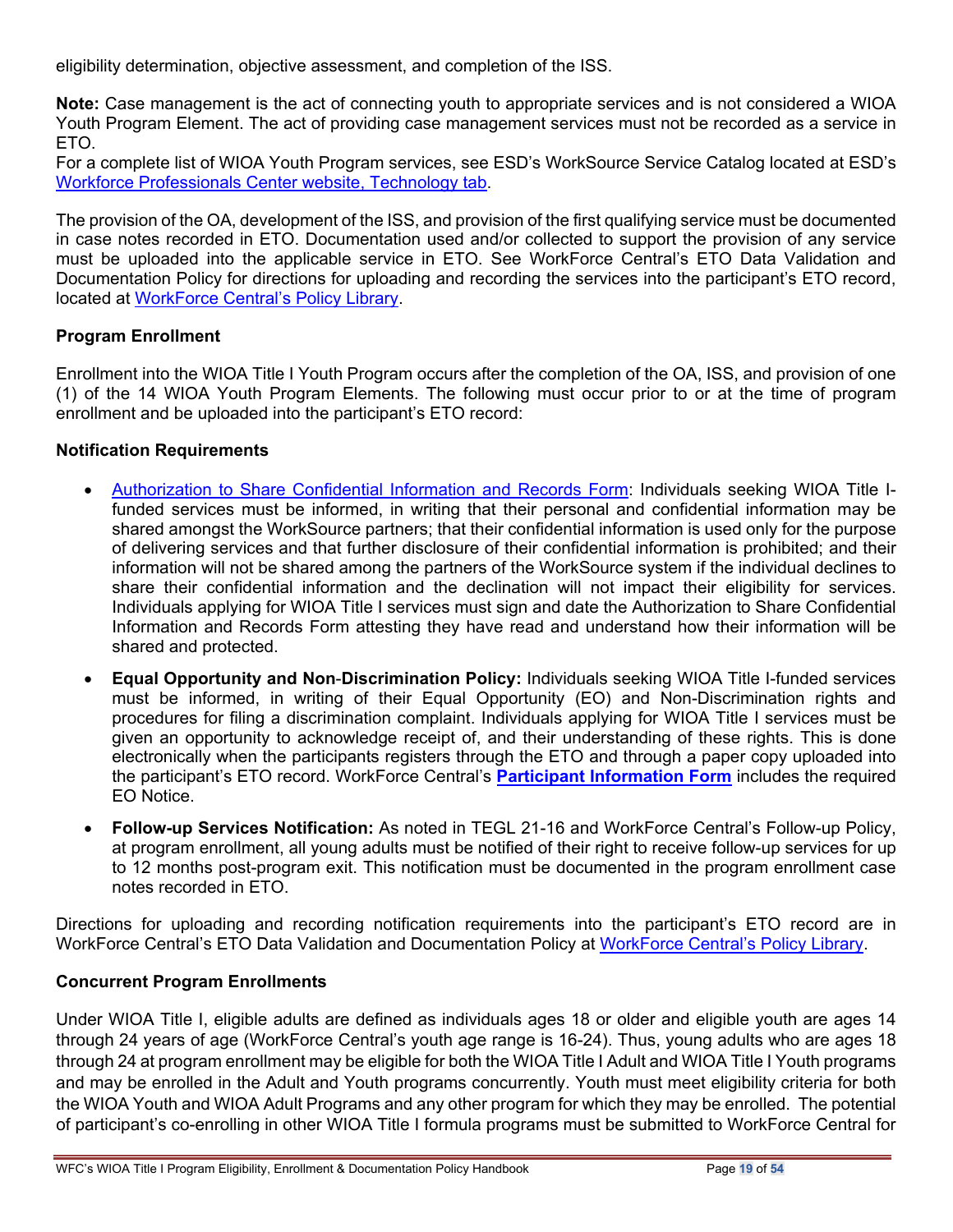review and approval prior to co-enrollment.

Participant ETO files must clearly document the justification for concurrent enrollment and coordination between programs for services provided. Service providers must identify and track the funding streams which pay the costs of services provided to individuals who are concurrently participating in more than one program and ensure services are not duplicated.

#### <span id="page-19-0"></span>**ETO Participant File Documentation Requirements**

The ETO record must contain the following documentation at program enrollment. Applicable forms must be signed and dated on or before the date of program enrollment. Paper forms must be legible and uploaded into ETO as required in WorkForce Central's ETO Data Validation and Documentation Policy located at [WorkForce](https://workforce-central.org/about/policies/)  [Central's Policy Library.](https://workforce-central.org/about/policies/)

- A complete, signed, and dated paper or ETO WIOA Registration Form*.*
	- $\circ$  Parent/guardian signature is encouraged for minors (ages 16-17) enrolling into the WIOA Title I Youth program.
- Documentation of Pierce County and/or City of Tacoma residency.
- Documentation validating the youth's WIOA ISY or OSY program eligibility, including education status at program enrollment.
- Objective Assessment (OA).
- Individual Service Strategy (ISS).
- **[Authorization](https://workforce-central.org/wp-content/uploads/2021/04/authorization-to-share-confidential-information-and-records.pdf) to Share Confidential Information.**
- [Participant Information Form,](https://workforce-central.org/wp-content/uploads/2021/06/program-participation-information-june-2021.pdf) including EO-Notice to File a Discrimination Complaint.
- Date and type of first qualifying youth service (one of the 14 Elements) that triggers participation.
- Date of program enrollment.
- Case notes documenting:
	- $\circ$  Reason for the individual's enrollment into the WIOA Title I program, including how the individual meets the WIOA Title I program eligibility.
	- $\circ$  The individual's current education and employment status.
	- $\circ$  The individual's education and employment goals.
	- o Summary of planned services.
	- o Notification of follow-up services.

#### <span id="page-19-1"></span>**ETO Timely and Accurate Data Entry**

[20 CFR 677.235 and .240](https://www.govinfo.gov/content/pkg/CFR-2017-title20-vol4/pdf/CFR-2017-title20-vol4-part677.pdf) require states to submit to the Secretary of Labor *"individual records that include demographic information, information on services received, and information on resulting outcomes for each reportable individual"* and that States submit complete, *"valid and reliable performance reports"*. To meet this requirement, participant demographics, services provided, and outcomes of services must be recorded into ETO accurately and timely.

In addition, DOL requires WIOA Title I Youth Service Providers to report a Youth program element as if it were funded by the WIOA Title I program, regardless of the funding source. If a WIOA Youth (Young Adult) participant receives program elements from another service provider, or community-based agency, or another entity, the WIOA Youth (Young Adult) Service Provider must record these services in ETO in the same way as they would if WIOA Title I Service Provider directly provided the service.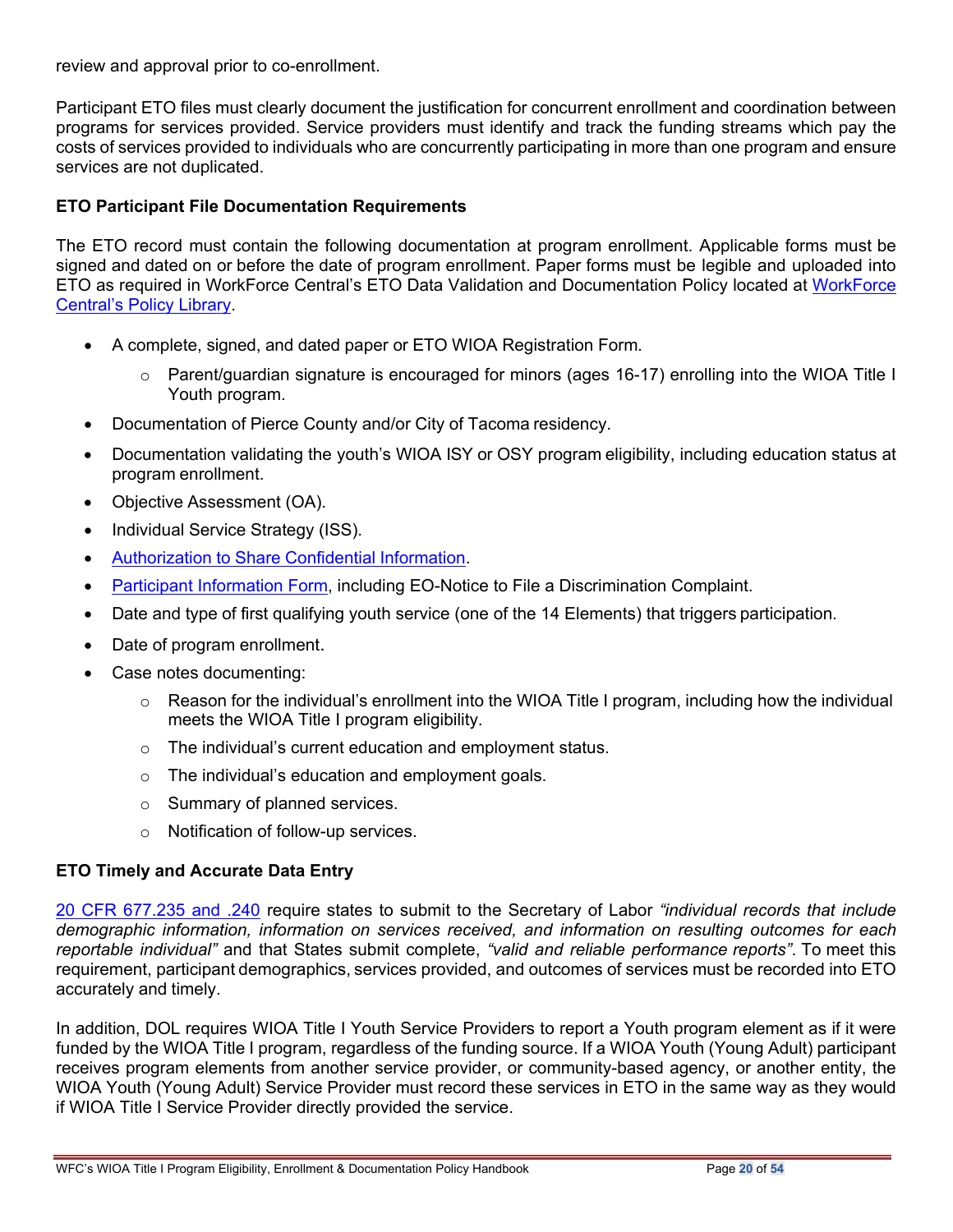Services must be recorded in ETO at the point in time they are delivered. However, if services cannot be entered at the time they are delivered, WorkForce Central requires **services be recorded in ETO within seven (7) calendar days of service delivery**. If a service must be recorded in ETO beyond the seven (7) day requirement, the reason for the late entry must be documented in case notes, as required in [ESD WIN 0082, Change 1](https://storemultisites.blob.core.windows.net/media/WPC/adm/policy/0082-1.pdf) (see below). Services recorded in ETO must be attached to the correct program of enrollment, align with the objectives, outcomes and deliverables associated with the program of enrollment, and be documented in case notes recorded in ETO.

Dates of services recorded in ETO must reflect the date of actual service. Services recorded in ETO must align with the services defined in the WorkSource Service Catalog, located at ESD's [Workforce Professionals Center](https://wpc.wa.gov/tech)  [website, Technology tab.](https://wpc.wa.gov/tech) Case notes must support the demographics, services and outcomes recorded in ETO. ETO and case notes will be monitored to ensure compliance with these requirements.

Per ESD WIN 0082, Change 1, for any errors (or late entries) identified after WorkForce Central's 7-day timeframe), staff must correct the error and request Department Head review and approval of the correction. Department Head approval must be documented with a case note recorded in ETO. The case note must:

- Identify the service name,
- Notate the reason for the correction, and
- Reflect the Dept. Head's review and approval of the correction.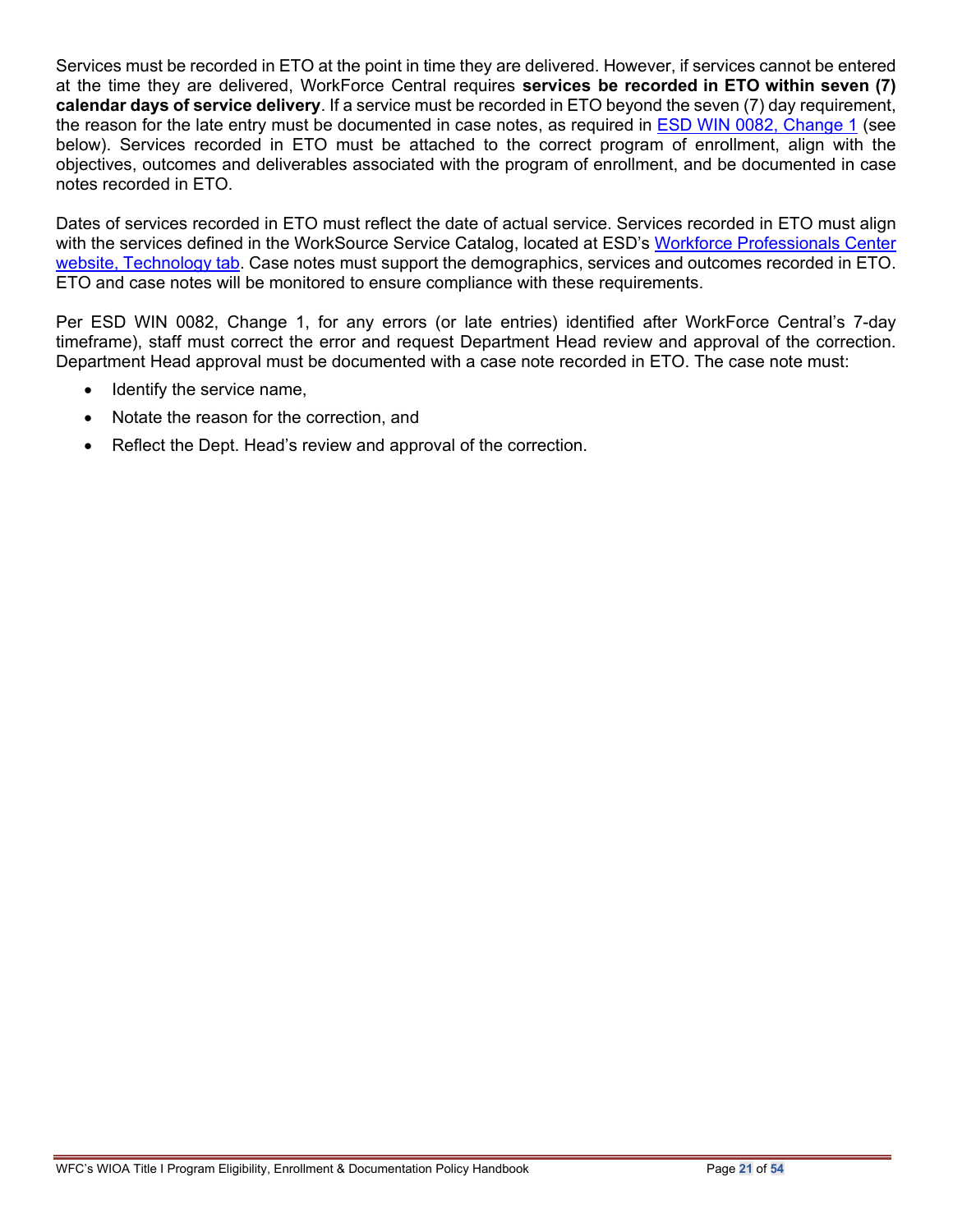# <span id="page-21-0"></span>**WIOA TITLE I ADULT PROGRAM**

Individuals must be determined eligible prior to program enrollment. Eligibility and enrollment documentation must be uploaded into the participant's ETO file. See WorkForce Central's ETO Data Validation and Documentation Policy for procedures for uploading program eligibility and enrollment documentation. Policies are located at [WorkForce Central's Policy Library.](https://workforce-central.org/about/policies/)

#### **Priority for Pierce County and City of Tacoma Residents**

Pierce County and City of Tacoma residents receive priority for enrollment into the WIOA Title I Adult Program. Non-Pierce County residents may be enrolled on a case-by-case only if approved by WorkForce Central Contract Manager or designee. Enrollment of non-Pierce County residents will require coordination with the Workforce Development Council (WDC) of residency. WorkForce Central Contract Management approval and the service provider's coordination with the WDC of residency must be documented in case notes recorded in ETO. See WorkForce Central's ETO Documentation Policy & Procedures for uploading and documentation procedures when serving out of county residents, at [WorkForce Central's Policy Library.](https://workforce-central.org/about/policies/)

#### <span id="page-21-1"></span>**Eligibility**

Individuals enrolled into the WIOA Title I Adult program must meet the following eligibility criteria:

- Pierce County or City of Tacoma resident,
- U.S. citizen or otherwise legally entitled to work in the U.S.,
- Age 18 or older, and
- Selective Service Registration (males who are 18 or older and born on or after January 1, 1960) unless an exception is approved, *and*
- Meet one of the Priority of Service populations listed below:

#### <span id="page-21-2"></span>**Priority of Service Requirements**

Priority of services for WIOA Title I Adults is established in [WIOA Section 134\(c\)\(3\)\(E\),](https://www.congress.gov/113/bills/hr803/BILLS-113hr803enr.pdf) [20 CFR 680.600,](https://ecfr.io/Title-20/Part-680) and [20](https://ecfr.io/Title-20/Part-680)  [CFR 680.640.](https://ecfr.io/Title-20/Part-680) Priority populations must first meet the eligibility requirements for the WIOA Title I Adult Program. Priority selection for the WIOA Title I Adult Program does not apply to individuals served through the WIOA Title I Dislocated Worker or WIOA Title I Youth programs.

- **First Priority -** Veterans and eligible spouses who are low income [as defined in WIOA Sec. 101(25)] or recipients of public assistance, or basic skills deficient.
- **Second Priority -** Individuals who are low income [as defined in WIOA Sec. 101(25)] or recipients of public assistance, or basic skills deficient.
- **Third Priority -** Veterans and eligible spouses who are not low income, are not recipients of public assistance, and are not basic skills deficient.
- **Fourth Priority -** Adults who do not meet the three (3) priorities described above and who have one or more significant barriers to full-time employment that leads to self-sufficiency. Such barriers could include, but are not limited to having a disability, homelessness, offender status, lacking a high school diploma or GED, a poor work history, or lack occupational skills that will provide for a self- sufficient family wage.

The request for fourth priority of service must be submitted in writing using the "WorkForce [Central WIOA](https://workforce-central.org/wp-content/uploads/2021/07/adult-4th-priority-authorization-form.pdf)  [Adult Fourth Priority Enrollment Authorization Request"](https://workforce-central.org/wp-content/uploads/2021/07/adult-4th-priority-authorization-form.pdf) form available here via hyperlink. The authorization request form must be completed and include an estimated total amount of WIOA Title I Adult grant funds that will be used. The authorization request form must be signed by the authorized Service Provider representative and authorized WorkForce Central representative. A copy of the authorization must be uploaded into participant's ETO record.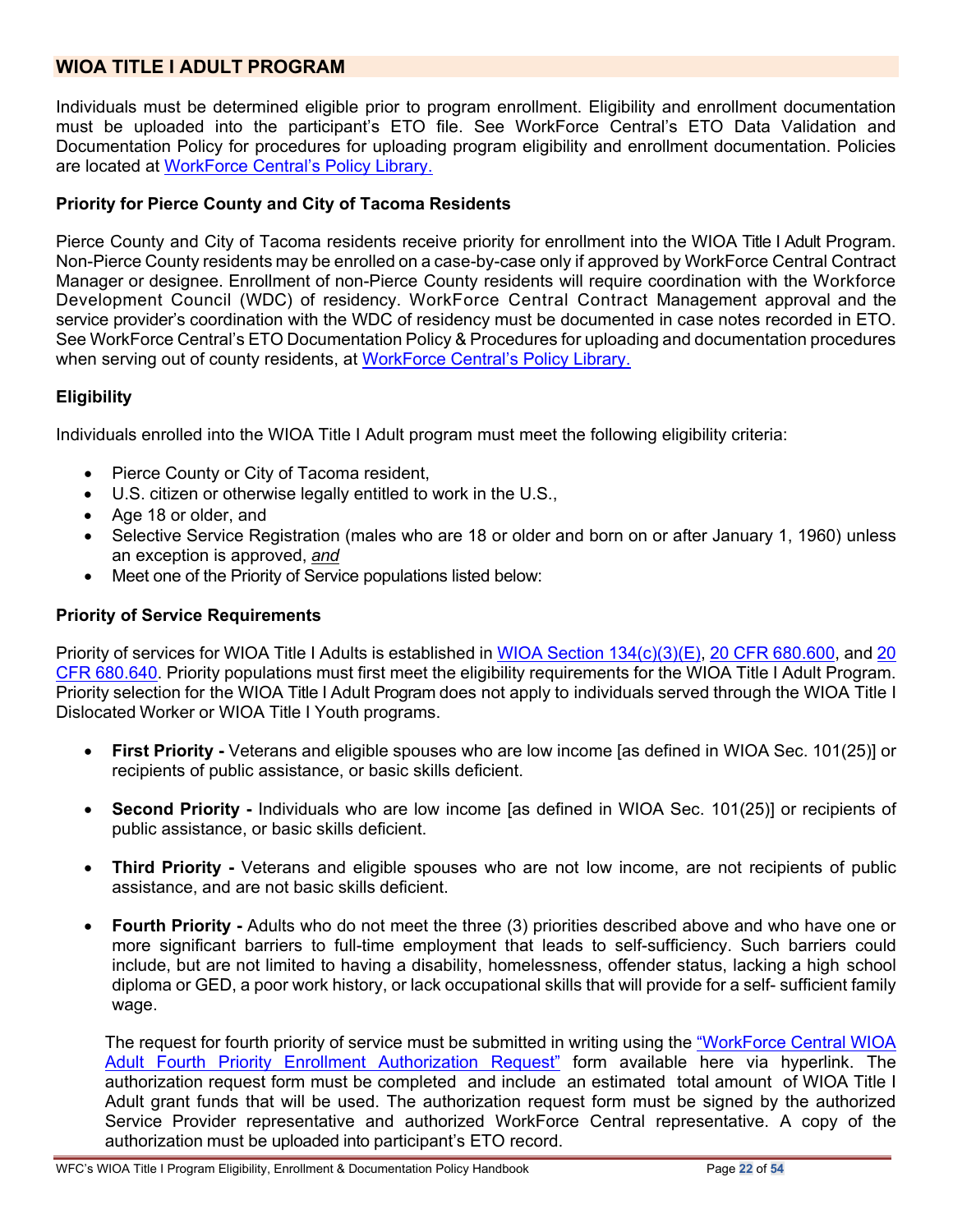Note: An adult with a disability can be considered a family of one for low-income determinations, if the adult's income meets the low income eligibility threshold.

Unemployed individuals may be considered low-income individuals provided they meet local parameters regarding low-income.

#### <span id="page-22-0"></span>**Priority Selection for Services Funded with WIOA Statewide Activities Funds**

For purposes of WIOA Title I statewide activities funds, the Governor has determined that these funds will be prioritized as follows:

- 1. Eligible veterans and spouses
- 2. Unemployed individuals
- 3. Low-income individuals
- 4. Other Washington job seekers

As indicated by the first priority, recipients of WIOA Title I statewide activities funds must continue to provide priority selection of veterans for career and training services as required under Public Law 107- 288 "Jobs for Veterans Act" and in alignment with [WorkSource](https://storemultisites.blob.core.windows.net/media/WPC/adm/policy/1009-3.pdf) System Policy 1009, Revision 3. In applying this policy to such projects, veterans who are unemployed and/or low-income have priority over all other individuals served under these projects.

#### **Comprehensive Assessment**

Upon enrollment into the program, individuals must first receive a comprehensive assessment of their employment and training skill levels, self-sufficiency goals, and service needs. Assessments may be facilitated through diagnostic testing using assessment tools and/or in-depth interviewing and evaluation to identify barriers and appropriate goals. The outcome of the comprehensive assessment is the development of the individual's employment plan outlying appropriate service strategies to assist the individual in reaching self-sufficient employment.

Assessments must be an ongoing process, continually reviewing the participant's interests, abilities, needs, etc. On-going assessments provide the case manager an opportunity to evaluate how effective services are in meeting the individuals' unique needs and ensuring flexibility in adapting service delivery strategies to the individual's challenges, strengths, and employment and educational goals.

Assessments can be documented on a paper form that is uploaded into ETO or in case notes recorded in ETO. See WorkForce Central's ETO Data Validation and Documentation Policy for directions for uploading and recording the assessment results into the participant's ETO record, located at WorkForce Central's Policy [Library.](https://workforce-central.org/about/policies/)

#### **Individual Employment Plan (IEP)**

The results of the assessment are documented on the Individual Employment Plan (IEP) on a paper document uploaded into ETO or in case notes recorded in ETO. Follow procedures for uploading and/or recording the IEP located in WorkForce Central's ETO Data Validation and Documentation Policy at [WorkForce Central's Policy](https://workforce-central.org/about/policies/)  [Library.](https://workforce-central.org/about/policies/)

Service providers must update the IEP on an on-going basis and document, among other items, the services provided and the participant's progress, activities completed, benchmarks reached, and any other accomplishments. Service providers must document this information regardless of who provides the service.

The IEP is a detailed, unique, individual employment plan for each participant that is the basis for the overall case management strategy. The IEP is a living document, reviewed and updated on an on-going basis. The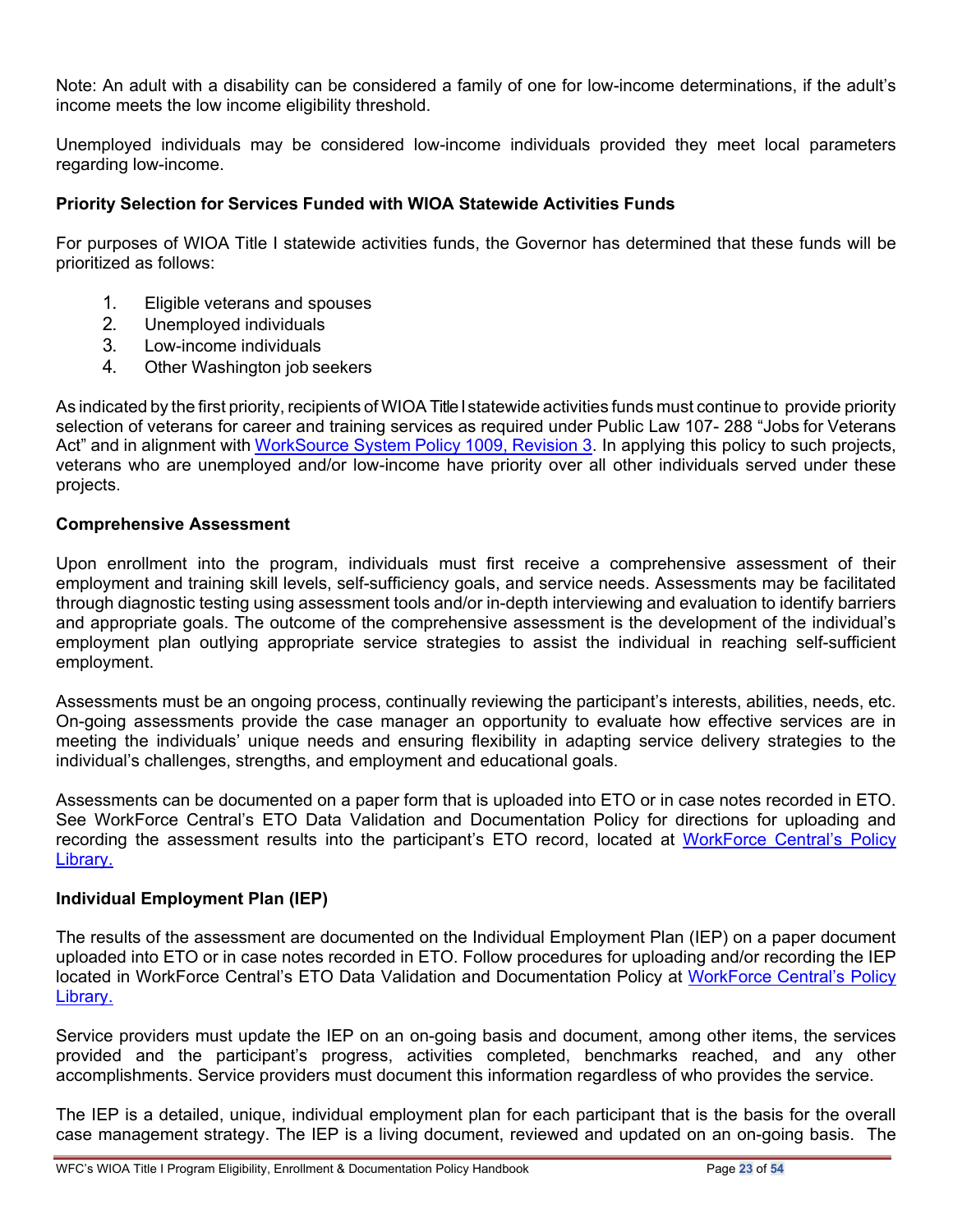case manager should use the IEP to update strategies and activities as they occur and/or as life changes require, and to document referral and contact information for services obtained from partner organizations. When reviewing the IEP, case managers should document a participant's progress, activities completed, benchmarks reached and any other accomplishments. The IEP must be developed and modified in partnership with the participant and should document achievements in measurable and attainable short-term and long-term goals that both reflect the individual's interests and incorporate career pathway planning.

In addition to updating the IEP on an ongoing basis to reflect real-time services and/or changes to the service strategy, the service provider must formally review the IEP with the participant on a quarterly basis and update the IEP accordingly at that time. As with all changes to the IEP, the outcome of this quarterly IEP review must also be recorded in case notes (label the case note "IEP Quarterly Review".)

IEPs can be documented on a paper form that is uploaded into ETO or in case notes recorded in ETO. See WorkForce Central's ETO Data Validation and Documentation Policy for directions for uploading and recording the IEP results into the participant's ETO record, located at [WorkForce Central's Policy Library.](https://workforce-central.org/about/policies/)

IEPs will be monitored to ensure they are in compliance with WorkForce Central IEP requirements.

#### **Program Enrollment**

The following must occur prior to or at the time of program enrollment and be uploaded into the participant's ETO record:

#### **Notification Requirements**

- [Authorization to Share Confidential Information and Records Form:](https://workforce-central.org/wp-content/uploads/2021/04/authorization-to-share-confidential-information-and-records.pdf) Individuals seeking WIOA Title Ifunded services must be informed, in writing that their personal and confidential information may be shared amongst the WorkSource partners; that their confidential information is used only for the purpose of delivering services and that further disclosure of their confidential information is prohibited; and their information will not be shared among the partners of the WorkSource system if the individual declines to share their confidential information and the declination will not impact their eligibility for services. Individuals applying for WIOA Title I services must sign and date the Authorization to Share Confidential Information and Records Form attesting they have read and understand how their information will be shared and protected.
- **Equal Opportunity and Non**-**Discrimination Policy:** Individuals seeking WIOA Title I-funded services must be informed, in writing of their Equal Opportunity (EO) and Non-Discrimination rights and procedures for filing a discrimination complaint. Individuals applying for WIOA Title I services must be given an opportunity to acknowledge receipt of, and their understanding of these rights. This is done electronically when the participants registers through ETO and through a paper copy uploaded into the participant's ETO record. WorkForce Central's [Participant Information Form](https://workforce-central.org/wp-content/uploads/2021/06/program-participation-information-june-2021.pdf) includes the required EO Notice.

Directions for uploading and recording notification requirements into the participant's ETO record are in WorkForce Central's ETO Data Validation and Documentation Policy at [WorkForce Central's Policy Library.](https://workforce-central.org/about/policies/)

#### <span id="page-23-0"></span>**Concurrent Program Enrollments**

Individuals may be simultaneously enrolled in more than one WIOA Title I or other employment and training program. Participant ETO files must clearly document the justification for concurrent enrollment and coordination between programs for services provided. Service providers must identify and track the funding streams which pay the costs of services provided to individuals who are concurrently participating in more than one program and ensure services are not duplicated.

#### <span id="page-23-1"></span>**ETO Participant File Documentation**

The ETO record must contain the following documentation at program enrollment; applicable forms must be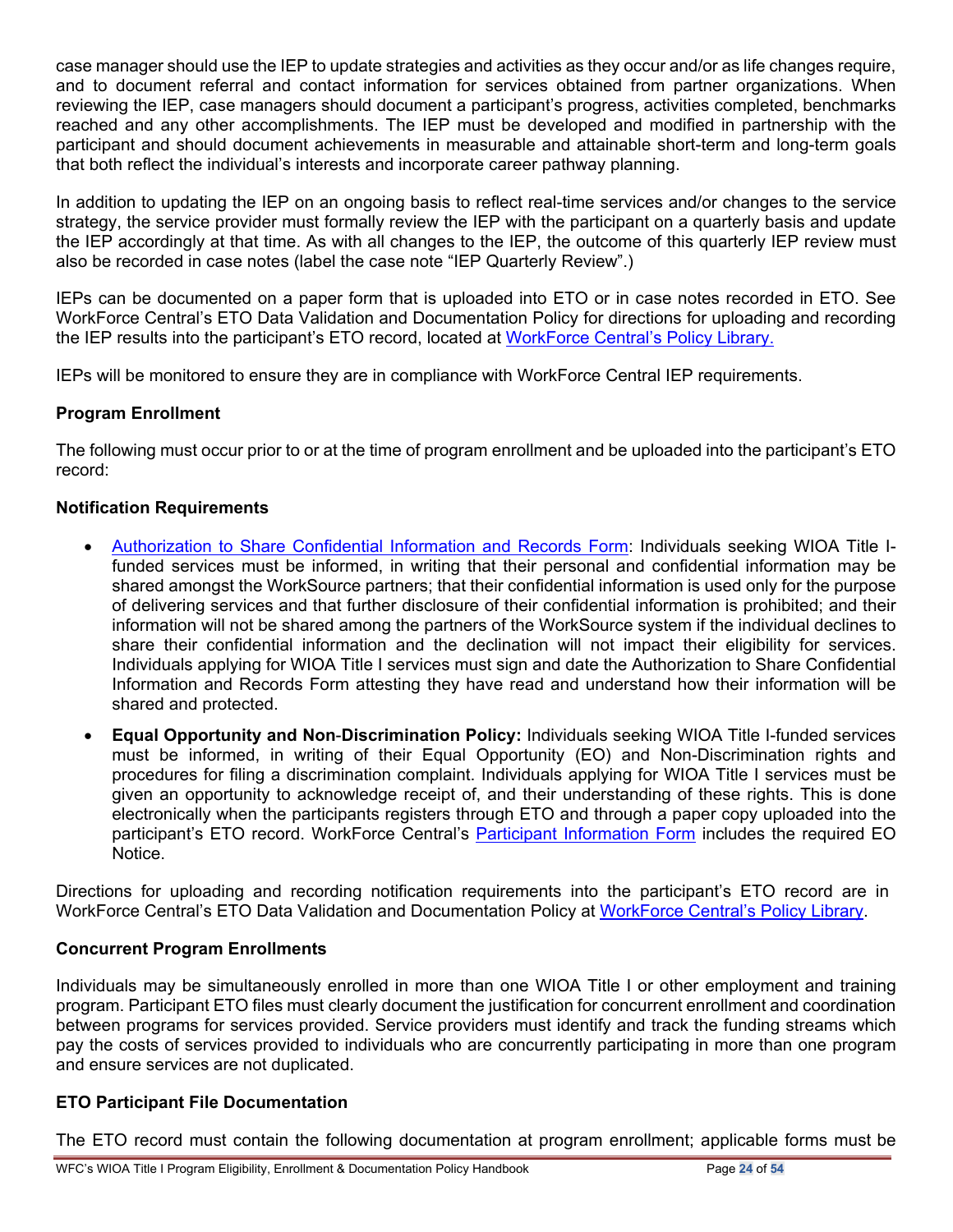signed and dated on or before the date of program enrollment. Paper forms must be legible and uploaded into ETO as required in WorkForce Central's ETO Data Validation and Documentation Policy, located at [WorkForce](https://workforce-central.org/about/policies/)  [Central's Policy Library:](https://workforce-central.org/about/policies/)

- A complete, signed, and dated paper or ETO WIOA Registration Form*.*
- Applicable documentation verifying program eligibility
- Documentation of Pierce County and/or City of Tacoma residency.
- Priority of Service category of eligibility, including if applicable, veteran/eligible spouse eligibility or approval for enrollment into the 4th Priority of Service category.
- Comprehensive Assessment.
- Individual Employment Plan (IEP)
- [Authorization](https://workforce-central.org/wp-content/uploads/2021/04/authorization-to-share-confidential-information-and-records.pdf) to Share Confidential Information.
- [Participant Information Form,](https://workforce-central.org/wp-content/uploads/2021/06/program-participation-information-june-2021.pdf) including EO-Notice to File a Discrimination Complaint.
- Date and type of first qualifying service that triggers participation.
- Date of program enrollment.
- Case notes documenting:
	- $\circ$  Reason for the individual's enrollment into the WIOA Title I program, including how the individual meets the WIOA Title I program eligibility.
	- o The individual's current education and employment status.
	- $\circ$  The individual's education and employment goals.
	- o Summary of planned services. (For Adult and Dislocated Worker programs, staff may record further detailed planned services in the Development of IEP touchpoint.)

#### <span id="page-24-0"></span>**ETO Timely and Accurate Data Entry**

[20 CFR 677.235 and .240](https://www.govinfo.gov/content/pkg/CFR-2017-title20-vol4/pdf/CFR-2017-title20-vol4-part677.pdf) require states to submit to the Secretary of Labor *"individual records that include demographic information, information on services received, and information on resulting outcomes for each reportable individual"* and that States submit complete, *"valid and reliable performance reports"*. To meet this requirement, participant demographics, services provided, and outcomes of services must be recorded into ETO accurately and timely.

Services must be recorded in ETO at the point in time they are delivered. However, if services cannot be entered at the time they are delivered, WorkForce Central requires **services be recorded in ETO within seven (7) calendar days of service delivery**. If a service must be recorded in ETO beyond the seven (7) day requirement, the reason for the late entry must be documented in case notes, as required in [ESD WIN 0082, Change 1](https://storemultisites.blob.core.windows.net/media/WPC/adm/policy/0082-1.pdf) (see below). Services recorded in ETO must be attached to the correct program of enrollment, align with the objectives, outcomes and deliverables associated with the program of enrollment, and be documented in case notes recorded in ETO.

Dates of services recorded in ETO must reflect the date of actual service. Services recorded in ETO must align with the services defined in the WorkSource Service Catalog, located at ESD's [Workforce Professionals Center](https://wpc.wa.gov/tech)  [website, Technology tab.](https://wpc.wa.gov/tech) Case notes must support the demographics, services and outcomes recorded in ETO. ETO and case notes will be monitored to ensure compliance with these requirements.

Per ESD WIN 0082, Change 1, for any errors (or late entries) identified after WorkForce Central's 7-day timeframe, staff must correct the error and request Department Head review and approval of the correction. Department Head approval must be documented with a case note recorded in ETO. The case note must:

- Identify the service name,
- Notate the reason for the correction, and
- Reflect the Dept. Head's review and approval of the correction.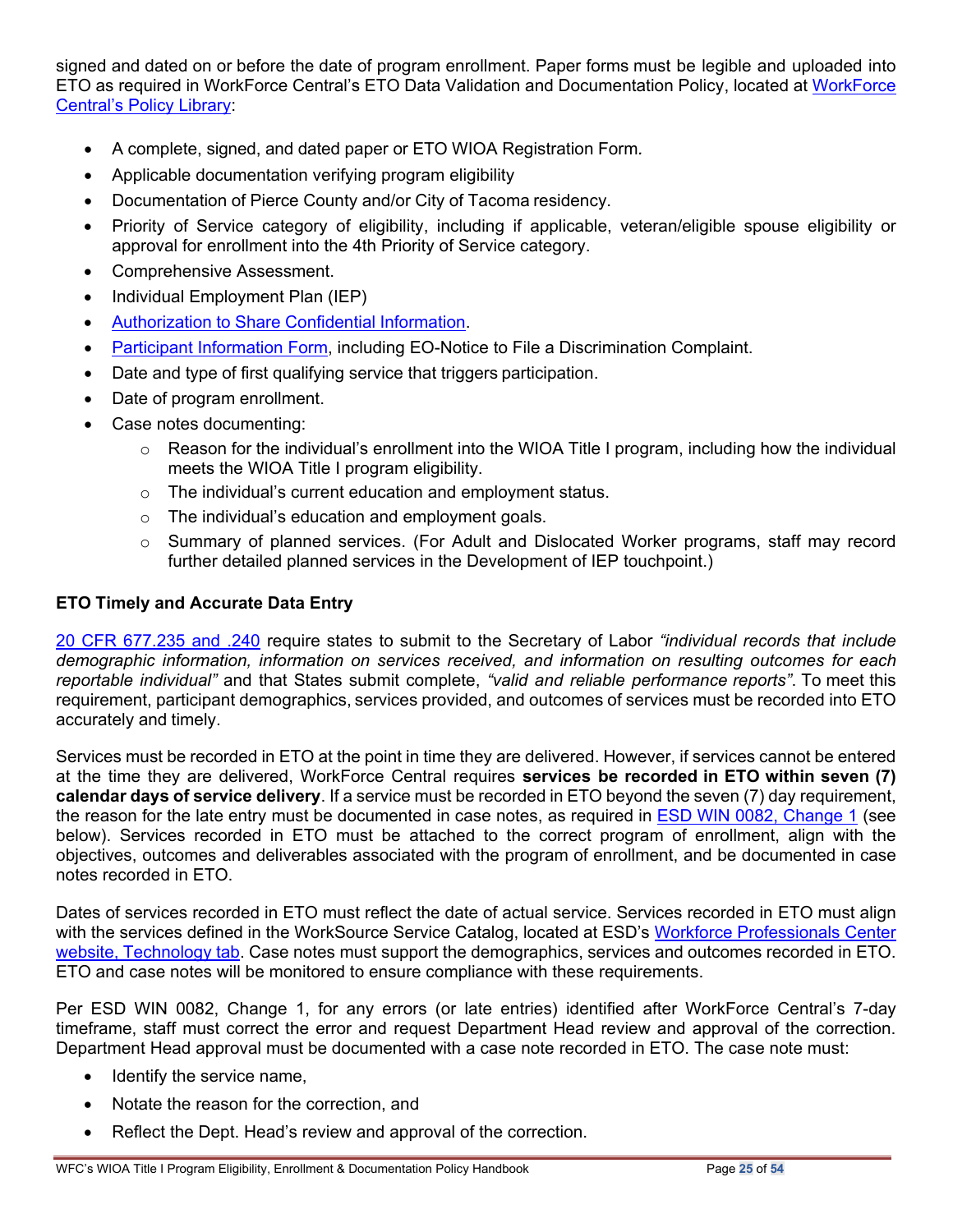# <span id="page-25-0"></span>**WIOA TITLE I DISLOCATED WORKER PROGRAM**

Individuals must be determined eligible prior to program enrollment. Eligibility and enrollment documentation must be uploaded into the participant's ETO file. See WorkForce Central's ETO Data Validation and Documentation Policy for procedures for uploading program eligibility and enrollment documentation. Policies are located at [WorkForce Central's Policy Library.](https://workforce-central.org/about/policies/)

#### **Priority for Pierce County and City of Tacoma Residents**

Pierce County and City of Tacoma residents receive priority for enrollment into the WIOA Title I Dislocated Worker Program. Non-Pierce County residents may be enrolled on a case-by-case only if approved by WorkForce Central Contract Manager or designee. Enrollment of non-Pierce County residents will require coordination with the Workforce Development Council (WDC) of residency. WorkForce Central Contract Management approval and the service provider's coordination with the WDC of residency must be documented in case notes recorded in ETO. See WorkForce Central's ETO Documentation Policy & Procedures for uploading and documentation procedures when serving out of county residents, at [WorkForce Central's Policy Library.](https://workforce-central.org/about/policies/)

#### <span id="page-25-1"></span>**Eligibility**

- Pierce County or City of Tacoma Resident,
- U.S. citizen or otherwise legally entitled to work in the U.S.,
- Selective Service Registration (males who are 18 or older and born on or after January 1,1960), unless an exception is approved, *and*
- Meets one of the following Dislocated Worker categories:

|                        | • An individual who was terminated, laid off, or received a notice of termination<br>or layoff,<br>and,<br>Is determined unlikely to return to previous industry or occupation, defined<br>as an unemployed worker or military spouse who has limited opportunities for                                                                                                                                                                                                                                                                                                                                                                                                                                                                                                                            |
|------------------------|----------------------------------------------------------------------------------------------------------------------------------------------------------------------------------------------------------------------------------------------------------------------------------------------------------------------------------------------------------------------------------------------------------------------------------------------------------------------------------------------------------------------------------------------------------------------------------------------------------------------------------------------------------------------------------------------------------------------------------------------------------------------------------------------------|
| 1. General Dislocation | employment or re-employment. Examples include but are notlimited to:<br>The industry and/or occupation are in decline on the Washington State<br>$\circ$<br>Demand/Decline list.<br>The individual is not able to re-locate to an area that has jobs that are in<br>$\circ$<br>demand for which they are qualified.<br>The individual is not able to work in another capacity in the occupational<br>$\circ$<br>area from which they were dislocated because of physical or mental<br>limitations. An individual may have started out in an industry performing<br>physically or mentally demanding jobs but is no longer capable of<br>performing the essential requirements of the job.<br>A military spouse who leaves their job to follow their spouse to a new<br>$\circ$<br>duty assignment. |
|                        | and,<br>Is eligible for or has exhausted entitlement to unemployment compensation.                                                                                                                                                                                                                                                                                                                                                                                                                                                                                                                                                                                                                                                                                                                 |
|                        | or,                                                                                                                                                                                                                                                                                                                                                                                                                                                                                                                                                                                                                                                                                                                                                                                                |
|                        | Is not eligible for unemployment compensation but can show attachment to the<br>workforce of sufficient duration.                                                                                                                                                                                                                                                                                                                                                                                                                                                                                                                                                                                                                                                                                  |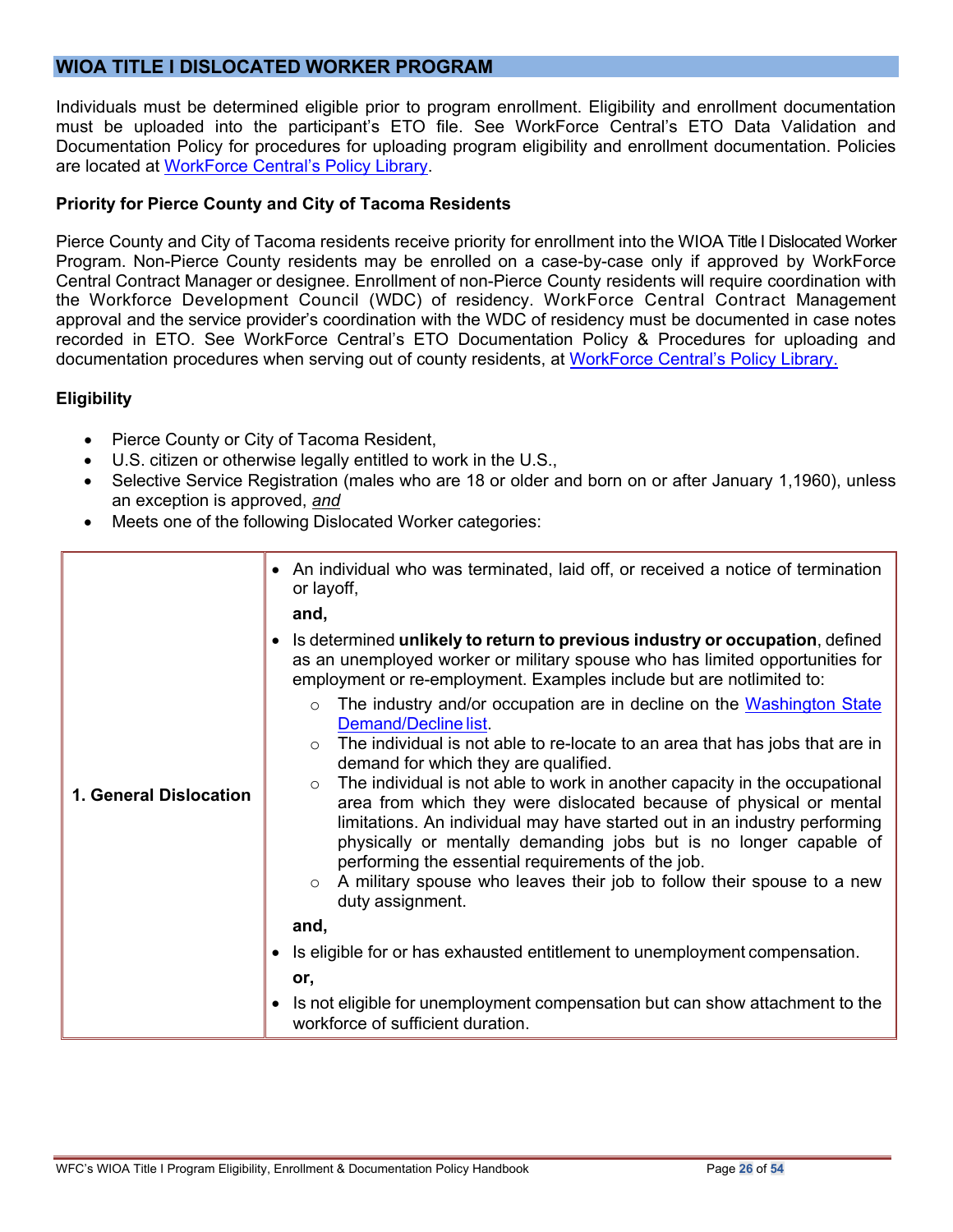|                                                                                                                                                | • An individual who was terminated, laid off, or received a notice of layoff from<br>employment at a plant, facility, or enterprise due to:                                                                                                                                                                                                                                                                                                                                       |  |
|------------------------------------------------------------------------------------------------------------------------------------------------|-----------------------------------------------------------------------------------------------------------------------------------------------------------------------------------------------------------------------------------------------------------------------------------------------------------------------------------------------------------------------------------------------------------------------------------------------------------------------------------|--|
|                                                                                                                                                | Permanent closure; or<br>$\circ$                                                                                                                                                                                                                                                                                                                                                                                                                                                  |  |
| 2. Dislocation from<br><b>Plant/Facility Closure</b><br><b>Or Substantial Layoff</b>                                                           | <b>Substantial layoff, meaning the dislocated worker is part of the 25% of</b><br>$\circ$<br>the company's workforce being laid off, or is one of 50 workers of a<br>company's workforce being laid off, not as a result of a plant closing but<br>as a result of employment loss at a single site of employment during any<br>30-day period.<br>or,                                                                                                                              |  |
|                                                                                                                                                | • An individual employed at a facility at which the employer has made a general<br>announcement that such facility will close within 180 days. "General<br>announcement" refers to an individual employed at a facility at which the<br>employer has made a general announcement that such facility will close within<br>180 days. Acceptable documentation of a general announcement may include<br>a written notice from the employer, a newspaper article or self-attestation. |  |
|                                                                                                                                                | An individual who was self-employed (including employment as a farmer,<br>$\bullet$<br>rancher, or fisherman) but is unemployed due to:                                                                                                                                                                                                                                                                                                                                           |  |
|                                                                                                                                                | General economic conditions in the community where the individual<br>$\circ$<br>resides. General economic conditions can include, but are not limited<br>to, the failure, closure, or substantial layoff in one or more business in the<br>community that had a direct effect on the individual's unemployment such<br>as:<br>. Failure of one or more business to which the self-employed                                                                                        |  |
| 3. Self-employed                                                                                                                               | individual supplied a substantial portion of products or services.                                                                                                                                                                                                                                                                                                                                                                                                                |  |
| <b>Dislocation</b>                                                                                                                             | • Failure of one or more businesses from which the self-employed<br>individual obtained substantial proportion of products or services.                                                                                                                                                                                                                                                                                                                                           |  |
|                                                                                                                                                | • Substantial layoffs from, or a permanent closure of, one or more<br>plants or facilities that support a significant portion of the state or local<br>economy.                                                                                                                                                                                                                                                                                                                   |  |
|                                                                                                                                                | • Depressed prices or markets for articles produced by the self-<br>employed individual.<br>or,                                                                                                                                                                                                                                                                                                                                                                                   |  |
|                                                                                                                                                | A natural disaster.<br>$\circ$                                                                                                                                                                                                                                                                                                                                                                                                                                                    |  |
| 4. Displaced<br>Homemaker                                                                                                                      | An individual who was dependent on the income of another family member and<br>$\bullet$<br>is no longer supported by the income of that family member.                                                                                                                                                                                                                                                                                                                            |  |
| Per TEGL 26-13,                                                                                                                                | or,                                                                                                                                                                                                                                                                                                                                                                                                                                                                               |  |
| Individuals cannot cite<br>long-term partners to<br>whom they were not<br>married as family<br>members. Individuals<br>can cite adult children | Is the dependent spouse of a member of the armed forces on active duty and<br>$\bullet$<br>whose family income is significantly reduced because of a deployment, a call<br>or order to active duty, or a service-connected death or disability of the service<br>member.                                                                                                                                                                                                          |  |
| upon whom they were<br>financially dependent<br>as family members so<br>long as it is<br>appropriately<br>documented.                          | and,<br>Is unemployed or underemployed and experiencing difficulty in obtaining or<br>upgrading employment.                                                                                                                                                                                                                                                                                                                                                                       |  |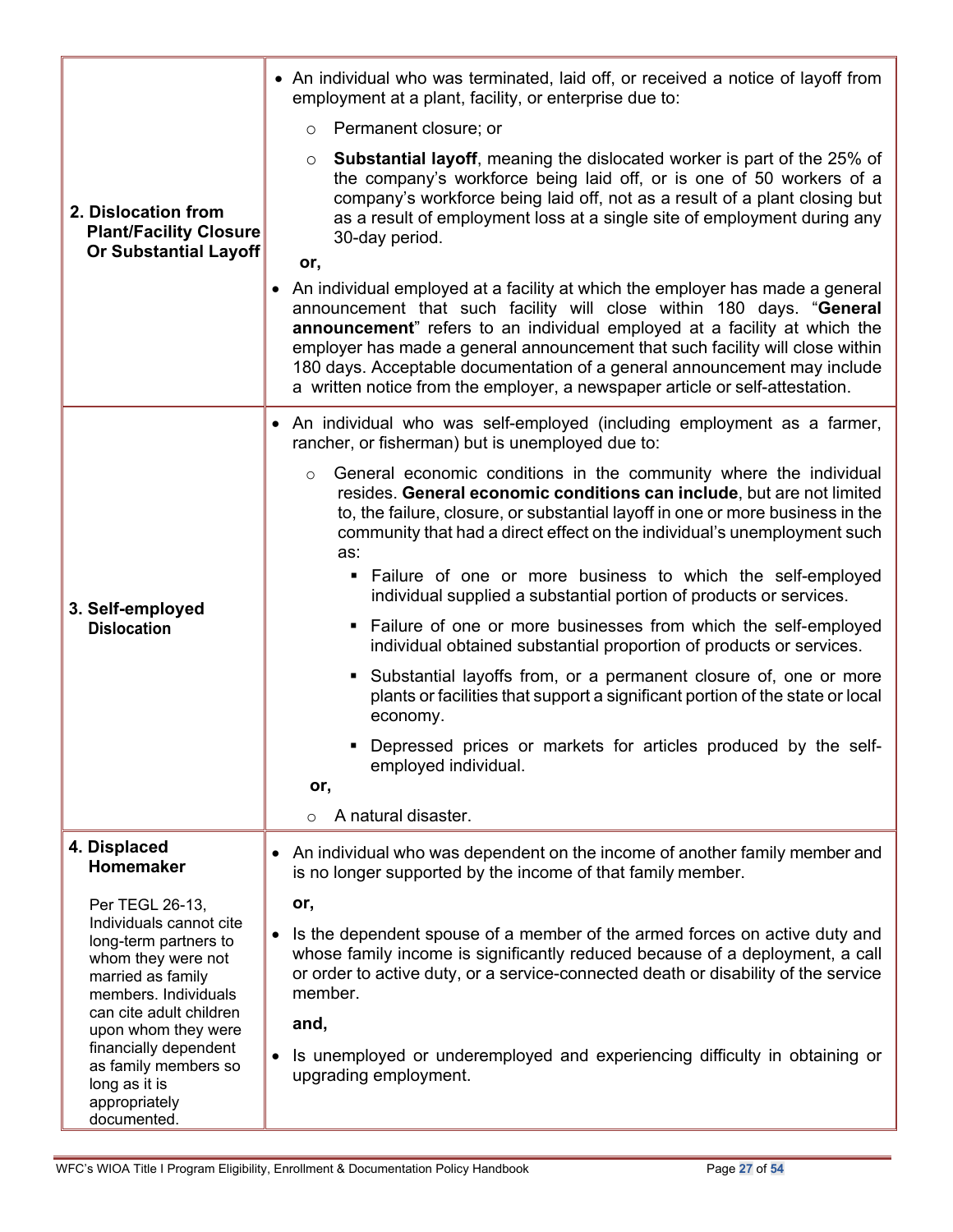| • A non-retiree military service member who was discharged or released from<br>service under other than dishonorable discharge or has received a notice of<br>military separation. Per 20 CFR 680.660, separating military service members<br>5. Dislocated or<br>automatically qualify as unlikely to return to a previous industry or occupation<br><b>Separating Military</b><br><b>Service Member</b><br>and as eligible for or exhausted entitlement to Unemployment Insurance.<br>Designated timeframe in which transitioning service members may begin<br>receiving services is 180 days prior to planned separation. |                                                                                                                                                                             |
|------------------------------------------------------------------------------------------------------------------------------------------------------------------------------------------------------------------------------------------------------------------------------------------------------------------------------------------------------------------------------------------------------------------------------------------------------------------------------------------------------------------------------------------------------------------------------------------------------------------------------|-----------------------------------------------------------------------------------------------------------------------------------------------------------------------------|
| • The spouse of a member of the armed forces on active duty who has<br>6. Spouse of a Military<br>experienced a loss of employment as a direct result of relocation to<br><b>Service Member</b><br>accommodate a permanent change in duty station of such member.                                                                                                                                                                                                                                                                                                                                                            |                                                                                                                                                                             |
|                                                                                                                                                                                                                                                                                                                                                                                                                                                                                                                                                                                                                              | or,                                                                                                                                                                         |
| <b>Note:</b> A military spouse<br>may also qualify as a<br><b>Displaced Homemaker</b>                                                                                                                                                                                                                                                                                                                                                                                                                                                                                                                                        | The spouse of a member of the armed forces on active duty and who is<br>unemployed or underemployed and is experiencing difficulty in obtaining or<br>upgrading employment. |

#### <span id="page-27-0"></span>**Serving Military Service Members**

A military service member who is separated from military service under conditions other than dishonorable, or who receives a notice of future separation, may be eligible for the WIOA Title I Dislocated Worker Program based on the "termination" criteria. This may include National Guard or Reserve members who have been discharged from active duty service, but not necessarily from other reserve commitments such as training. Retirement orders do not qualify as "terminated" or "laid off".

Veterans and other covered persons determined eligible for the WIOA Title I Dislocated Worker Program are given priority for services according to the [Jobs for Veterans Act](https://www.congress.gov/107/plaws/publ288/PLAW-107publ288.pdf) and [WorkSource System Policy #1009, Rev. 3](https://storemultisites.blob.core.windows.net/media/WPC/adm/policy/1009-3.pdf) – [Priority of Service for Veterans and Eligible Spouses.](https://storemultisites.blob.core.windows.net/media/WPC/adm/policy/1009-3.pdf)

The following serves as an outline of Dislocated Worker Program eligibility criteria as it applies to military service members:

- Section (3)(15)(A)(i)- Has been terminated or laid off or received notice of termination or layoff.
- [TEGL](http://wdr.doleta.gov/directives/corr_doc.cfm?DOCN=1699) 22-04 states that a discharge from the military under honorable circumstances meets the "termination" criterion. A Department of Defense Form 214 (DD-214) is the most common documentation used to determine discharge status. A DD-214 is not required to prove the WIOA enrollee is a veteran for the purposes of general program eligibility. A veteran can be enrolled in a WIOA Title I program without any documentation or record of veteran status. However, a DD-214 must be on file establishing eligibility for priority of service for every veteran receiving WIOA Title I career or training services. (See ESD WIN [0044,](https://storemultisites.blob.core.windows.net/media/WPC/adm/policy/0044.pdf) Veteran Status Validation and DocumentationRequirements).
- Washington State has determined that still active, transitioning military service members may also qualify for WIOA Title I Dislocated Worker Program services. While these individuals may be eligible to receive WIOA Title I Dislocated Worker Program services and funds, they would not be considered 'veterans' for the purposes of DOL reporting.
- For the purposes of serving still-active transitioning service members under the "notice of termination or layoff" eligibility criterion, documentation must align with the DOL Data Element Validation (DEV) requirement for "Date of Actual Qualifying Dislocation" (See [TEGL 23-19\)](https://wdr.doleta.gov/directives/attach/TEGL/TEGL_23-19_Attachment_2.pdf)
- Military personnel are eligible to begin receiving WIOA Title I Dislocated Worker Program services upon receipt of discharge or retirement orders (Effective Termination of Service "ETS" Orders or DD-2648-ACAP Transition Checklist). Length of service to qualify an individual for such discharge or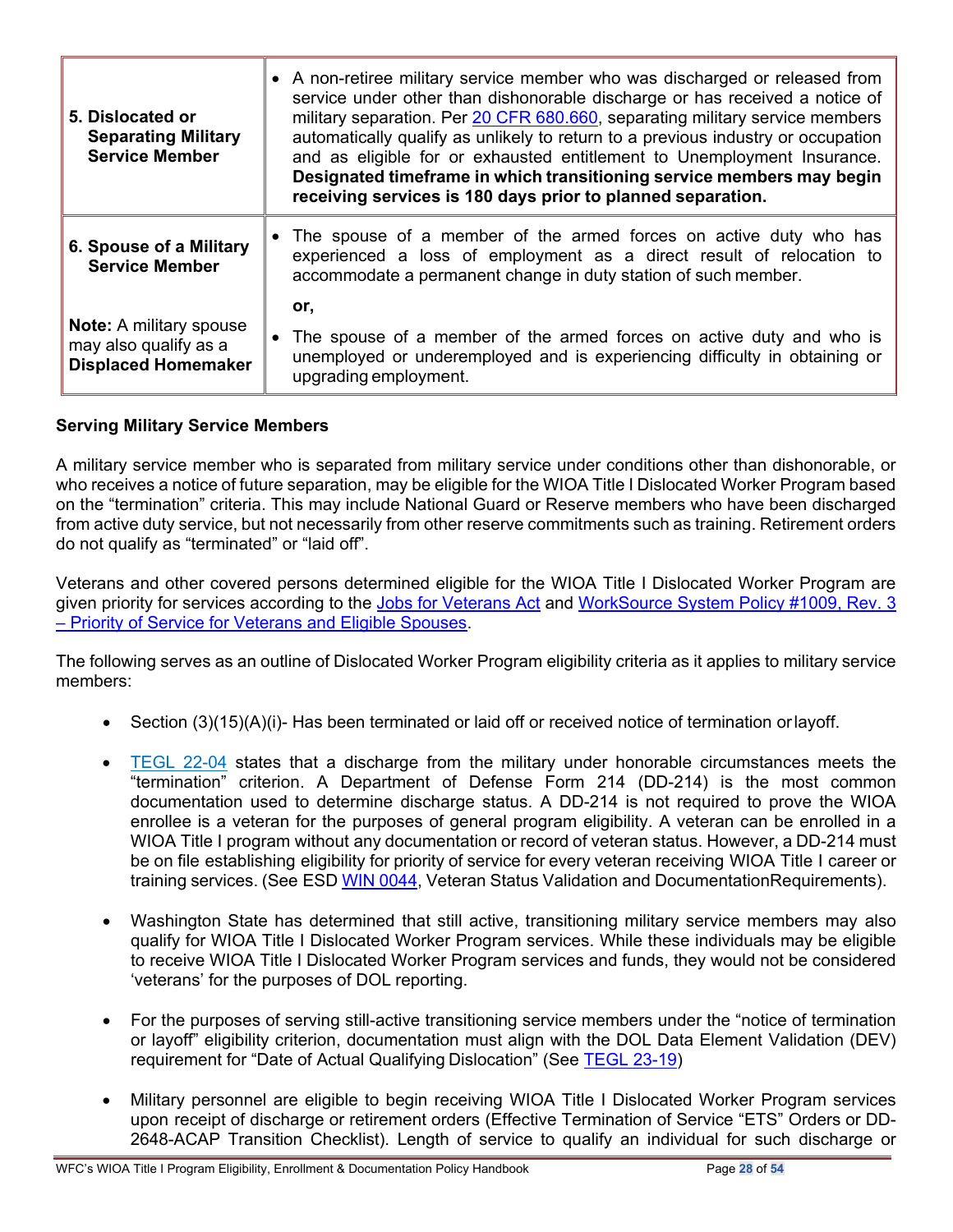separations under WIOA guidance may be as few as one day of service. **Qualified individuals can receive services up to 180 days prior to discharge.**

#### <span id="page-28-0"></span>**Spouses of Military Service Members**

TEGL 22-04 [Change](https://wdr.doleta.gov/directives/corr_doc.cfm?DOCN=2540) 1 provides clarification and flexibility to serve spouses of military service members (military spouses) under the WIOA Title I Dislocated Worker Program. DOL affords local areas significant flexibility to serve military spouses. [TEGL](https://wdr.doleta.gov/directives/corr_doc.cfm?DOCN=1699) 22-04 clarifies that the term "military spouse" includes individuals who are married to active duty service members (including National Guard or Reserve personnel on active duty) and surviving spouses of active duty service members who lost their lives while on active duty service in combat-related areas (e.g., Afghanistan, Iraq, Syria). Also refer to guidance related to [Washington's Marriage Equality Act.](https://wdr.doleta.gov/directives/corr_doc.cfm?DOCN=2540)

When the spouse is unable to continue an employment relationship due to the service member's permanent change of military station, or the military spouse loses employment as a result of the spouse's discharge from the military, then the separation from employment meets the termination component of the WIOA Title I definition of Dislocated Worker. Eligibility determinations must align with UI policy regarding "good cause" for voluntary quits. Below are two common scenarios that would qualify:

- The spouse of a military service member voluntarily quits because he/she is relocating with the service member to a new duty location.
- The spouse of a military service member is no longer eligible to work on the base due to the military service member's discharge.

NOTE: Good cause is not found when a claimant quits work to relocate someplace other than the military spouse's or domestic partner's new duty location, including relocation to the home of record orelsewhere.

As provided in TEGL 22-04 and TEGL 22-04 Change 1, "termination" of military spouses based on the circumstances described above can be considered to meet the "unlikely to return to a previous industry or occupation" qualify as a Dislocated Worker. Determination is a matter of judgment based on relevant circumstances, but in most cases, military spouses impacted by a service member's duty reassignment or discharge will meet the "unlikely to return to a previous industry or occupation" criterion of WIOA and could be served as Dislocated Workers.

Military spouses may also be served as a Dislocated Worker if they meet the definition requirements for Displaced Homemaker at [WIOA Section](https://wdr.doleta.gov/directives/attach/TEGL/TEGL_19-16_Attachment_III.pdf) 3(15)(A)(ii).

#### <span id="page-28-1"></span>**Eligibility for Employed Individuals**

- **Under-Employed Workers:** Per Section 11 of TEGL [19-16,](https://wdr.doleta.gov/directives/corr_doc.cfm?DOCN=3851) the State allows under-employed workers to qualify for the WIOA Title I Dislocated Worker program if they have been dislocated from full-time employment and meet one of the following eligibility criteria:
	- 1. Employed less than full-time but actively seeking full-time employment, or
	- 2. Employed in a position that is inadequate with respect to documented skills and training, or
	- 3. Employed but meet the definition of "low-income" in WIOA Section 3(36), or
	- 4. Employed but current earnings are insufficient compared to earnings from previous employment.

Note: Underemployed workers may also qualify for the WIOA Adult Program, and those who meet the "low income" definition receive priority of service.

• **"Stop-Gap" Employment:** Stop-gap employment is temporary work an individual accepts only because they have been laid off from the customary work for which their training, experience or work history qualifies them. Stop-gap employment must be temporary in nature with the intent to end employment upon completion of training, obtaining self-sufficient employment, or as specified in the Individual Employment Plan (IEP).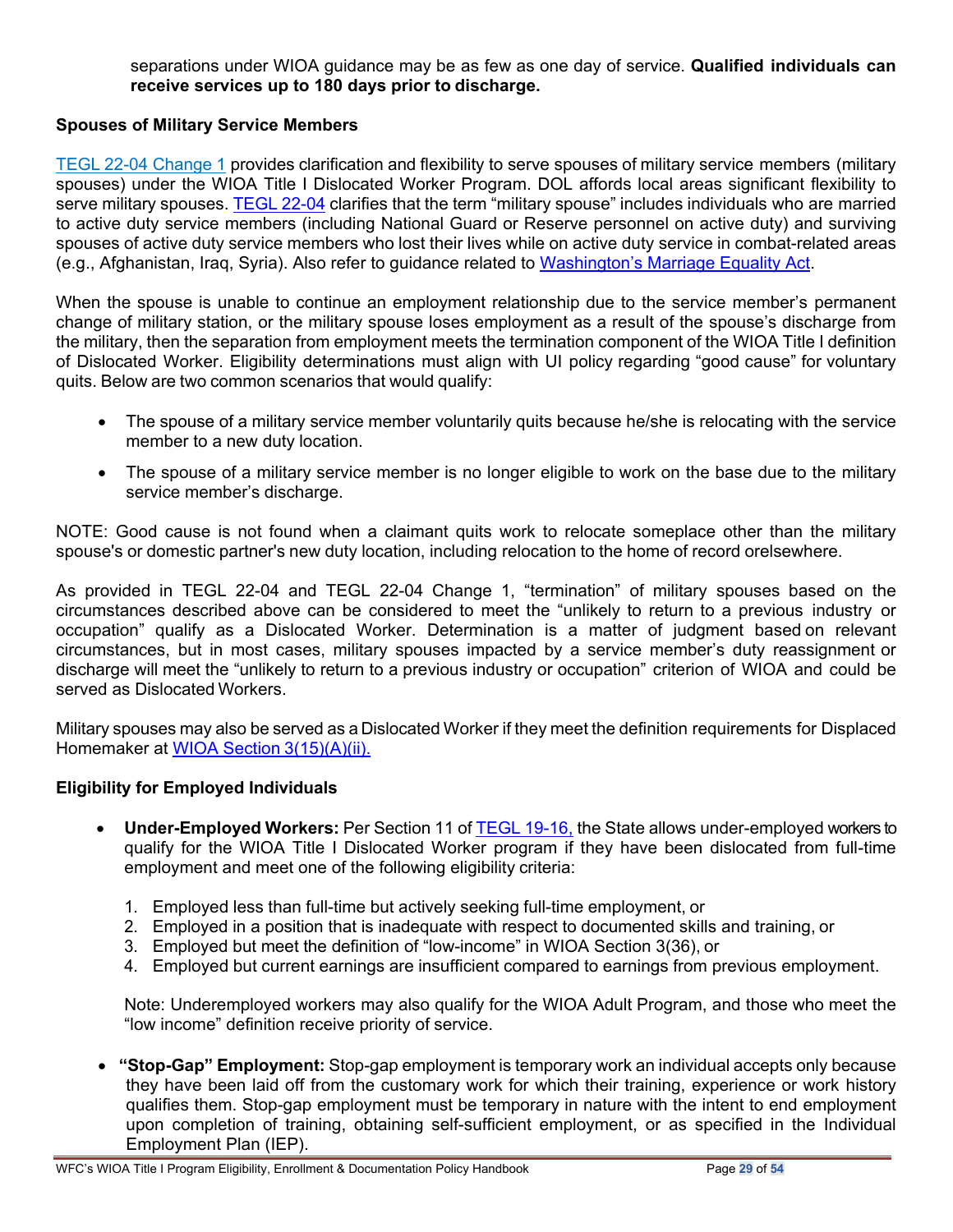Typically, stop-gap employment will pay less than the individual's wage of self-sufficiency; however, there may be specific circumstances where stop-gap employment does provide a sufficient wage temporarily but is not considered permanent employment that leads to self-sufficiency. This stop-gap employment would not change the individual's Dislocated Worker status if it meets WorkForce Central's criteria. WorkForce Central **defines employment that leads to self-sufficiency** as employment that meets the financial needs of an individual without the support of public or private assistance, or the individual has earned income equal to or exceeding 80% of the median family income limit based on the U.S. Dept. of Housing and Urban [Development](https://www.huduser.gov/portal/elist/2020-April-14.html) (HUD) Median Family Income Guidelines.

An otherwise eligible Dislocated Worker remains eligible if either prior to, or during WIOA Title I Dislocated Worker program participation, stop-gap employment is obtained for the purpose of income maintenance. If dislocation from a stop-gap position occurs, the job of dislocation remains the original job that established the self-sufficient income. If, at any time, an individual obtains employment that meets WorkForce Central's definition of self-sufficiency, including a scenario where the employment period exceeds WorkForce Central's established criteria for [temporary employment,](#page-5-0) then that position would be considered the self-sufficient job of dislocation in the event of a future dislocation.

#### **Unemployment Insurance (UI) Good Cause Voluntary Quits**

Individuals can qualify under Category 1, "General Dislocation" if they file and are approved for Unemployment Insurance (UI) benefits after having been determined by the Employment Security Department (ESD) as having voluntarily left employment due to no fault of their own for one of the following good cause reasons [\(RCW](https://app.leg.wa.gov/rcw/default.aspx?cite=50.20.050)  [50.20.050;](https://app.leg.wa.gov/rcw/default.aspx?cite=50.20.050) [WAC 192-150,](https://apps.leg.wa.gov/wac/default.aspx?cite=192-150) et al):

- Illness or disability of the claimant or death, illness, or disability of an immediate family member.
- Relocate to follow their spouse's, or registered domestic partner's employment.
- Need to protect the claimant or immediate family member from domestic violence or stalking.
- Usual hours, compensation, or benefits are reduced by 25 percent or more.
- Involuntary change in work site or location (no minimum distance or mile threshold).
- Work site safety has deteriorated.
- Illegal activities at work site.
- Usual work changed to work that violates religious or moral beliefs.
- Left part-time work to accept full-time job that was eliminated without prior knowledge.

Under these circumstances, ESD recognizes them as terminated even though they, rather than their employers, are the separating party. Such individuals must also be determined unlikely to return to the industry or occupation they left for a UI good cause voluntarily quit reason. Finally, they must document their status as having been determined eligible for or exhausted UI benefits because good cause voluntary quits are inseparably tied to UI and documented through separation determination letters provided by ESD, or, if that is not available, other documentation in the form of UI correspondence from ESD.

### <span id="page-29-0"></span>**Use of Unemployment Insurance (UI) Self-Service (eServices) Website**

[WorkSource Information Notice \(WIN\) 0027, Change 4](https://storemultisites.blob.core.windows.net/media/WPC/adm/policy/0027.pdf) provides information on the use of data accessible to Unemployment Insurance (UI) claimants through the Unemployment Insurance Self Service website to secure information that can assist in determining WIOA Title I Dislocated Worker program eligibility. Staff can use printouts of UI information provided by UI claimants who have Secure Access Washington (SAW) accounts that allow them to access and view and print their on-line UI claim information.

#### **Comprehensive Assessment**

Upon enrollment into the program, individuals must first receive a comprehensive assessment of their employment and training skill levels, self-sufficiency goals, and service needs. Assessments may be facilitated through diagnostic testing using assessment tools and/or in-depth interviewing and evaluation to identify barriers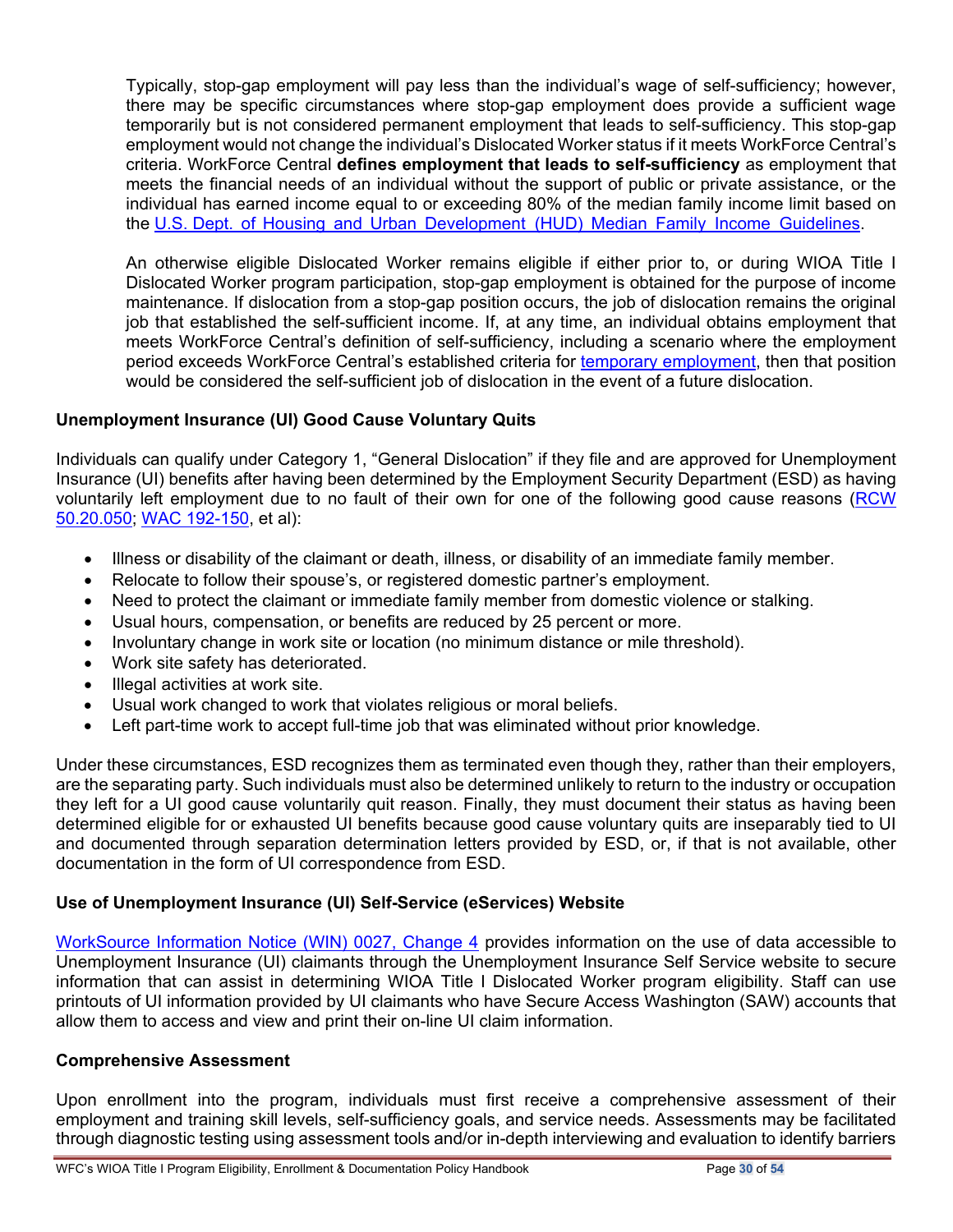and appropriate goals. The outcome of the comprehensive assessment is the development of the individual's employment plan outlying appropriate service strategies to assist the individual in reaching self-sufficient employment.

Assessments must be an ongoing process, continually reviewing the participant's interests, abilities, needs, etc. On-going assessments provide the case manager an opportunity to evaluate how effective services are in meeting the individuals' unique needs and ensuring flexibility in adapting service delivery strategies to the individual's challenges, strengths, and employment and educational goals.

Assessments can be documented on a paper form that is uploaded into ETO or in case notes recorded in ETO. See WorkForce Central's ETO Data Validation and Documentation Policy for directions for uploading and recording the assessment results into the participant's ETO record, located at [WorkForce Central's Policy](https://workforce-central.org/about/policies/)  [Library.](https://workforce-central.org/about/policies/)

#### **Individual Employment Plan (IEP)**

The results of the assessment are documented on the Individual Employment Plan (IEP) on a paper document uploaded into ETO or in case notes recorded in ETO. Follow procedures for uploading and/or recording the IEP located in WorkForce Central's ETO Data Validation and Documentation Policy, located at [WorkForce Central's](https://workforce-central.org/about/policies/)  [Policy Library.](https://workforce-central.org/about/policies/)

Service Providers must update the IEP on an on-going basis and document, among other items, the services provided and the participant's progress, activities completed, benchmarks reached, and any other accomplishments. Service Providers must document this information regardless of who provides the service.

The IEP is a detailed, unique, individual employment plan for each participant that is the basis for the overall case management strategy. The IEP is a living document, reviewed and updated on an on-going basis. The case manager should use the IEP to update strategies and activities as they occur and/or as life changes require, and to document referral and contact information for services obtained from partner organizations. When reviewing the IEP, case managers should document a participant's progress, activities completed, benchmarks reached and any other accomplishments. The IEP must be developed and modified in partnership with the participant and should document achievements in measurable and attainable short-term and long-term goals that both reflect the individual's interests and incorporate career pathway planning.

In addition to updating the IEP on an ongoing basis to reflect real-time services and/or changes to the service strategy, the Service Provider must formally review the IEP with the participant on a quarterly basis and update the IEP accordingly at that time. As with all changes to the IEP, the outcome of this quarterly IEP review must also be recorded in case notes (label the case note "IEP Quarterly Review".)

IEPs will be monitored to ensure they are in compliance with WorkForce Central IEP requirements.

#### **Program Enrollment**

The following must occur prior to or at the time of program enrollment and be uploaded into the participant's ETO record:

#### **Notification Requirements**

• [Authorization to Share Confidential Information and Records Form:](https://workforce-central.org/wp-content/uploads/2021/04/authorization-to-share-confidential-information-and-records.pdf) Individuals seeking WIOA Title Ifunded services must be informed, in writing that their personal and confidential information may be shared amongst the WorkSource partners; that their confidential information is used only for the purpose of delivering services and that further disclosure of their confidential information is prohibited; and their information will not be shared among the partners of the WorkSource system if the individual declines to share their confidential information and the declination will not impact their eligibility for services. Individuals applying for WIOA Title I services must sign and date the Authorization to Share Confidential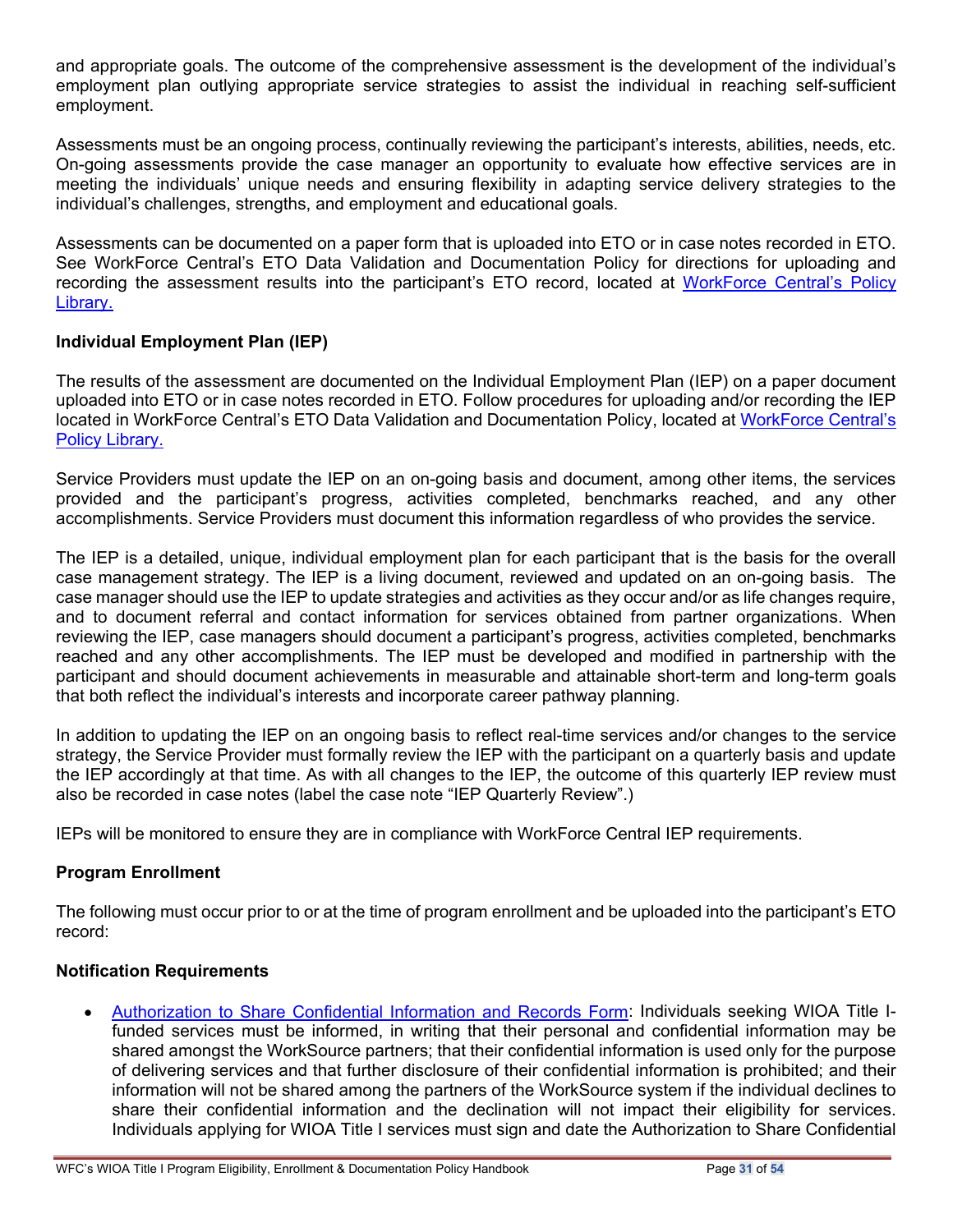Information and Records Form attesting they have read and understand how their information will be shared and protected.

• **Equal Opportunity and Non**-**Discrimination Policy:** Individuals seeking WIOA Title I-funded services must be informed, in writing of their Equal Opportunity (EO) and Non-Discrimination rights and procedures for filing a discrimination complaint. Individuals applying for WIOA Title I services must be given an opportunity to acknowledge receipt of, and their understanding of these rights. This is done electronically when the participants registers through the ETO and through a paper copy uploaded into the participant's ETO record. WorkForce Central's **[Participant Information Form](https://workforce-central.org/wp-content/uploads/2021/06/program-participation-information-june-2021.pdf)** includes the required EO Notice.

See WorkForce Central's ETO Data Validation and Documentation Policy for directions for uploading and recording notification requirements into the participant's ETO record, located at [WorkForce Central's Policy](https://workforce-central.org/about/policies/)  [Library.](https://workforce-central.org/about/policies/)

#### <span id="page-31-0"></span>**Concurrent Program Enrollments**

Individuals may be simultaneously enrolled in more than one WIOA Title I or other employment and training program. Participant ETO files must clearly document the justification for concurrent enrollment and coordination between programs for services provided. Service Providers must identify and track the funding streams which pay the costs of services provided to individuals who are concurrently participating in more than one program and ensure services are not duplicated.

#### <span id="page-31-1"></span>**ETO Participant File Documentation**

The ETO record must contain the following documentation at program enrollment; applicable forms must be signed and dated on or before the date of program enrollment. Paper forms must be legible and uploaded into ETO as required in [WorkForce](https://workforce-central.org/about/policies/) Central's ETO Documentation Policy & Procedures, located at WorkForce [Central's Policy Library.](https://workforce-central.org/about/policies/)

- A complete, signed, and dated paper or ETO WIOA Registration Form*.*
- Applicable documentation verifying program eligibility.
- Documentation of Pierce County and/or City of Tacoma residency.
- Comprehensive Assessment.
- Individual Employment Plan (IEP)
- [Authorization](https://workforce-central.org/wp-content/uploads/2021/04/authorization-to-share-confidential-information-and-records.pdf) to Share Confidential Information.
- [Participant Information Form,](https://workforce-central.org/wp-content/uploads/2021/06/program-participation-information-june-2021.pdf) including EO-Notice to File a Discrimination Complaint.
- Date and type of first qualifying service that triggers participation.
- Date of program enrollment.
- Case notes documenting:
	- $\circ$  Reason for the individual's enrollment into the WIOA Title I program, including how the individual meets the WIOA Title I program eligibility.
	- $\circ$  The individual's current education and employment status.
	- $\circ$  The individual's education and employment goals.
	- $\circ$  Summary of planned services. (For Adult and Dislocated Worker programs, staff may record further detailed planned services in the Development of IEP touchpoint.)

#### <span id="page-31-2"></span>**ETO Timely and Accurate Data Entry**

[20 CFR 677.235](https://ecfr.federalregister.gov/current/title-20/chapter-V/part-677/subpart-F/section-677.235) and [.240](https://ecfr.federalregister.gov/current/title-20/chapter-V/part-677/subpart-F/section-677.240) require states to submit to the Secretary of Labor *"individual records that include*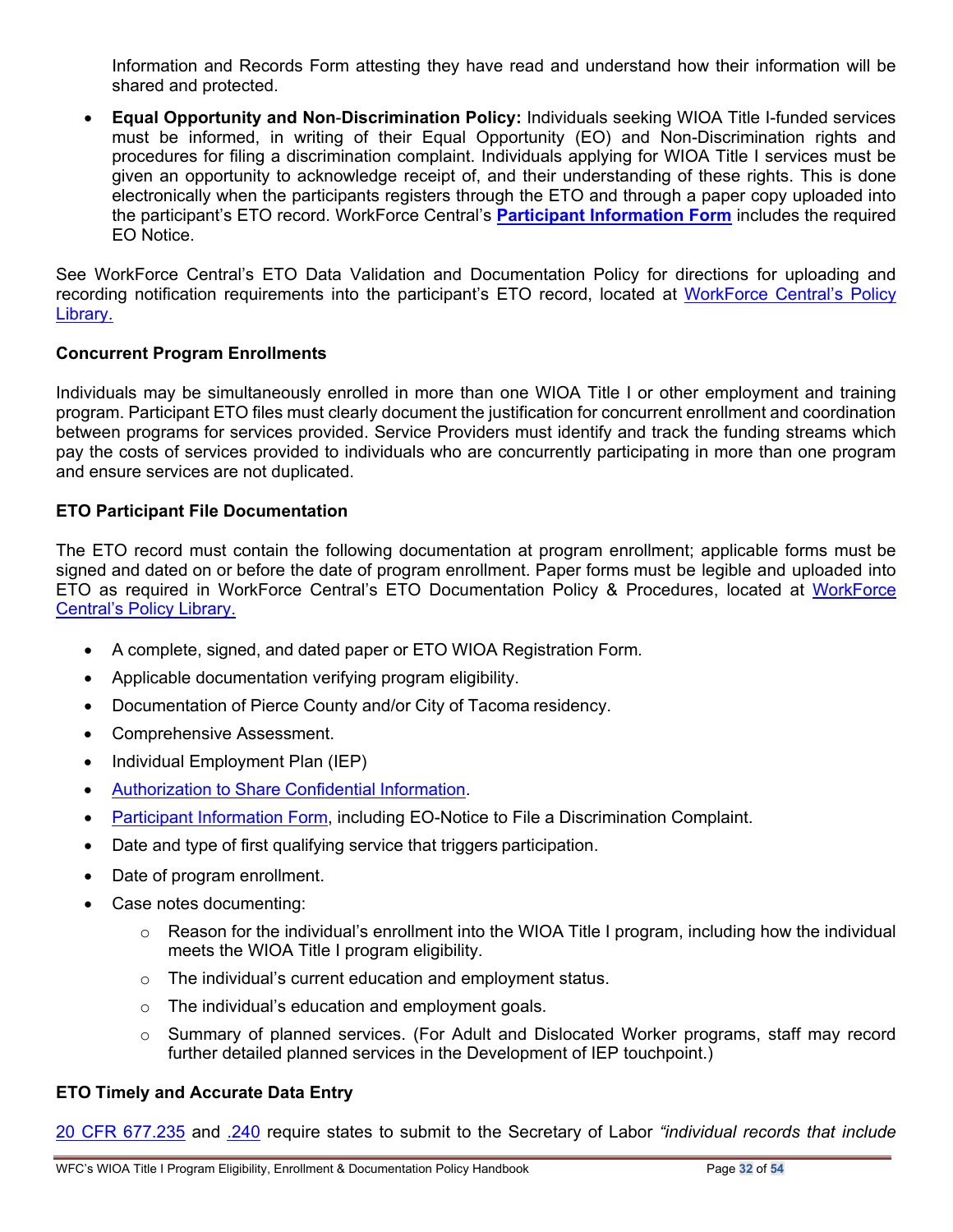*demographic information, information on services received, and information on resulting outcomes for each reportable individual"* and that states submit complete, *"valid and reliable performance reports"*. To meet this requirement, participant demographics, services provided, and outcomes of services must be recorded into ETO accurately and timely.

Services must be recorded in ETO at the point in time they are delivered. However, if services cannot be entered at the time they are delivered, WorkForce Central requires **services be recorded in ETO within seven (7) calendar days of service delivery**. If a service must be recorded in ETO beyond the seven (7) day requirement, the reason for the late entry must be documented in case notes, as required in [ESD WIN 0082, Change 1](https://storemultisites.blob.core.windows.net/media/WPC/adm/policy/0082-1.pdf) (see below). Services recorded in ETO must be attached to the correct program of enrollment, align with the objectives, outcomes and deliverables associated with the program of enrollment, and be documented in case notes recorded in ETO.

Dates of services recorded in ETO must reflect the date of actual service. Services recorded in ETO must align with the services defined in the WorkSource Service Catalog, located at ESD's Workforce Professionals Center [website, Technology tab.](https://wpc.wa.gov/tech) Case notes must support the demographics, services and outcomes recorded in ETO. ETO and case notes will be monitored to ensure compliance with these requirements.

Per ESD WIN 0082, Change 1, for any errors (or late entries) identified after WorkForce Central's 7-day timeframe, staff must correct the error and request Department Head review and approval of the correction. Department Head approval must be documented with a case note recorded in ETO. The case note must:

- Identify the service name,
- Notate the reason for the correction, and
- Reflect the Dept. Head's review and approval of the correction.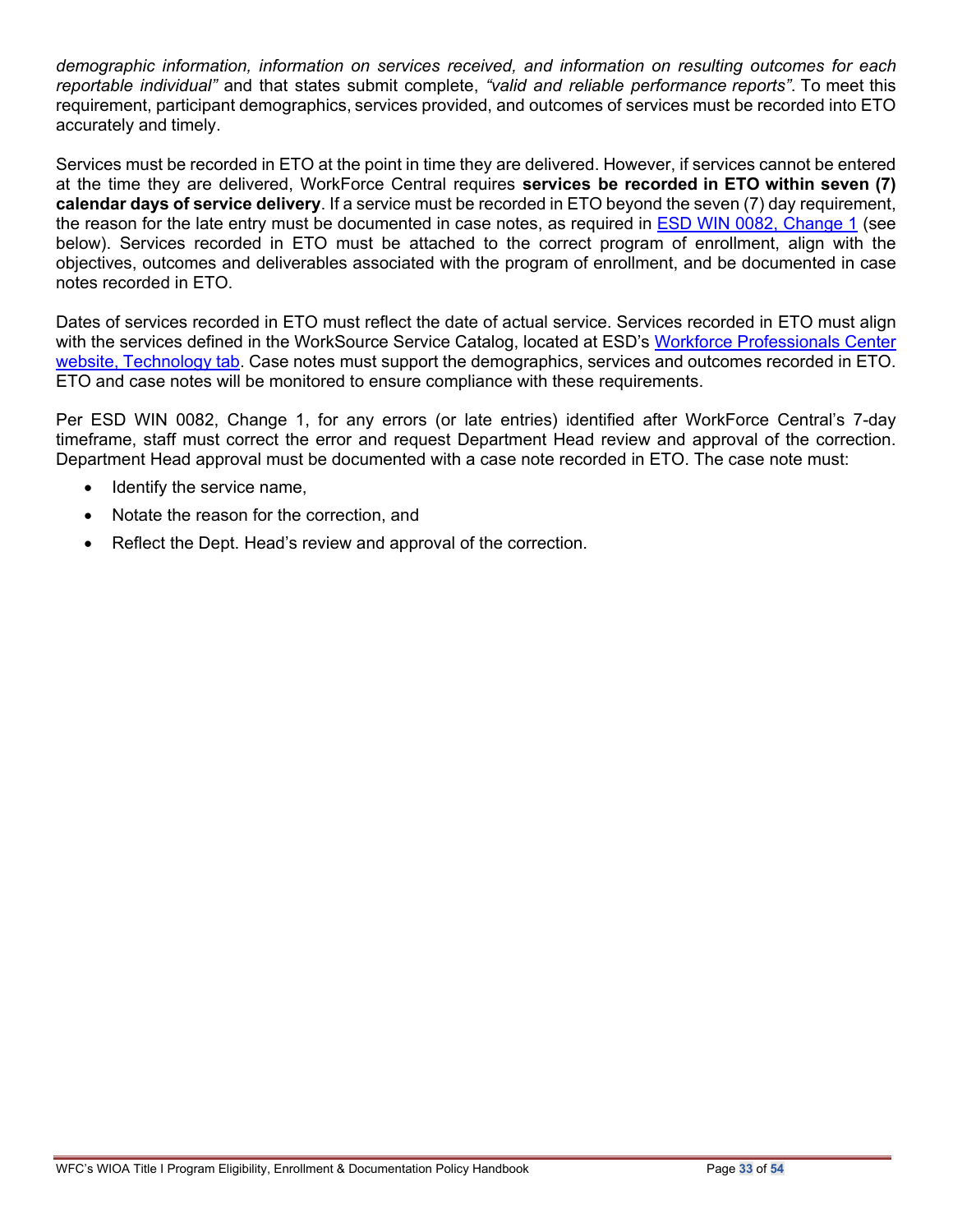#### **INCUMBENT WORKERS**

[WIOA Section 134\(d\)\(4\)](https://www.congress.gov/113/bills/hr803/BILLS-113hr803enr.pdf) and [20 CFR 680.780](https://www.ecfr.gov/cgi-bin/text-idx?node=pt20.4.680&rgn=div5) direct states and local areas to establish policies, definitions, and processes to determine which workers, or groups of workers, are eligible for incumbent worker training (IWT) services. Per 20 CFR 680.780, to qualify, incumbent workers need to be employed, meet Fair Labor Standards Act requirements for an employer-employee relationship, and have established employment histories with the employer for six months or more by the time the IWT contract is fully executed. However, if the training is provided to a cohort or group of employees, only a mathematical majority must meet the six month or more employment history requirement.

Because IWT is a business service (per **TEGL 10-16** and [19-16,](https://wdr.doleta.gov/directives/corr_doc.cfm?DOCN=3851) individuals in IWT are not participants), LWDBs must document that employers meet the eligibility requirements in [WIOA Title I Policy 5607](https://storemultisites.blob.core.windows.net/media/WPC/adm/policy/5607-5-2.pdf) and ensure that employers document that their IWT employees meet incumbent worker eligibility requirements in WIOA Title I Policy 5607 as conditions for approving IWT for employers.

Per 20 CFR 680.780 and Section 13 of [TEGL 19-16,](https://wdr.doleta.gov/directives/corr_doc.cfm?DOCN=3851) incumbent workers need not meet the WIOA Title I eligibility requirements for adults or dislocated workers to receive career and training services unless they are also coenrolled as participants in the WIOA Title I Adult or Dislocated Worker programs.

Per 20 CFR 682.320-340 and [TEGL 19-16,](https://wdr.doleta.gov/directives/corr_doc.cfm?DOCN=3851) IWT funded by first-year statewide Rapid Response funds must be associated with and documented as part of a layoff aversion strategy designed to prevent layoffs or minimize durations of unemployment resulting from layoffs.

Per [TEGL 10-16](https://wdr.doleta.gov/directives/corr_doc.cfm?DOCN=3255) and [TEGL 19-16, Attachment II,](https://wdr.doleta.gov/directives/corr_doc.cfm?DOCN=3851) IWT does not trigger participation and individuals in IWT are not program participants. Accordingly, individuals in IWT are not eligible to receive supportive services unless they meet eligibility for and are co-enrolled in either the WIOA Title I Adult or Dislocated Worker programs and receive a qualifying career service or training service (presumably the former as they are already engaged in IWT). In other words, individuals in IWT only are not eligible to receive supportive services.

See WorkForce Central's Incumbent Worker Policy for complete details, located at [WorkForce Central's Policy](https://workforce-central.org/about/policies/)  [Library.](https://workforce-central.org/about/policies/)

#### <span id="page-33-0"></span>**TRADE ADJUSTMENT ASSISTANCE (TAA) ELIGIBILITY**

Eligibility for Trade Adjustment Assistance (TAA) is based on an affirmative decision by the DOL's Office of Trade Adjustment Assistance (OTAA) to certify a TAA petition that covers a defined worker group. To that end, OTAA issues to the worker group a decision titled, "Certification Regarding Eligibility to Apply for Worker Adjustment Assistance" that covers all members of the worker group who are separated or threatened with separations during the period beginning one year before the petition was filed and ending two years after the date of the certification. Each certification describes the worker group and specifies the beginning and ending dates.

Certified TAA petitions in Washington, including the "Certification Regarding Eligibility to Apply for Worker Adjustment Assistance," can be found [online](https://www.doleta.gov/tradeact/taa/taa_search_form.cfm) on the DOL's searchable web page for listings of petitions and determinations or by contacting ESD's State TAA Program Operator.

The U.S. Department of Labor (DOL) published the updated and consolidated TAA Final Rule on August 21, 2020. Per [20 CFR 618.325,](https://www.ecfr.gov/current/title-20/chapter-V/part-618/subpart-C/section-618.325) co-enrollment of TAA recipients into the WIOA Title I-B Dislocated Worker program is required, subject to eligibility, unless the recipient declines. See WorkForce Central's Trade Adjustment Act (TAA) & WIOA Dislocated Worker Co-Enrollment Policy & Procedures for complete details, located at [WorkForce](https://workforce-central.org/about/policies/)  [Central's Policy Library.](https://workforce-central.org/about/policies/)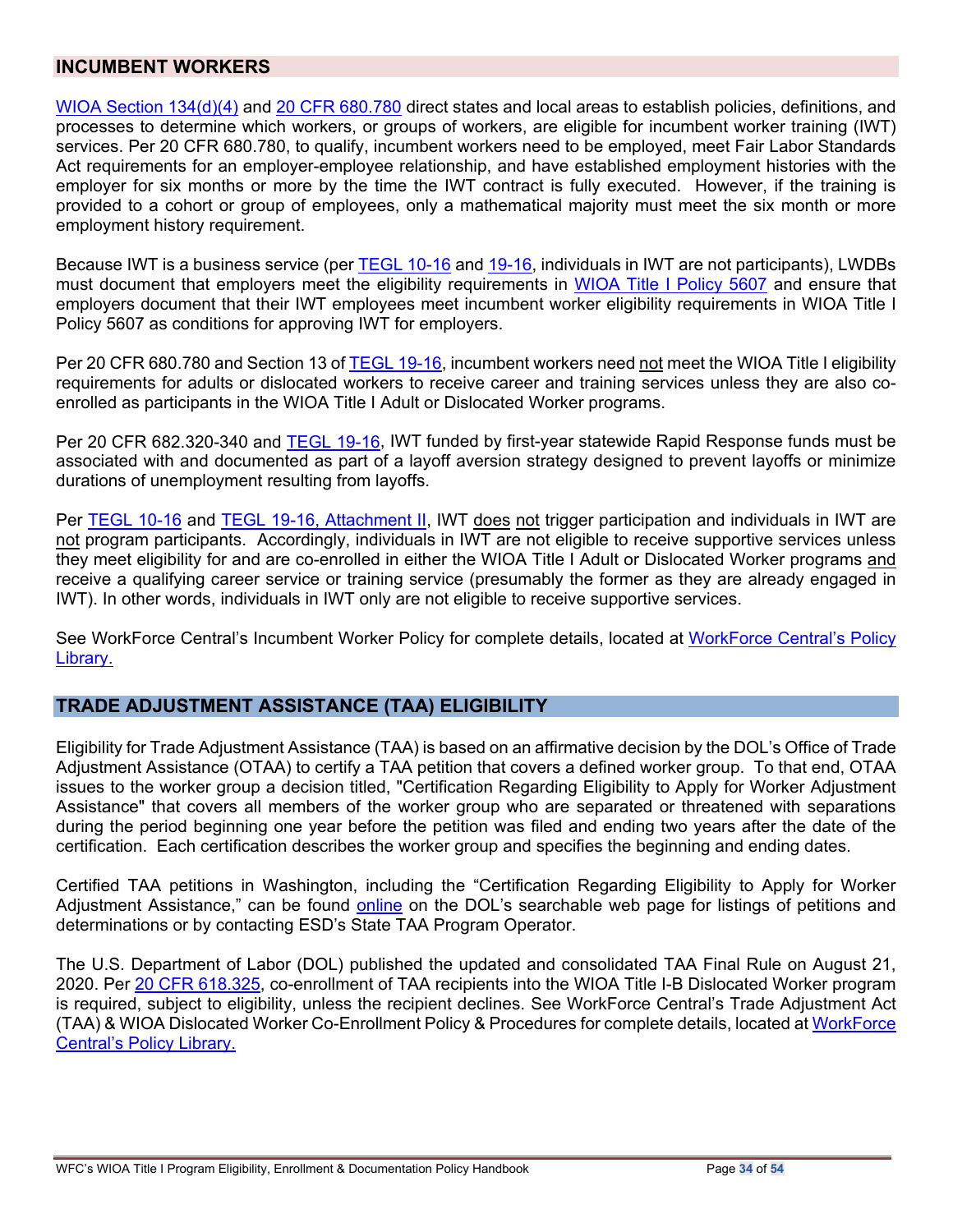#### <span id="page-34-0"></span>**JOBS FOR VETERANS STATE GRANT (JVSG) ELIGIBILITY**

Eligibility for the Disabled Veterans' Outreach Program (DVOP) under the Jobs for Veterans State Grant (JVSG) is separate and distinct from consideration of either veterans' and eligible spouses' priority of service under the WIOA Title I Adult program or Dislocated Worker program eligibility for transitioning military service members and eligible spouses.

Individuals eligible for case-managed DVOP employment and training services include the following:

- Special disabled veterans and other disabled veterans as defined by [38 U.S.C. 4211,](https://www.gpo.gov/fdsys/pkg/USCODE-2011-title38/html/USCODE-2011-title38-partIII-chap42-sec4211.htm) with an emphasis on those who are economically or educationally disadvantaged.
- Veterans discharged under other than dishonorable conditions who do not meet the criteria in subsection (1), but attest to meeting at least one of the following criteria representing Significant Barriers to Employment (SBE):
	- o Being homeless or in danger of becoming homeless, to include those fleeing or attempting to flee a hostile home environment.
	- $\circ$  Receiving/pending U.S. Department of Veterans Affairs compensation for a disability.
	- o Currently or has previously been incarcerated.
	- o Receiving or eligible for public assistance.
	- o Being discharged in the past three years and unemployed for 27 weeks or longer in the past 12 months.
	- $\circ$  Lacking a high school diploma or high school equivalency degree.
	- o Being between the ages of 18 and 24 inclusive.
	- o Being a Wounded Warriors or caregiver for Wounded Warriors.
	- $\circ$  Separated from the military under other than dishonorable conditions and being discharged due to forced downsizing.
	- o Having a Department of Defense (DD) Form 2648 (Pre-separation Counseling Checklist) on which they have been deemed "not career status ready".

#### <span id="page-34-1"></span>**ADDITIONAL PROGRAM GUIDANCE**

#### <span id="page-34-2"></span>**U.S. CITIZENSHIP OR LEGAL RIGHT TO WORK IN THE U.S.**

WIOA Title I service providers are required to verify U.S. citizenship or legal right to work in the U.S. for all applicants to WIOA Title I program services. Self-attestation is the minimum documentation requirement, but service providers are encouraged to use common [I-9 documentation](https://www.uscis.gov/i-9-central/form-i-9-acceptable-documents) such as driver's license or ID cards along with Social Security cards. Other documentation may only be used to supplement self-attestation or accepted I-9 documentation.

#### <span id="page-34-3"></span>**SELECTIVE SERVICE REQUIREMENTS**

To be eligible to receive WIOA Title I-funded services, all males born on or after January 1, 1960, must present documentation showing compliance with the Selective Service registration requirements or exceptions, or the service provider must determine that the failure to register was not knowing and willful. Complete Selective Service registration requirements and exceptions are found in [TEGL 11-11,](http://wdr.doleta.gov/directives/attach/TEGL/TEGL_11-11_change2-Acc.pdf) [Change 2,](http://wdr.doleta.gov/directives/attach/TEGL/TEGL_11-11_change2-Acc.pdf) including acceptable documentation to determine registration status and procedures for determining whether or not failure to register was knowing and willful.

Men born on or after January 1, 1960, are required to register with Selective Services within 30 days of their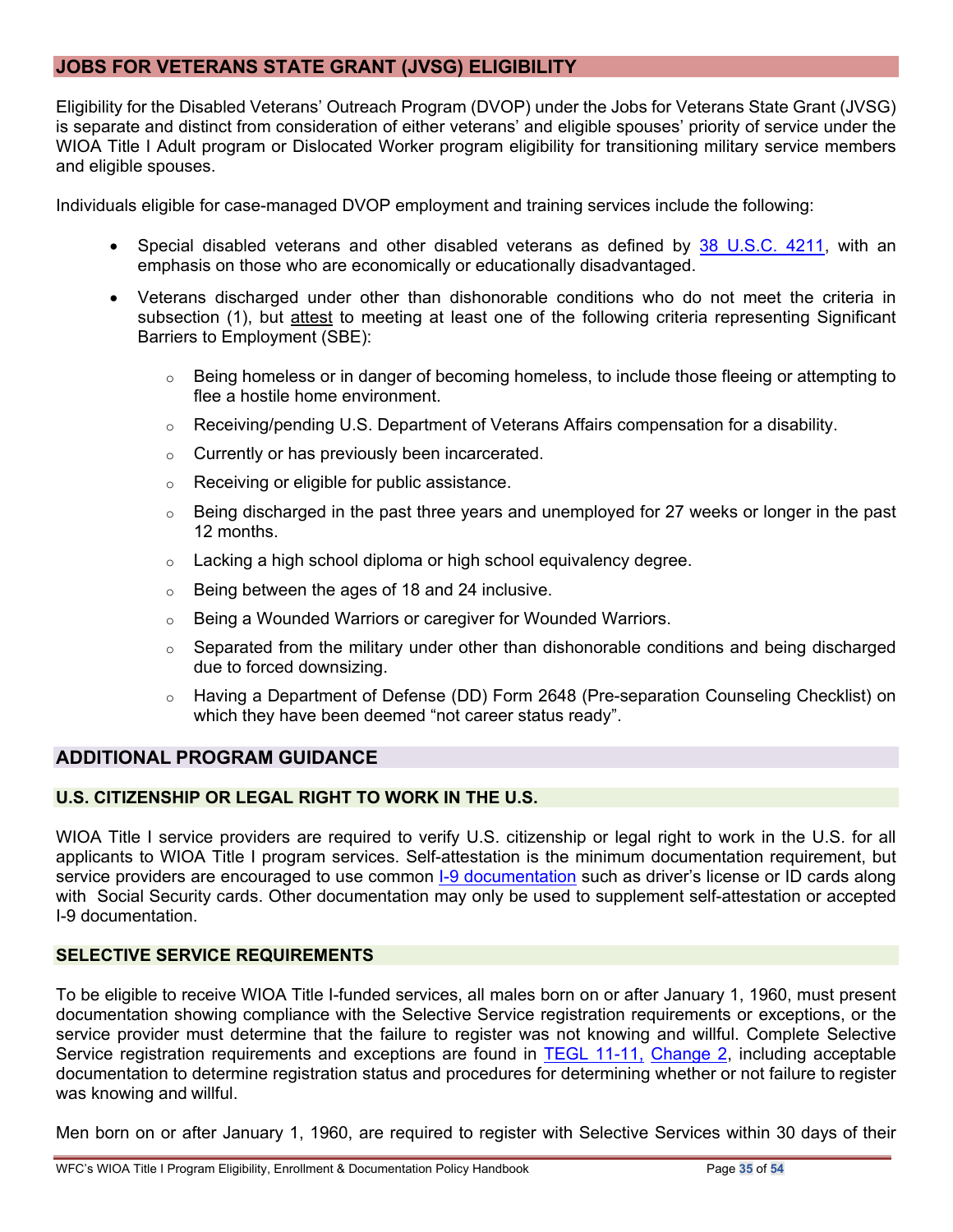18th birthday (e.g., 30 days before or 30 days after their birthday). This includes males who are:

- Citizens of the U.S.,
- Non-citizens, including illegal aliens, legal permanent residents, seasonal agricultural workers, and refugees, who take up residency in the U.S. before their 26<sup>th</sup> birthday, and/or
- Dual nationals of the U.S. and another country regardless of whether they live in the U.S.

# **Individuals exempt from Selective Service registration:**

- Males on current non-immigrant visas as long as they remain on valid visas up until they turn 26. The list of supporting documentation can be found [here.](https://www.sss.gov/wp-content/uploads/2020/02/DocumentationList.pdf)
- Male nationals or citizens of the Republic of the Marshall Islands, the Federated States of Micronesia, or Palau who reside in the U.S. for less than one year (non-habitual) under any status or are in the U.S. as employees of the government of their homeland or as students who entered the U.S. for the purpose of full-time studies as long as they maintain that status.
- Males who were neither citizens nor residents of the United States from 30 days before they turned 18 through the age of 25.
- Hospitalized or incarcerated males who can prove they were continuously institutionalized or confined from 30 days before they turned 18 through the age of 25.
- Males serving in the military on full-time active duty if they served continuously from age 18 to through age 25.
- Males attending U.S. military service academies.
- Transgender males who were born and remained female from 30 days before they turned 18 through the age of 25 before transitioning to males.

Acceptable documentation to determine a person's Selective Service registration status includes:

- Selective Service Acknowledgement letter.
- DD Form 214 "Report of Separation".
- Screen printout of the [Selective Service Verification site.](https://www.sss.gov/verify/)
- Selective Service Registration Card.
- Selective Service Verification Form (Form 3A).
- Stamped Post Office Receipt of Registration.

This list is not intended to be exhaustive. Please visit the Selective Service website for more informationabout the registration requirements at [www.sss.gov.](http://www.sss.gov/) The Selective Service System also provides a quick reference "Who [Must Register Quick Reference Chart"](https://www.sss.gov/wp-content/uploads/2020/11/WhoMustRegisterChart.pdf).

### **Males 25 Years and Under**

Before being enrolled in WIOA Title I services, all males who are not registered with the Selective Service and have not reached their 26<sup>th</sup> birthday must register through the Selective Service System Website at [www.sss.gov.](http://www.sss.gov/) or provide documentation indicating they are covered by an exception (i.e.,serving in the military on full-time active duty or a non-U.S. male on a valid non-immigrant visa, born female and transitioned to male after 26<sup>th</sup> birthday).

Males turning age 18 while participating in WIOA Title I services must complete their Selective Service registration no later than 30 days after turning age 18 to continue to receive WIOA Title I funded services.

Males between the ages of 18 and 25 years of age who refuse to register with the Selective Service must be suspended from WIOATitle I services until registered. WIOA Title I service providers must terminate services to a participant who does not meet the Selective Service registration requirement.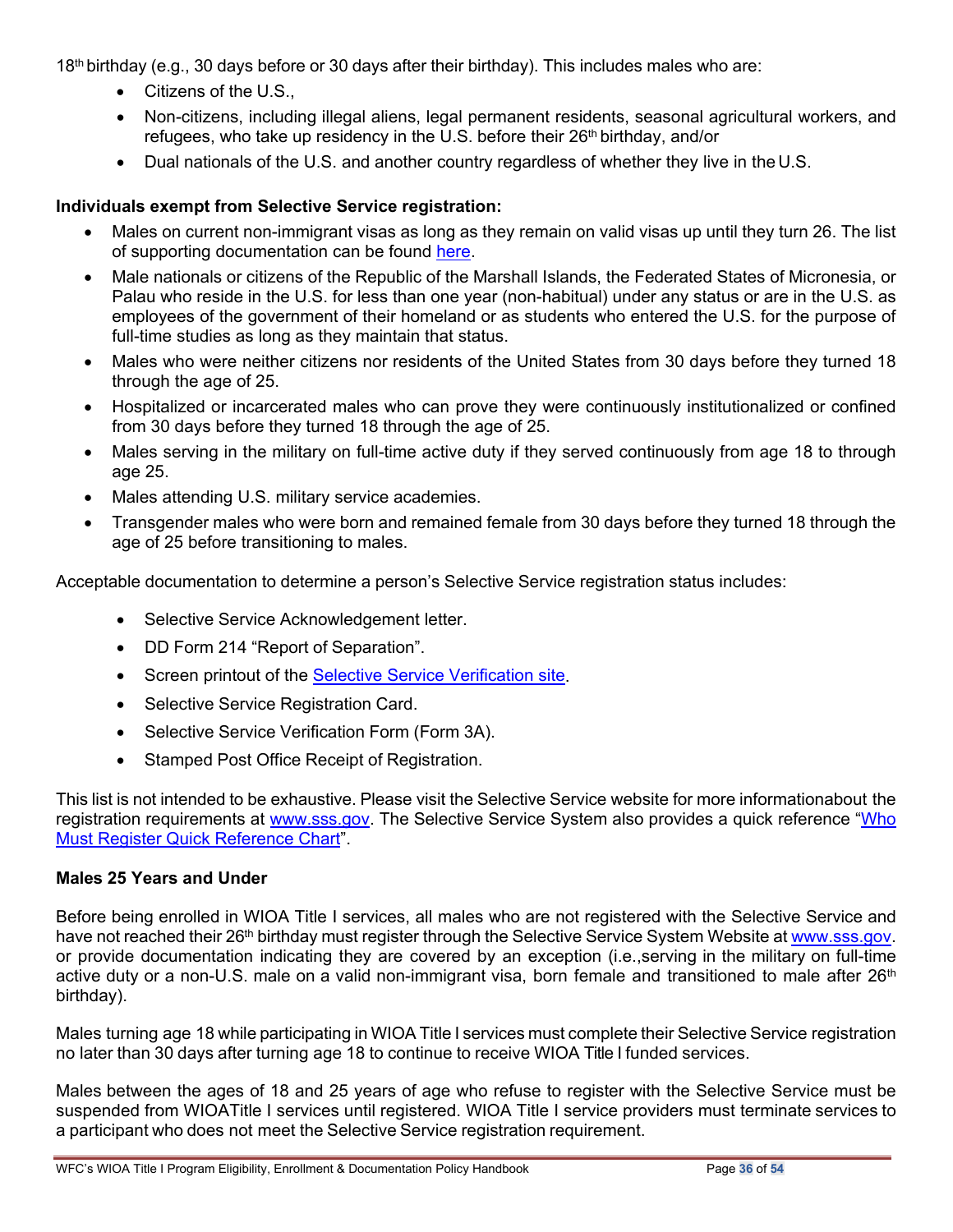#### **Males 26 Years of Age and Older**

Before enrolling in WIOA Title I funded services, all males 26 years of age or older must provide:

- Documentation of compliance with the Selective Service registration requirement.
- Documentation showing, they were not required to register. Or,
- If they were required to register but did not register, documentation establishing that their failure to register was not knowing and willful.

If individuals cannot provide proof of registration, there are two methods case managers can use to obtain a Status Information Letter from Selective Service.

- The first method is for the individual to request the Status Information Letter directly from Selective Service if he:
	- o Believes he was not required to register, or
	- $\circ$  Did register but cannot provide any of the documentation noted above.

The Request for Status Information Letter form and instructions can be accessed at [https://www.sss.gov/verify/sil/.](https://www.sss.gov/verify/sil/)

• The second method is for the case manager to request the Status Information Letter. This method is preferred whentime limits for enrollment exist. This second method is described in the [TEGL 11-11,](https://wdr.doleta.gov/directives/corr_doc.cfm?DOCN=8779)  [Change 2.](https://wdr.doleta.gov/directives/corr_doc.cfm?DOCN=8779)

Service Providers will take one of two actions based on results in the Status Information Letter:

- If the Status Information Letter indicates that the male individual was not required to register for Selective Service, then he is eligible to enroll in WIOA Title I funded services.
- If the Status Information Letter indicates that the individual was required to and did not register, he is presumed to be disqualified from participation in WIOA Title I activities until it can be determined that his failure to register was not knowing and willful.

**Note -** All costs associated with WIOA Title I funded activities and services provided to non-eligible individuals may be disallowed.

#### **Determining "Knowing and Willful" Failure to Register**

The WIOA Title I service provider is responsible for approving whether the failure of a male to register with the Selective Service was knowing and willful. [TEGL 11-11, Change 2](https://wdr.doleta.gov/directives/attach/TEGL/TEGL_11-11_change2-Acc.pdf) provides detailed information about the Selective Service System process where applicants may request Status Information letters that address whether or not their failure to register was knowing and willful. Status Information Letters, if they favor applicants are the most definitive documents proving the failure to register was not knowing and willful.

If the individual was required but failed to register with the Selective Service, the individual may only receive services if he can establish by a "preponderance" of evidence that the failure to register was not knowing and willful. The service provider must develop internal procedures for determining the reasons for failure to register, including identifying personnel authorized to approve requests to enroll applicants who have provided the "preponderance of evidence" that the failure to register was not knowing and willful.

The WIOA Title I applicant will need to describe, in detail, the circumstances that prevented him from registering (e.g., hospitalization, institutionalization, incarceration, and/or military service from age 18 through 25) and provide documentation of those circumstances. The documentation must be specific as to the dates of the circumstances. Evidence presented must include the individual's written explanation and supporting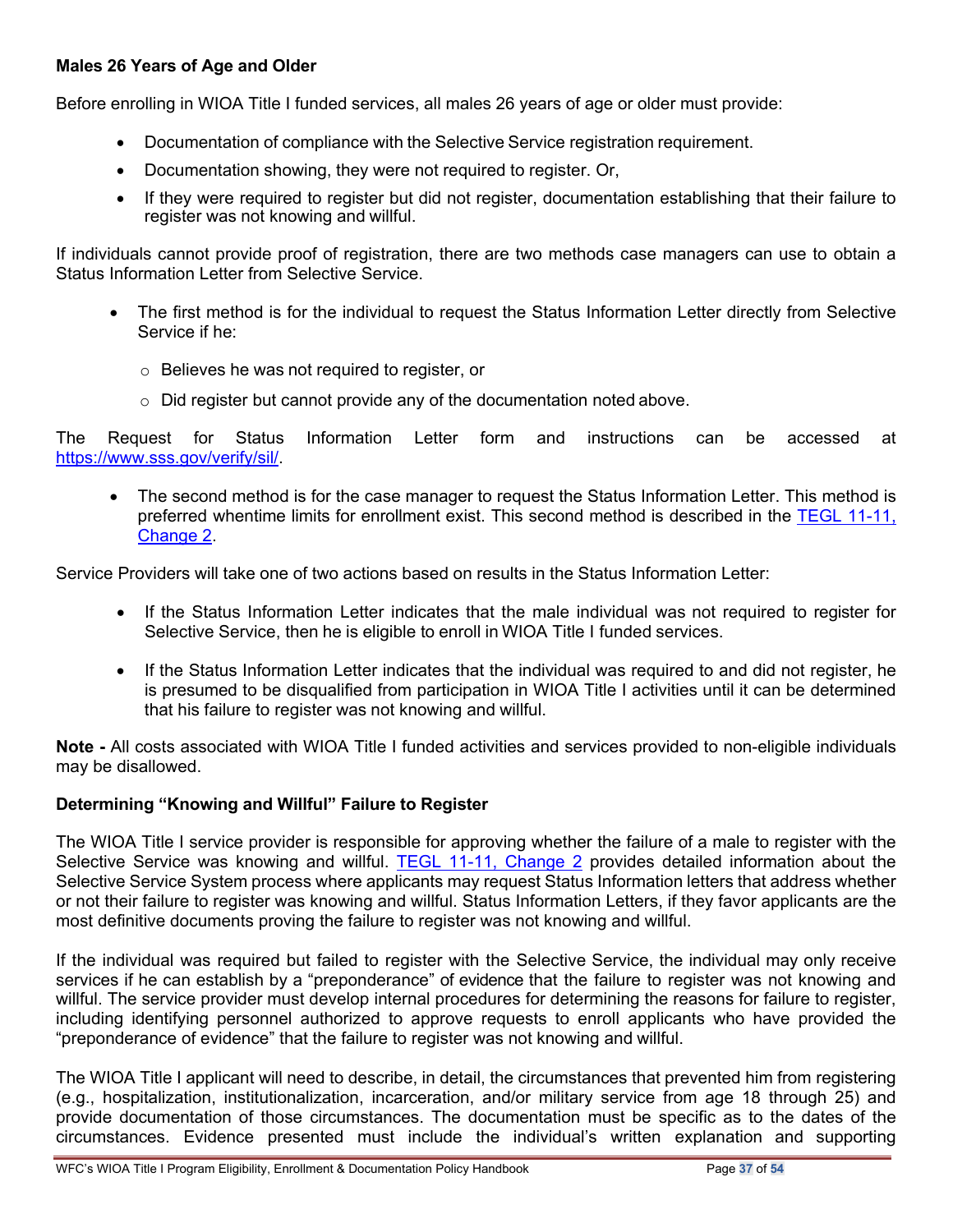documentation of his circumstances at the time of the required registration and reasons for failure to register. The WIOA Title I applicant is encouraged to offer as much evidence and in as much detail as possible to support his case. The following are examples of documentation that may be of assistance in making a determination:

- Served in Armed Forces. Evidence that the individual has served honorably in the U.S. Armed Forces such as a DD Form 214 or his Honorable Discharge Certificate. Such documents may be considered sufficient evidence that his failure to register was not willful or knowing.
- Third Party Affidavits. Affidavits from parents, teachers, employers, doctors, etc. concerning reasons for not registering may also help determine if the individual's failure to register was willful and knowing.

In determining whether the failure to register was "knowing," the service provider should ask the individual:

- Was he aware of the requirement to register?
- If the applicant knew about the requirement to register, was he misinformed about the applicability of the requirements to him (e.g., veterans who were discharged before their  $26<sup>th</sup>$  birthdays were occasionally told that they did not need to register)?
- On which date did the applicant first learn that he was required to register?
- Where did the applicant live when he was between the ages of 18 and 26? Does the Status Information Letter indicate that Selective Service mailed letters to the individual at that address and did not receive a response?

In determining whether the failure was "willful," the service provider should ask the individual:

- Was the failure to register done deliberately and intentionally?
- Did the individual have the mental capacity to choose whether to register and decided not toregister?
- What actions, if any, did the individual take when he learned of the requirement to register?

If the authorized service provider staff determines the applicant did not knowingly and willfully fail to register with Selective Service, and the individual is otherwise WIOA Title I eligible, services may be approved. If the authorized service provider staff determines that evidence presented reflects the individual's failure to register was knowing and willful, WIOA Title I services must be denied. Individuals denied services must be advised of all available WIOA Title I grievance procedures. Evidence related to the participant's Selective Service Registration must be uploaded into the participant's ETO record if the individual is enrolled in a WIOA Title I program.

### **PRIORITY OF SERVICE FOR VETERANS AND ELIGIBLE SPOUSES**

All WIOA programs and service delivery must align with federal law, regulations, and guidance on Priority of Service. Priority of service entitles eligible veterans or spouses to enrollment and services before eligible noncovered persons. Refer to [38 U.S. Code 4215,](https://www.law.cornell.edu/uscode/text/38/4215) [20 CFR Part 1010,](https://www.dol.gov/VETS/E8-30166.pdf) [TEGL](http://wdr.doleta.gov/directives/corr_doc.cfm?DOCN=2816) 10-09, [VPL 07-09,](https://www.dol.gov/vets/VMS/VPLs/VPL-07-09.pdf) and [WorkSource](http://media.wpc.wa.gov/media/WPC/adm/policy/1009.pdf)  System Policy 1009 – Priority of Service for Veterans [and Eligible Spouses](http://media.wpc.wa.gov/media/WPC/adm/policy/1009.pdf) for additional guidance on Priority of Service. Refer to [WIOA Title I Adult section](#page-21-0) for specific guidance on priority for service for the Title I Adult program.

#### <span id="page-37-0"></span>**ASSISTING VICTIMS AND SURVIVORS OF HUMAN TRAFFICKING**

This guidance is appropriate for WorkSource Pierce One-Stop Center staff, especially intake workers and frontline staff who may encounter individuals they believe to be possible victims of human trafficking. If an individual is under immediate threat or states they are in danger, call 911.

#### **Recognizing the Characteristics of Victims and Referring Individuals to Proper Authorities and Resources**

Many victims of trafficking do not self-identify. A role for staff is to recognize the characteristics of potential victims of trafficking and refer them to the proper authorities and resources. The U.S, Department of Homeland Security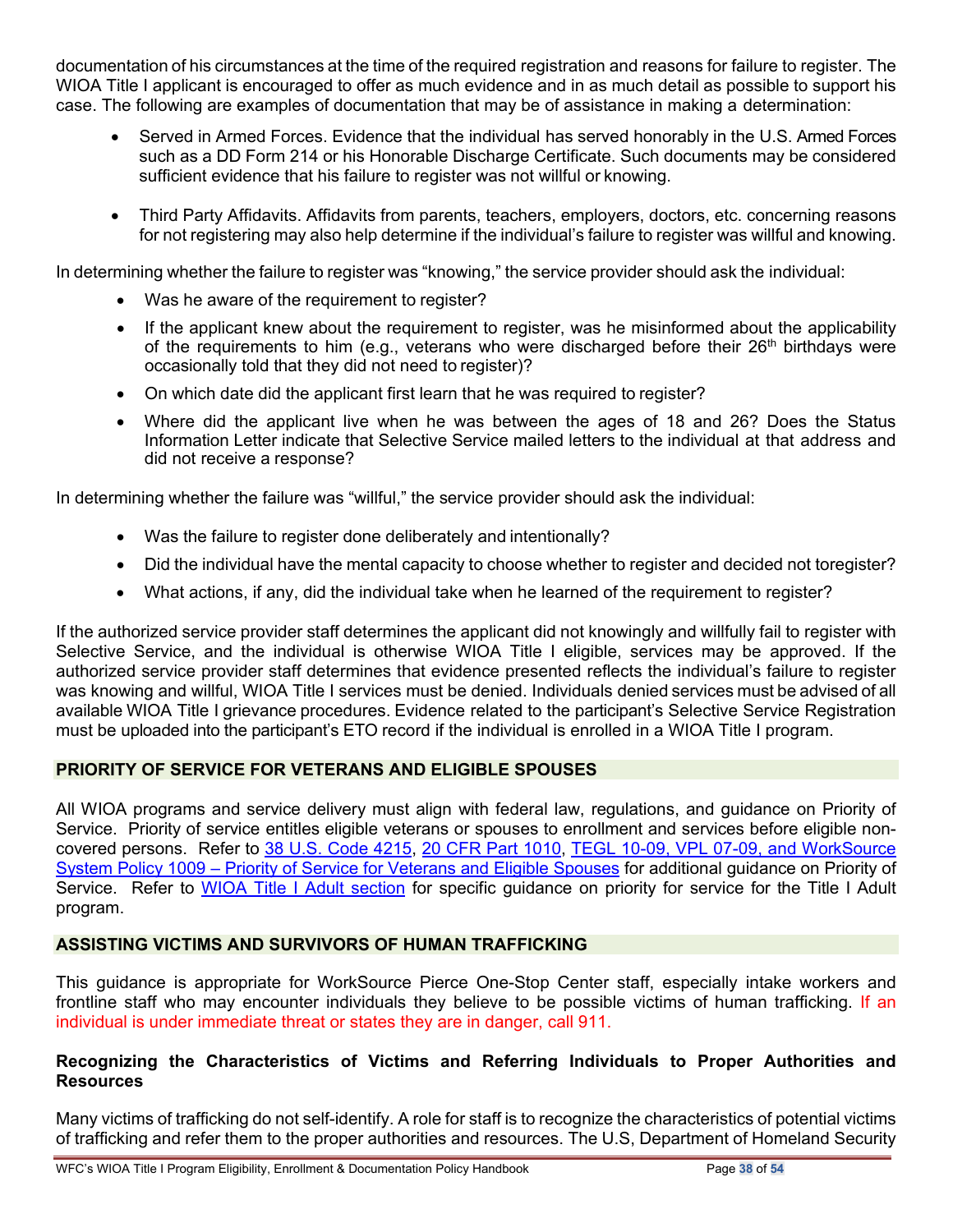(DHS) has information on how to identify potential victims of trafficking and current hotlines that one-stop staff can call to get help for potential victims. See the DHS web page at [https://www.dhs.gov/blue](https://www.dhs.gov/blue-campaign/partnerships)[campaign/partnerships.](https://www.dhs.gov/blue-campaign/partnerships)

#### **Employment and Training Services for Survivors of Human Trafficking**

U.S. citizens or lawful residents who are survivors of trafficking can receive the same services that are provided to the general public under WIOA. In addition, under the [Trafficking](https://www.congress.gov/bill/106th-congress/house-bill/3244) Victims Protection Act (TVPA), certain foreign nationals are also eligible for WIOA services. This includes victims of a severe form of trafficking of persons and individuals granted a non-immigrant "T" (trafficking) visa.

To be eligible for WIOA Title I services as survivors of a severe form of trafficking:

- Individuals 18 years of age or older must have been subjected to an act or practice described in the definition of "severe forms of trafficking in persons" and have received a letter of certification issued by the Department of Health and Human Services (HHS).
- Children under 18 years old who have been subjected to a severe form of trafficking need no be certified by HHS to be eligible for services; instead, HHS issues Letters of Eligibility to minor victims of trafficking. As with any participant, they must meet all applicable program eligibility requirements to receive WIOA services.

Individuals who are granted "T" visas from the Department of Homeland Security are also eligible for WIOA services. The "T" non-immigrant Status (T visa) is available to individuals who are or have been victims of human trafficking and protects these victims of human trafficking by allowing them to remain in the United States to assist in an investigation or prosecution of human trafficking.

Employment and training services should be provided to survivors of trafficking to the same extent and following the same procedures and case management processes as for other One-Stop customers. However, services to survivors of trafficking may need to be tailored and adapted to match the needs of this population. For instance, survivors of trafficking may have Limited English Proficiency (LEP), criminal records (including from being forced into prostitution), or limited resumes.

#### **Offering Information and Referrals to Other Wrap-around Services and/or Law Enforcement**

In most cases, survivors of trafficking will approach One-Stop Centers towards the end of their rehabilitation process and will have already been working with other federal, state, local or nonprofit organizations, and agencies. In the event survivors have not yet received services, it is important for staff to be aware of and utilize local resources and service providers, particularly non-profit organizations that provide services to survivors of trafficking. Service providers for survivors of trafficking can also refer or accompany their clients to the nearest One-Stop Center when they are ready for employment and training services.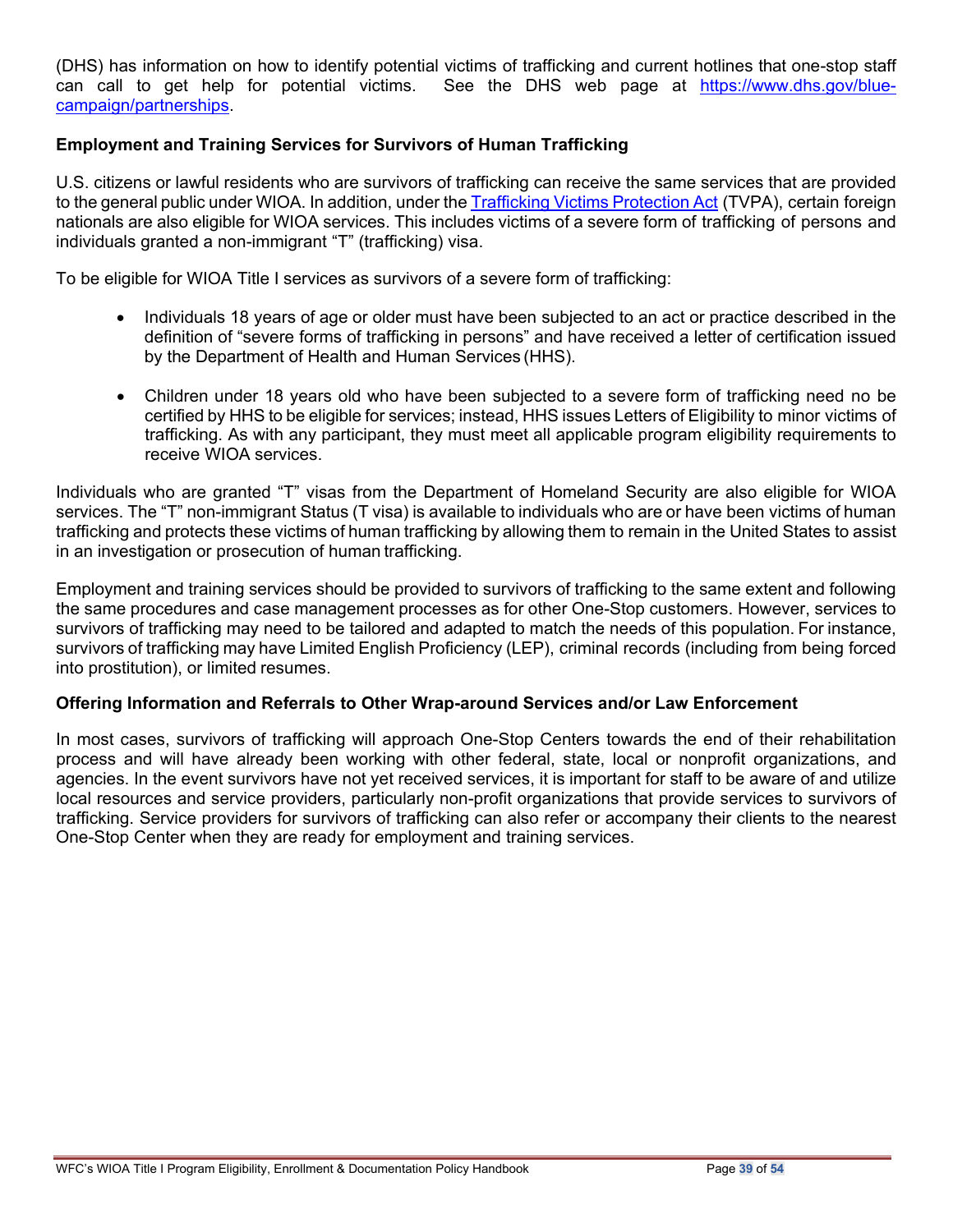### <span id="page-39-0"></span>**INCOME VERIFICATION AND FAMILY SIZE**

Unemployed individuals do not automatically meet WorkForce Central's parameters regarding low-income. The intent is to prioritize services to individuals based on family income (low-income or on public assistance).

#### **Determining Family Size**

To determine whether an individual is low-income under the definition a[t WIOA Section 3\(36\),](https://wdr.doleta.gov/directives/attach/TEGL/TEGL_19-16_Attachment_III.pdf) it is also necessary to consider family size and family income. "Family" under WIOA is defined as two or more individuals related by blood, marriage, or decree of court, who are living in a single residence, and are included in one or more of the following categories:

- A married couple and dependent children,
- A parent or legal guardian and dependent children, or
- A married couple.

#### **Defining Dependent**

WIOA does not define dependent. To avoid uncertainty in making eligibility decisions regarding family size and income, the State has identified examples in which a youth must be considered as a dependent of parent(s) or guardian(s) for the purpose of determining family size for WIOA Title I Youth and Adult Program eligibility. These instances are:

| Example 1 | Youth not yet 18, who are not emancipated youth or runaway youth, living "at home" with their<br>parents or guardians, including individuals in the temporary care of another individual or<br>household (but not claimed as a dependent by that household). |  |
|-----------|--------------------------------------------------------------------------------------------------------------------------------------------------------------------------------------------------------------------------------------------------------------|--|
| Example 2 | Youth ages 18-19 who are full-time students in a secondary school or equivalent and are living<br>"at home" with their parents or guardians.                                                                                                                 |  |
| Example 3 | Youth ages 18-21 who are not full-time students and are living "at home" with their parents or<br>guardians, and who are primarily supported by their parents.                                                                                               |  |

A legal guardian is a blood relative (e.g., grandparent, aunt, or uncle) or another legally recognized relative (e.g., decree of court) who claims the youth as a dependent. The key factors are:

- Relationship by blood or decree of court,
- Living in a single residence, and
- The youth is claimed as a dependent.

WDCs have the authority to identify instances in which youth ages 18-21 and "living at home" with their parents or guardians are to be considered as independents and not dependents. WorkForce Central has determined youth ages 18-21 who reside with their parents or guardians and who fall into one or more of the following categories can be considered independent for income eligibility determination:

- Youth ages 18-21 who are personally receiving TANF, food stamps, or Social Security Benefits.
- Youth ages 18-21 who are attending post-secondary education and who qualify as an independent student on the Free Application for Federal Student Aid (FAFSA).
- Youth ages 18-21 who are supporting their parents or other family members who are unemployed or unable to work.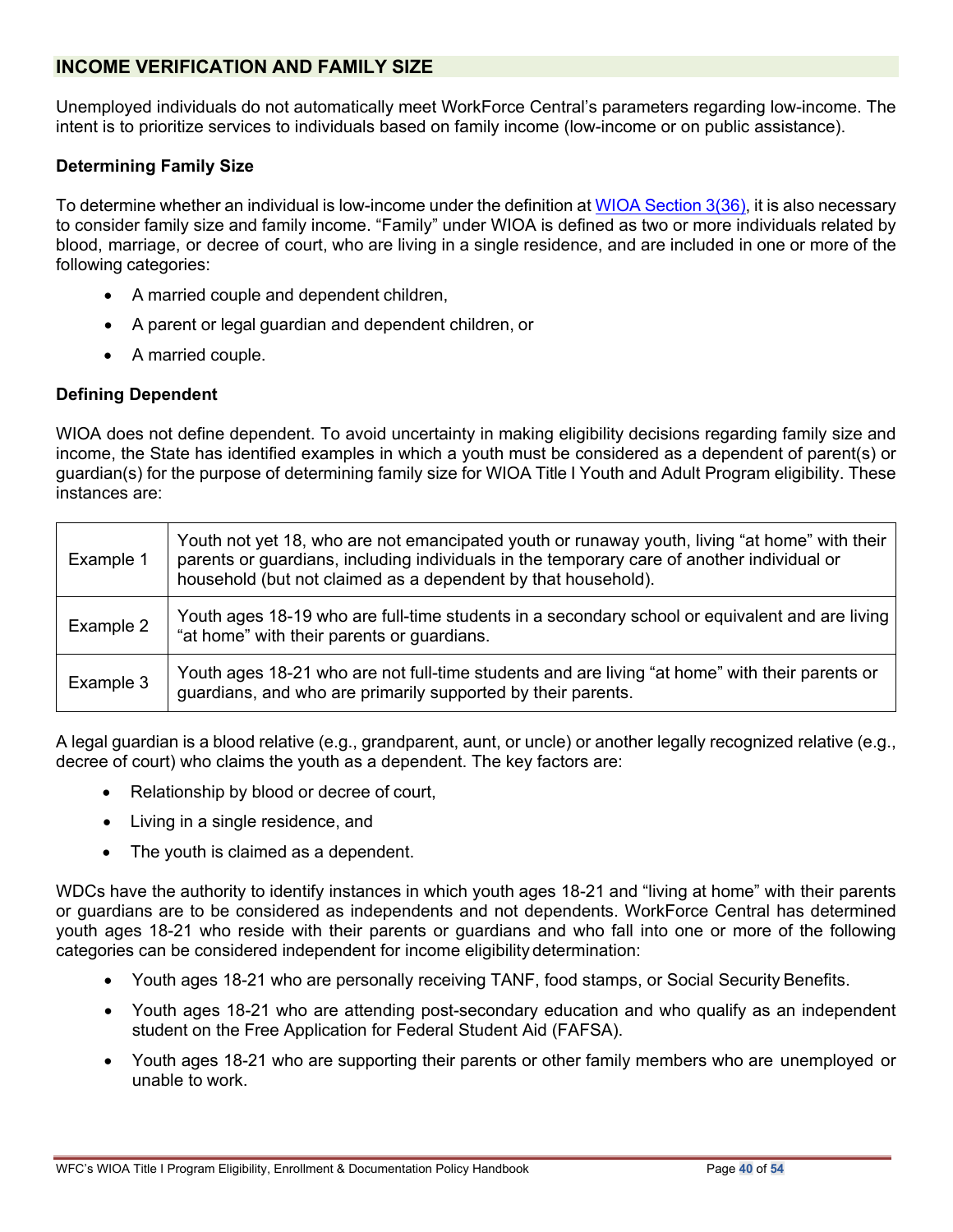#### **Individuals with Disabilities**

Per 20 CFR [663.640](https://www.govinfo.gov/app/details/CFR-2016-title20-vol4/CFR-2016-title20-vol4-sec663-640) and [664.250,](https://www.govinfo.gov/app/details/CFR-2017-title20-vol4/CFR-2017-title20-vol4-sec664-250) even if the family of an individual with a disability does not meet income eligibility criteria, the individual with a disability may be considered a low-income individual if the their own income meets income criteria for program eligibility. The individual would be considered a family of one and only the individual's income would be considered when determining low-income.

#### <span id="page-40-0"></span>**WASHINGTON'S MARRIAGE EQUALITY ACT**

Washington's Marriage Equality Act (RCW [26.60\)](http://apps.leg.wa.gov/rcw/default.aspx?cite=26.60&%3Bfull=true) expands the definition of a "married couple" beyond that of a male and female couple. The US Department of Justice will no longer defend the federal "Defense of Marriage Act" as a number of courts have held it is unconstitutional, including the 1<sup>st</sup> and 2<sup>nd</sup> Circuit Court of Appeals. Accordingly, with respect to this policy, the definition of married couple extends beyond that of a male and female.

This expanded definition applies to all WIOA Title I policy guidance and specifically impacts family size, eligible spouses (Priority of Service), military spouses (Dislocated Worker Program eligibility), and displaced homemakers (Dislocated Worker Program eligibility).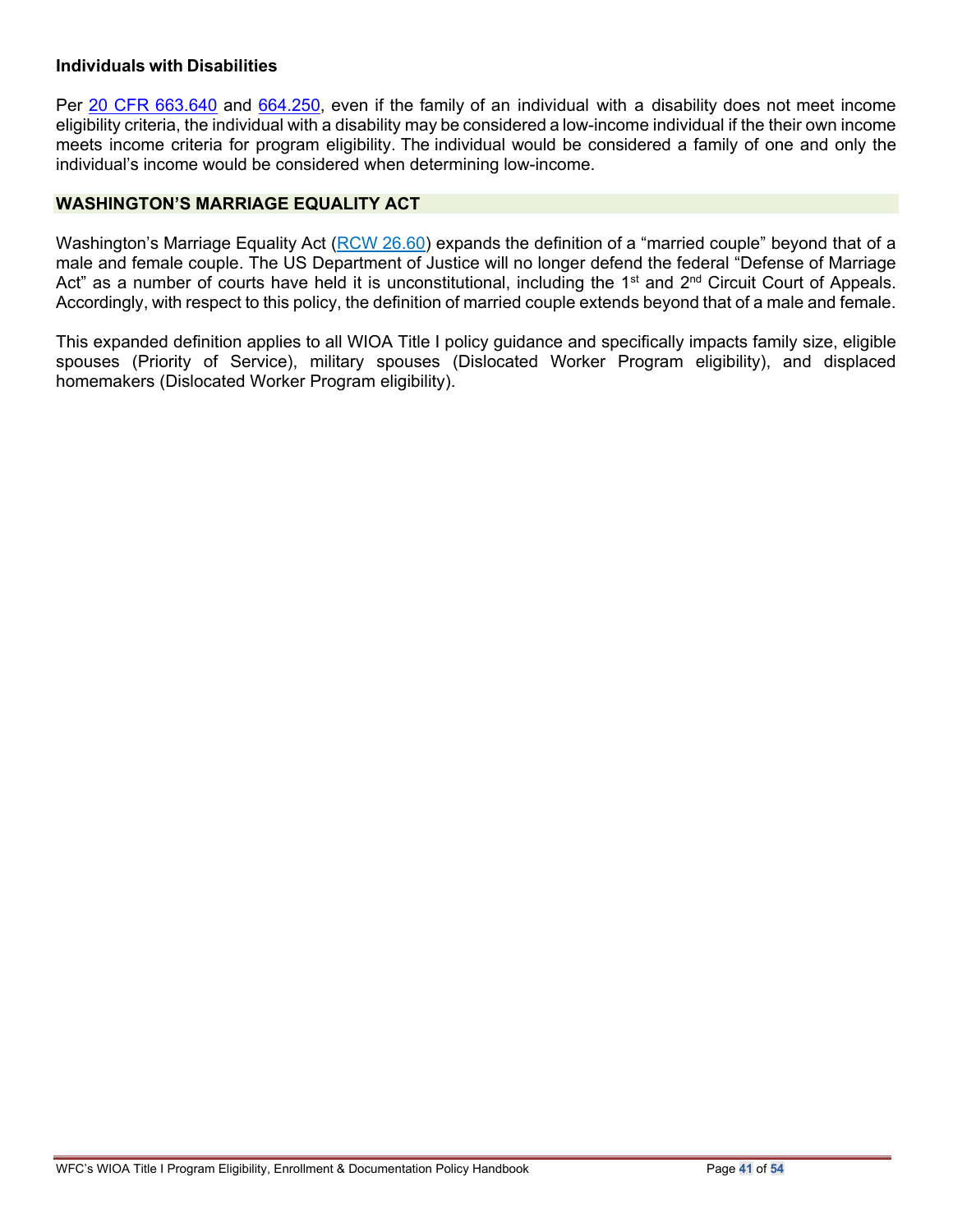# <span id="page-41-0"></span>**INCLUDABLE AND EXCLUDABLE INCOME**

The following is a list of income to be included or excluded when a WIOA Title I applicant's income must be considered for program eligibility purposes:

| <b>Includable Income</b>                                                                                | <b>Excludable Income</b>                                                                                                     |
|---------------------------------------------------------------------------------------------------------|------------------------------------------------------------------------------------------------------------------------------|
| • Alimony                                                                                               | • Wages from WIOA participation (e.g., OJT- 20CFR                                                                            |
| • Child support payments                                                                                | 683.275)                                                                                                                     |
| • College or University grants, fellowships, and<br>assistantships                                      | • Any assets drawn down from bank, sale of property,<br>house, or a car                                                      |
| · Dividends, interest, net rental income, net royalties,                                                | • Capital Gains                                                                                                              |
| periodic receipts from estates andtrusts                                                                | • Financial assistance under Title IV i.e., Pell grants,                                                                     |
| • L & I paid on monthly basis                                                                           | federal work study, and federal supplemental<br>educational opportunity grants                                               |
| • Money, wages, and salaries before any deductions                                                      | • Foster childcare payments                                                                                                  |
| • Net gambling or lottery winnings                                                                      | • Job Corps, WorkForce Training Assistance                                                                                   |
| • Net receipts from non-farm self-employment                                                            | • Military pay or allowances paid while on active duty                                                                       |
| • Net receipts from farm self-employment                                                                | or paid by the Department of Veterans Affairs (VA)                                                                           |
| • Pensions whether private, government employee<br>(including military retirement pay), law enforcement | for vocational rehabilitation, disability payments, or<br>related VA-funded programs (TEGL 19-16; 20 CFR 683.230)            |
| firefighters (LEF) disability income                                                                    | • Needs-based Scholarship Assistance                                                                                         |
| • Regular insurance or annuity payments received by<br>individual or family member                      | • Non-cash benefits such as employer fringe benefits,<br>food or housing received in lieu of wages, Medicare,                |
| • Regular payments from railroad retirement, strike<br>benefits from union funds, and worker's          | Medicaid, food stamps, school meals, and housing<br>assistance                                                               |
| compensation (not lump sum training stipends)                                                           | • One-time lump sum payment                                                                                                  |
| • Severance Payments                                                                                    | • Public Assistance (TANF, SSI, SSA, RCA, GA)                                                                                |
| • Terminal Leave Pay                                                                                    | • Social Security Disability Insurance (SSDI)                                                                                |
| • Unemployment Insurance                                                                                | • Tax refunds, gifts, loans, lump-sum inheritance, one-<br>time insurance payments, or compensation for injury<br>(lump sum) |
|                                                                                                         | • Income earned while a veteran was on active duty,<br><b>Veteran Benefits</b>                                               |
|                                                                                                         |                                                                                                                              |
|                                                                                                         |                                                                                                                              |
|                                                                                                         |                                                                                                                              |
|                                                                                                         |                                                                                                                              |
|                                                                                                         |                                                                                                                              |
|                                                                                                         |                                                                                                                              |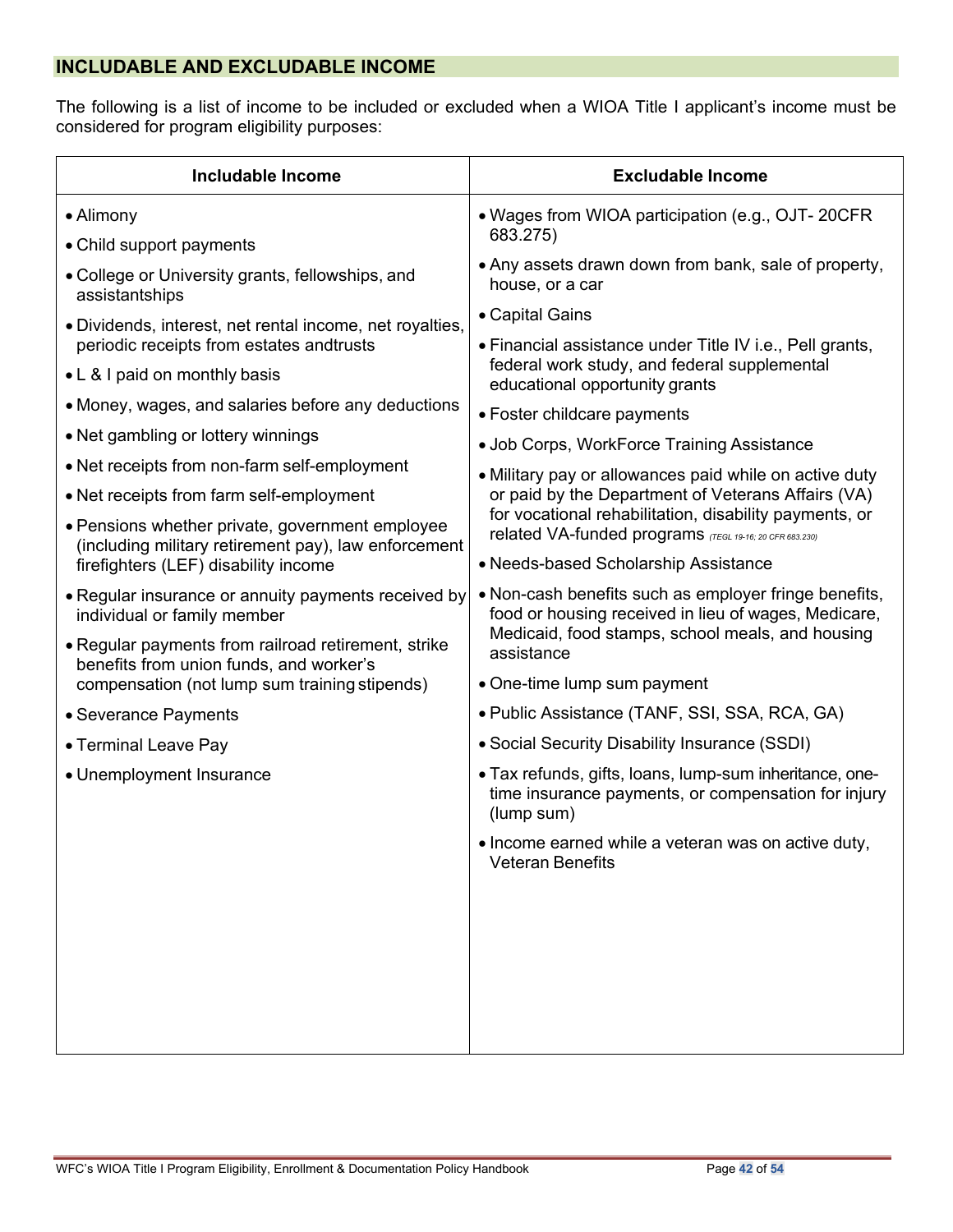# **ELIGIBILITY DOCUMENTATION REQUIREMENTS**

<span id="page-42-0"></span>**Self-Attestation:** When authorized by DOL and ESD, WorkForce Central accepts self-attestation via a signed and dated paper <u>WIOA Application Form</u> (uploaded into ETO) or a signed and dated ETO WIOA Eligibility Application.

<span id="page-42-4"></span><span id="page-42-3"></span><span id="page-42-2"></span><span id="page-42-1"></span>

|                                                 |                                                     |                              |                              | <b>Eligibility Requirements for:</b> |                             |                                                                                                                                                                                                                                                                                                                                                                                                                                                                                   |
|-------------------------------------------------|-----------------------------------------------------|------------------------------|------------------------------|--------------------------------------|-----------------------------|-----------------------------------------------------------------------------------------------------------------------------------------------------------------------------------------------------------------------------------------------------------------------------------------------------------------------------------------------------------------------------------------------------------------------------------------------------------------------------------|
| <b>Criteria</b>                                 | <b>Title III</b><br><b>Wagner-</b><br><b>Peyser</b> | <b>Title I</b><br><b>ISY</b> | <b>Title I</b><br><b>OSY</b> | <b>Title I</b><br><b>Adult</b>       | <b>Title I</b><br><b>DW</b> | <b>Documentation Requirement</b>                                                                                                                                                                                                                                                                                                                                                                                                                                                  |
| <b>Tacoma/Pierce</b><br><b>County Residency</b> | N/A                                                 |                              |                              |                                      |                             | This list is not intended to be all inclusive but<br>rather provide examples of acceptable<br>documentation to validate residency.<br>Applicant's first and last name and address<br>must appear legibly on any one of the following<br>documents.<br>Benefit letter<br>Court order<br>Lease agreement<br>Picture ID or driver's license<br>Mail<br>Self-attestation, reason for using self-<br>attestation must be documented in case<br>notes recorded in ETO<br>• Utility bill |
| <b>Legally Entitled to</b><br>Work in the U.S.  |                                                     |                              |                              |                                      |                             | Either one of the following:<br>• Accepted I-9 Documentation such as a<br>driver's license/ID card along with a Social<br>Security card<br>Self-attestation, reason for using self-<br>$\bullet$<br>attestation must be documented in case<br>notes recorded in ETO                                                                                                                                                                                                               |
| Age,<br>Date of Birth                           | N/A                                                 |                              |                              |                                      |                             | ESD Policy 1003, Attachment B:<br>Any one of the following. Document must include<br>date of birth:<br><b>Baptismal Record</b><br><b>Birth Certificate</b><br>DD-214<br>Driver's License<br><b>Family Bible</b><br>Federal, State or Local Identification Card<br>Hospital Record of Birth<br>Passport<br>Public Assistance/Social Service Records<br>Report of Transfer or Discharge Paper<br>School Records or ID Cards<br>Work Permit                                          |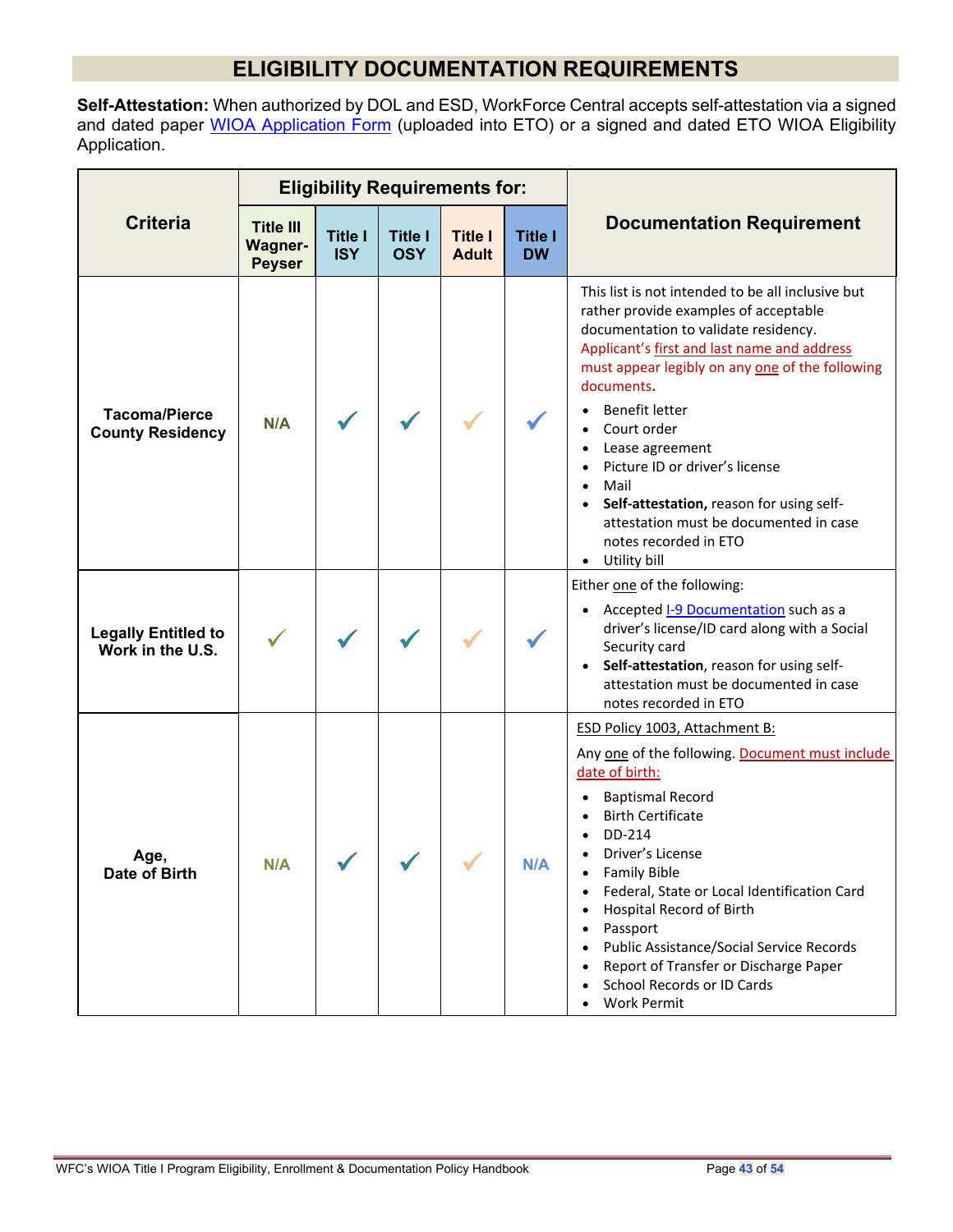|                                                 |                                                     |                              | <b>Eligibility Requirements for:</b> |                                |                             |                                                                                                                                                                                                                                                                                                                                                                                                                                                                                                                                                                                                                                                                                                                                                                                                                                                                                                                                                                                                                                                                                                                                                                                                                                                                                                                                                                                                                                                                                                                                                                                                                                                                                                                             |
|-------------------------------------------------|-----------------------------------------------------|------------------------------|--------------------------------------|--------------------------------|-----------------------------|-----------------------------------------------------------------------------------------------------------------------------------------------------------------------------------------------------------------------------------------------------------------------------------------------------------------------------------------------------------------------------------------------------------------------------------------------------------------------------------------------------------------------------------------------------------------------------------------------------------------------------------------------------------------------------------------------------------------------------------------------------------------------------------------------------------------------------------------------------------------------------------------------------------------------------------------------------------------------------------------------------------------------------------------------------------------------------------------------------------------------------------------------------------------------------------------------------------------------------------------------------------------------------------------------------------------------------------------------------------------------------------------------------------------------------------------------------------------------------------------------------------------------------------------------------------------------------------------------------------------------------------------------------------------------------------------------------------------------------|
| <b>Criteria</b>                                 | <b>Title III</b><br><b>Wagner-</b><br><b>Peyser</b> | <b>Title I</b><br><b>ISY</b> | <b>Title I</b><br><b>OSY</b>         | <b>Title I</b><br><b>Adult</b> | <b>Title I</b><br><b>DW</b> | <b>Documentation Requirement</b>                                                                                                                                                                                                                                                                                                                                                                                                                                                                                                                                                                                                                                                                                                                                                                                                                                                                                                                                                                                                                                                                                                                                                                                                                                                                                                                                                                                                                                                                                                                                                                                                                                                                                            |
| <b>Selective Service</b><br><b>Registration</b> | N/A                                                 |                              |                                      |                                |                             | TEGL 11-11, Change 2: Any one of the following.<br>DD-214 "Report of Separation"<br>Screen printout of the Selective Service<br>Verification site<br>Selective Service acknowledgement letter<br>Selective Service Registration Card; Selective<br>Service Verification Form 3A<br>Stamped Post Office Receipt of Registration                                                                                                                                                                                                                                                                                                                                                                                                                                                                                                                                                                                                                                                                                                                                                                                                                                                                                                                                                                                                                                                                                                                                                                                                                                                                                                                                                                                              |
| <b>Low Income</b>                               | N/A                                                 |                              |                                      |                                | <b>N/A</b>                  | ESD Policy 1003, Attachment B:<br>Participant's first and last name must be legible on<br>any one of the following documents:<br>• SNAP: Participant is receiving assistance through<br>SNAP:<br>o SNAP eligibility verification<br>○ Copy of authorization to receive food stamps<br>o Documentation of Food Stamp benefit receipt<br>o Referral transmittal from SNAP<br>o Cross-match with SNAP public assistance<br>records<br>• TANF: Participant is receiving or has received<br>TANF in the past six (6) months prior to program<br>participation.<br>o TANF eligibility verification<br>o TANF period of benefit receipt verification<br>o Referral transmittal from TANF<br>o Cross-match with TANF public assistance<br>records<br>• Other Public Assistance: Participant is<br>receiving or has received cash assistance or<br>other support services from one of the<br>following sources in the last six (6) months<br>prior to program participation. Do not include<br>foster child payments.<br>o General Assistance (GA)<br>o Refugee Cash Assistance (RCA)<br>• Copy of authorization to receive cash public<br>assistance<br>• Copy of public assistance check<br>• Medical card showing cash grant status<br>· Public assistance eligibility verification<br>• Cross-match with Refugee Assistance<br>Records<br>• Cross-match with Public Assistance Records<br>• Cross-match with State MIS database<br>• Supplement Security Income (SSI)/Social<br>Security Disability Insurance (SSDI): Participant<br>is receiving or has received SSI or SSDI in the<br>past six (6) months prior to program<br>participation.<br>○ SSI/SSDI receipt of benefits verification<br>o Referral transmittal from SSA |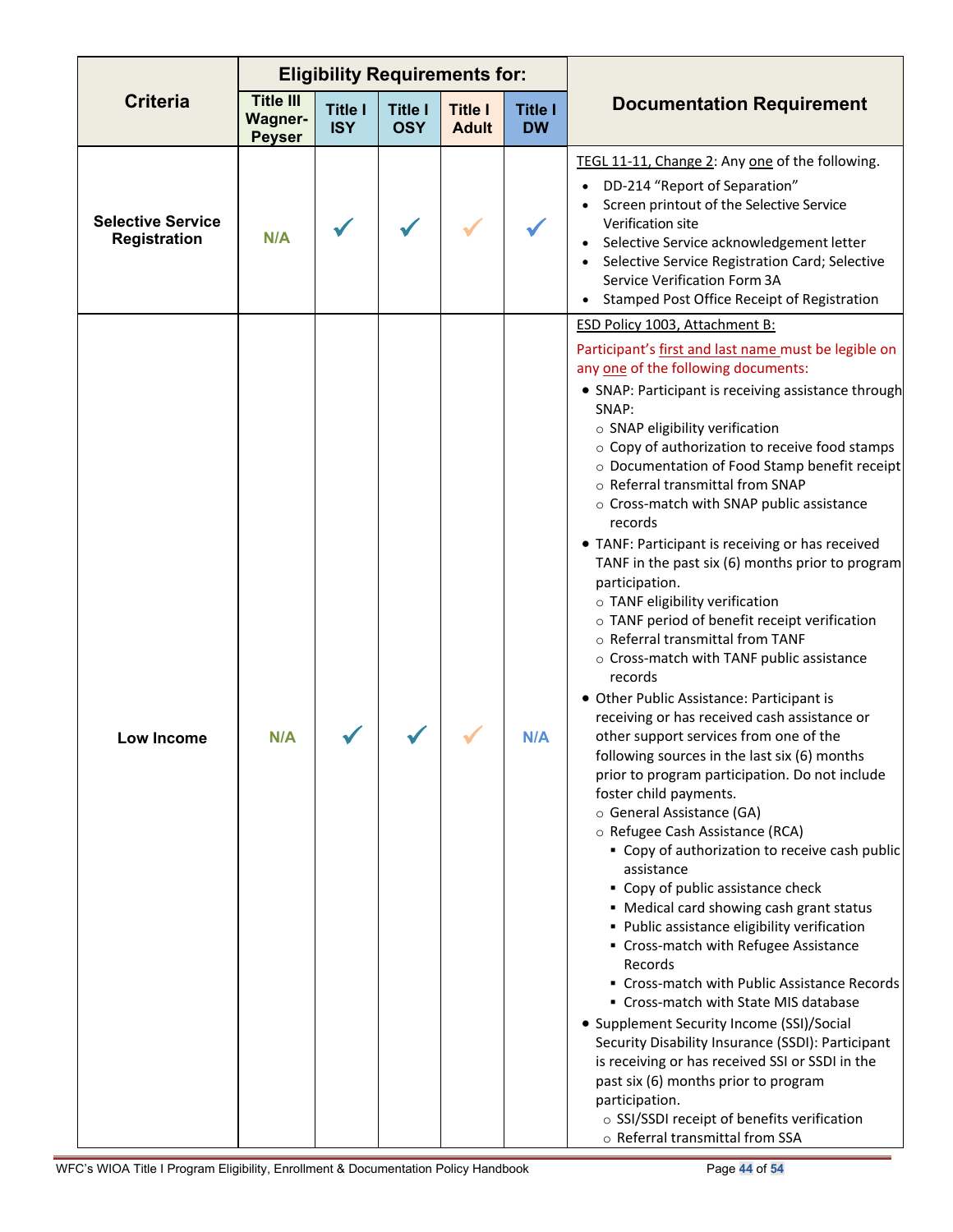|                                        |                                                                                                                                             | ○ SSI/SSDI Eligibility Verification<br>○ Cross-match with SSA database<br>• Bank statement<br>• Compensation award letter<br>• Court award letter<br>• Employer statement/contact<br>• Family or business financial records<br>• Housing Authority verification<br>• Pay stubs<br>• Pension statement<br>• Quarterly estimated tax for self-employed<br>persons<br>• Self-Attestation<br>• UI claim documents<br>• Cross-match with UI Wage Records<br>• Veteran's Administration award letter |  |  |
|----------------------------------------|---------------------------------------------------------------------------------------------------------------------------------------------|------------------------------------------------------------------------------------------------------------------------------------------------------------------------------------------------------------------------------------------------------------------------------------------------------------------------------------------------------------------------------------------------------------------------------------------------------------------------------------------------|--|--|
| <b>WIOA Title I</b><br><b>Program</b>  | <b>Criteria</b>                                                                                                                             | <b>Documentation Requirement</b>                                                                                                                                                                                                                                                                                                                                                                                                                                                               |  |  |
|                                        | <b>Residency</b>                                                                                                                            | See Residency, above                                                                                                                                                                                                                                                                                                                                                                                                                                                                           |  |  |
|                                        | Age, Date of Birth                                                                                                                          | See Age, Date of Birth, above                                                                                                                                                                                                                                                                                                                                                                                                                                                                  |  |  |
|                                        | Legally Entitled to Work in U.S.                                                                                                            | See Legally Entitled to Work in U.S., above                                                                                                                                                                                                                                                                                                                                                                                                                                                    |  |  |
| <b>Selective Service Registration</b>  |                                                                                                                                             | See Selective Service Registration, above                                                                                                                                                                                                                                                                                                                                                                                                                                                      |  |  |
|                                        | Low Income<br>$\bullet$ ISY<br>• OSY, who:<br>Need additional assistance, or<br>Are HS graduate/GED and are<br>$\circ$<br><b>BSD or ELL</b> | See Low Income, above                                                                                                                                                                                                                                                                                                                                                                                                                                                                          |  |  |
| Youth Program,<br><b>ISY &amp; OSY</b> |                                                                                                                                             | <b>ESD Policy 1003, Attachment B: Any one of the following:</b>                                                                                                                                                                                                                                                                                                                                                                                                                                |  |  |
|                                        | <b>School Status at Program Entry</b>                                                                                                       | Applicable Records from Education Institution (GED<br>certificate, diploma, attendance record, transcripts,<br>report card, or school documentation)<br>Copy of Educational Institution Enrollment Record<br>Cross-Match with Postsecondary Education Database<br><b>Electronic Records</b><br>$\bullet$<br><b>Self-Attestation</b><br>$\bullet$<br>Signed Intake Application or Enrollment Form<br>$\bullet$                                                                                  |  |  |
|                                        | <b>Basic Skills Deficient (BSD)</b>                                                                                                         | ESD Policy 1003, Attachment B: Any one of the following:<br>Applicable Records from Education Institution<br>$\bullet$<br>(transcripts, academic assessments, or other school<br>documentation)<br><b>Assessment Test Results</b><br>$\bullet$<br>Case notes                                                                                                                                                                                                                                   |  |  |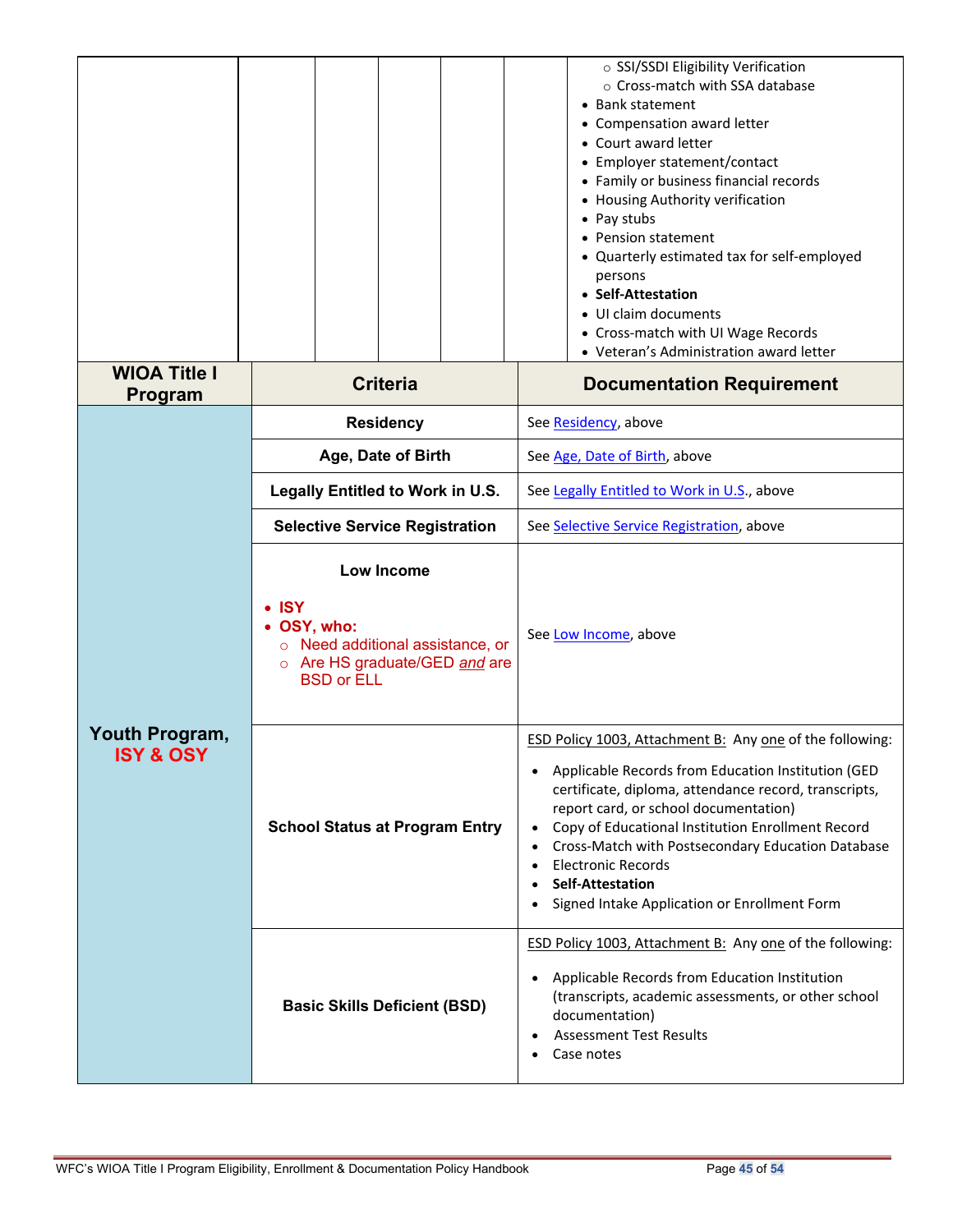|                                        | <b>English Language Learner (ELL)</b> | <b>ESD Policy 1003, Attachment B: Any one of the following:</b><br><b>Assessment Test Results</b><br>Applicable Records from Education Institution<br>(transcripts, or other school documentation)<br>Case notes<br><b>Self-Attestation</b><br>Signed Intake Application or Enrollment Form<br>Signed Individual Service Strategy (ISS)                                                                                                                                                                                                                                                                                                                                                                             |
|----------------------------------------|---------------------------------------|---------------------------------------------------------------------------------------------------------------------------------------------------------------------------------------------------------------------------------------------------------------------------------------------------------------------------------------------------------------------------------------------------------------------------------------------------------------------------------------------------------------------------------------------------------------------------------------------------------------------------------------------------------------------------------------------------------------------|
|                                        | Offender/Ex-Offender                  | <b>ESD Policy 1003, Attachment B:</b><br>Offender: Either one of the following:<br>Direct Referral from Juvenile Justice System or Adult<br>$\bullet$<br>Criminal Justice System<br>Verification from the Justice System<br>Ex-offender: Any one of the following:<br><b>Case Notes</b><br>Documentation from the Juvenile or Adult Criminal<br>Justice System<br><b>Federal Bonding Program Application</b><br>٠<br><b>Needs Assessment</b><br>Referral Transmittal from a Reintegration Agency<br><b>Self-Attestation</b><br>$\bullet$<br>Signed Individual Service Strategy (ISS)<br>Signed Intake Application or Enrollment Form<br>Written Statement or Referral Document from a Court<br>or Probation Officer |
| Youth Program,<br><b>ISY &amp; OSY</b> | Homeless/Runaway                      | <b>ESD Policy 1003, Attachment B: Any one of the following:</b><br><b>Case Notes</b><br>Letter from caseworker or support provider<br>Needs assessment<br>Self-attestation<br>Signed Individual Service Strategy (ISS)<br>Signed Intake Application or Enrollment Form<br>Written Statement or Referral Transmittal from a<br>Shelter or Social Service Agency<br>Letter from caseworker or support provider<br>$\bullet$                                                                                                                                                                                                                                                                                           |
|                                        | <b>Foster Care</b>                    | ESD Policy 1003, Attachment B: Any one of the following:<br>Case Notes<br>$\bullet$<br>Foster Care Agency Referral Transmittal<br><b>Needs Assessment</b><br>$\bullet$<br><b>Self-Attestation</b><br>Signed Intake Application or Enrollment Form<br>Signed Individual Service Strategy (ISS)<br>Written Confirmation from Social Services Agency                                                                                                                                                                                                                                                                                                                                                                   |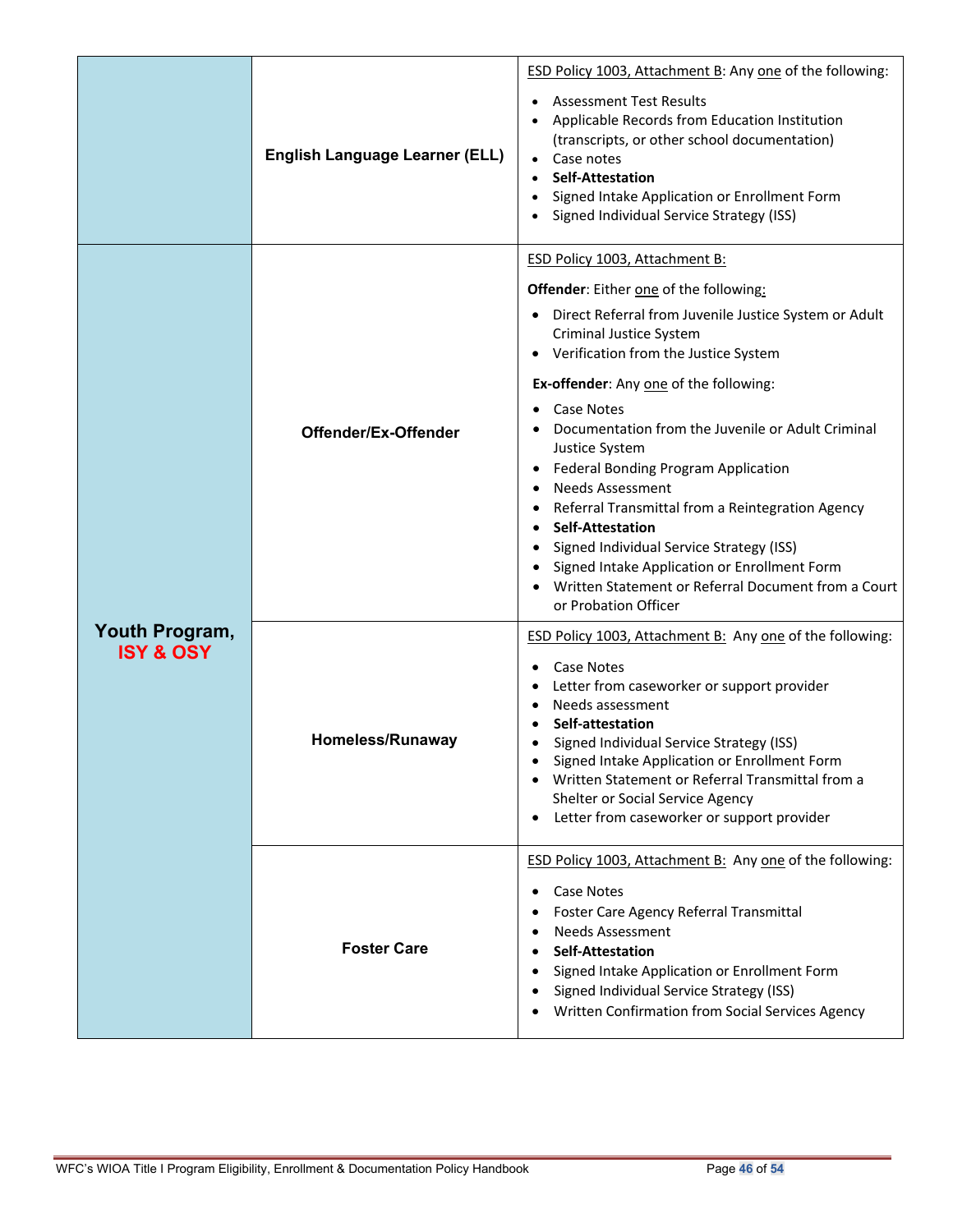|                                        | <b>Pregnant or Parenting</b>                                                                                                                        | <b>ESD Policy 1003, Attachment B: Any one of the following:</b><br>Case Notes<br>$\bullet$<br><b>Needs Assessment</b><br><b>Self-Attestation</b><br>Signed Individual Service Strategy (ISS)<br>$\bullet$<br>Signed Intake Application or Enrollment Form<br>TANF Single Parent Eligibility Verification<br><b>WIC Eligibility Verification</b>                                                                                                 |
|----------------------------------------|-----------------------------------------------------------------------------------------------------------------------------------------------------|-------------------------------------------------------------------------------------------------------------------------------------------------------------------------------------------------------------------------------------------------------------------------------------------------------------------------------------------------------------------------------------------------------------------------------------------------|
|                                        | <b>Disability</b>                                                                                                                                   | ESD Policy 1003, Attachment B: Any one of the following:<br><b>Assessment Test Results</b><br>School 504 records provided by student<br><b>Self-Attestation</b>                                                                                                                                                                                                                                                                                 |
| Youth Program,<br><b>ISY &amp; OSY</b> | <b>Youth who Needs Additional</b><br><b>Assistance</b>                                                                                              | ESD Policy 1003, Attachment B: Any one of the following:<br><b>Case Notes</b><br><b>Needs Assessment</b><br><b>Self-Attestation</b><br>$\bullet$<br>Signed Individual Service Strategy (ISS)<br>$\bullet$<br>Signed Intake Application or Enrollment Form                                                                                                                                                                                       |
| <b>WIOA Title I</b><br>Program         | <b>Criteria</b>                                                                                                                                     | <b>Documentation Requirement</b>                                                                                                                                                                                                                                                                                                                                                                                                                |
| <b>Dropout</b>                         |                                                                                                                                                     | ESD Policy 1003, Attachment B-School Status at Program<br>Entry: Any one of the following:<br>Applicable Records from Education Institution<br>$\bullet$<br>(attendance record, transcripts, report card, or<br>school documentation)<br>Cross-Match with Postsecondary Education<br>Database<br><b>Electronic Records</b><br>Self-attestation<br>$\bullet$<br>Signed Intake Application or Enrollment Form                                     |
| Youth Program,<br><b>OSY Only</b>      | Within the age of compulsory<br>schoolattendance but has not<br>attended school for at least the<br>most recent complete school<br>calendar quarter | ESD Policy 1003, Attachment B-School Status at Program<br>Entry: Any one of the following:<br>Applicable Records from Education Institution<br>$\bullet$<br>(attendance record, transcripts, report card, or<br>school documentation)<br>Cross-Match with Postsecondary Education Database<br>$\bullet$<br><b>Electronic Records</b><br>$\bullet$<br>Self-attestation<br>$\bullet$<br>Signed Intake Application or Enrollment Form<br>$\bullet$ |
|                                        | A recipient of a HS diploma or<br>GED and is low income and Basic<br><b>Skills Deficient (BSD) or English</b><br><b>Language Learner (ELL)</b>      | ESD Policy 1003, Attachment B-School Status at Program<br><u>Entry:</u><br>• HS Diploma or GED at program entry: Any one of the<br>following:<br>o Applicable Records from Education Institution (GED<br>certificate, diploma, attendance record, transcripts,<br>report card, or school documentation)<br>o Copy of Educational Institution Enrollment Record                                                                                  |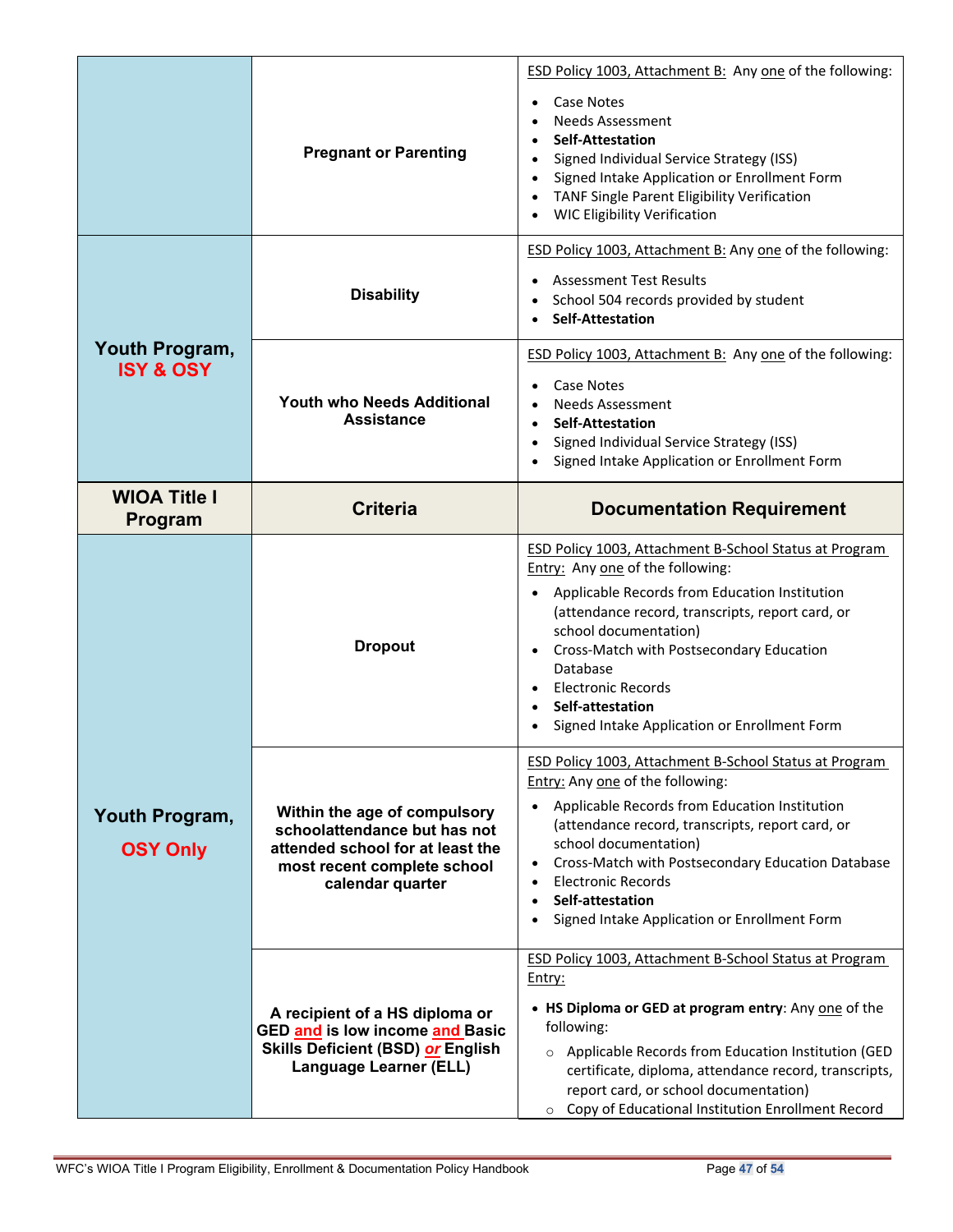|                                |                                                                  | o Cross-Match with Postsecondary Education<br>Database<br>Electronic Records<br>$\circ$<br>○ Self-Attestation<br>o Signed Intake Application or Enrollment Form<br>• Low Income: See list of acceptable low income<br>documents, above<br>• BSD: Any one of the following:<br>o Applicable Records from Education Institution<br>(transcripts, academic assessments, or other school<br>documentation)<br>○ Assessment Test Results<br>○ Case notes<br>• ELL: Any one of the following:<br>O Assessment Test Results<br>o Applicable Records from Education Institution<br>(transcripts, or other school documentation)<br>$\circ$ Case notes<br>○ Self-Attestation<br>o Signed Intake Application or Enrollment Form<br>Signed Individual Service Strategy (ISS)<br>$\circ$ |
|--------------------------------|------------------------------------------------------------------|------------------------------------------------------------------------------------------------------------------------------------------------------------------------------------------------------------------------------------------------------------------------------------------------------------------------------------------------------------------------------------------------------------------------------------------------------------------------------------------------------------------------------------------------------------------------------------------------------------------------------------------------------------------------------------------------------------------------------------------------------------------------------|
| <b>WIOA Title I</b><br>Program | <b>Criteria</b>                                                  | <b>Documentation Requirement</b>                                                                                                                                                                                                                                                                                                                                                                                                                                                                                                                                                                                                                                                                                                                                             |
|                                | <b>Residency</b>                                                 | See Residency, above                                                                                                                                                                                                                                                                                                                                                                                                                                                                                                                                                                                                                                                                                                                                                         |
|                                | Age, Date of Birth                                               | See Age, Date of Birth, above                                                                                                                                                                                                                                                                                                                                                                                                                                                                                                                                                                                                                                                                                                                                                |
|                                | Legally Entitled to Work in U.S.                                 | See Legally Entitled to Work in U.S., above                                                                                                                                                                                                                                                                                                                                                                                                                                                                                                                                                                                                                                                                                                                                  |
| <b>Adult Program</b>           | <b>Selective Service Registration</b>                            | See Selective Service Registration, above                                                                                                                                                                                                                                                                                                                                                                                                                                                                                                                                                                                                                                                                                                                                    |
|                                | Low Income<br>• Priority of Service Categories<br>#1 and #2 Only | See Low Income, above                                                                                                                                                                                                                                                                                                                                                                                                                                                                                                                                                                                                                                                                                                                                                        |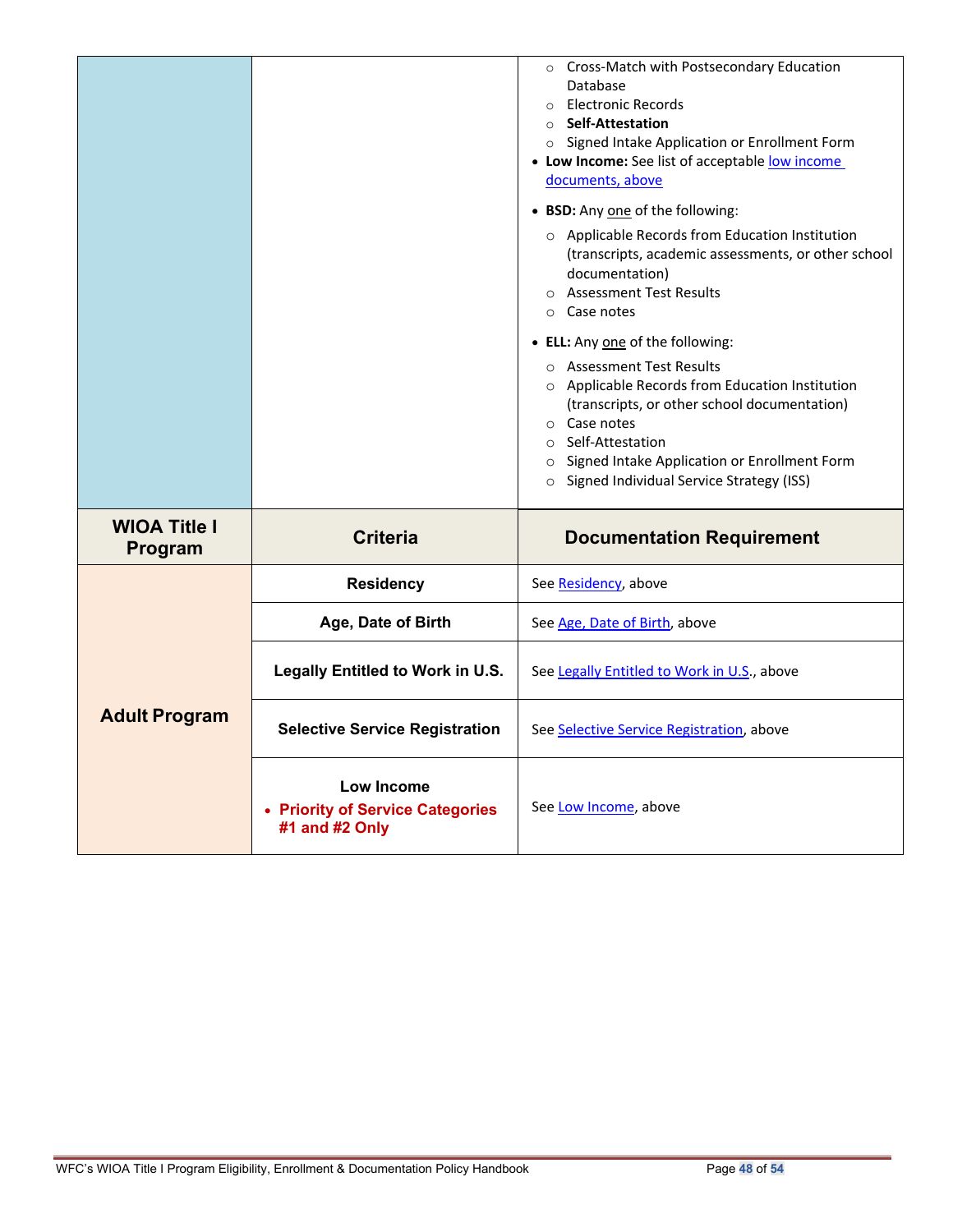| <b>WIOA Title I</b><br>Program            | <b>Criteria</b>                                       |                                                                                    | <b>Documentation Requirement</b>                                                                                                                                                                                                                                                                                                                                                                                                                                                                                                                                                                                                                                                                   |  |  |
|-------------------------------------------|-------------------------------------------------------|------------------------------------------------------------------------------------|----------------------------------------------------------------------------------------------------------------------------------------------------------------------------------------------------------------------------------------------------------------------------------------------------------------------------------------------------------------------------------------------------------------------------------------------------------------------------------------------------------------------------------------------------------------------------------------------------------------------------------------------------------------------------------------------------|--|--|
|                                           |                                                       | <b>Residency</b>                                                                   | See Residency, above                                                                                                                                                                                                                                                                                                                                                                                                                                                                                                                                                                                                                                                                               |  |  |
|                                           | Legally Entitled to Work in U.S.                      |                                                                                    | See Legally Entitled to Work in U.S., above                                                                                                                                                                                                                                                                                                                                                                                                                                                                                                                                                                                                                                                        |  |  |
| <b>Dislocated Worker</b><br>Program<br>οf |                                                       | <b>Selective Service Registration</b>                                              | See Selective Service Registration, above                                                                                                                                                                                                                                                                                                                                                                                                                                                                                                                                                                                                                                                          |  |  |
|                                           |                                                       | <b>General Dislocation</b>                                                         | ESD Policy 1003, Attachment B- Date of Actual Dislocation:<br>Any one of the following:<br>Notice of Layoff<br>Public Announcement with Follow-Up Cross-Match<br>with UI Database<br>Rapid Response List<br>٠<br><b>Self-Attestation</b><br>$\bullet$<br>Verification from Employer                                                                                                                                                                                                                                                                                                                                                                                                                |  |  |
|                                           |                                                       | <b>Dislocation from</b><br><b>Facility</b><br><b>Closure/Substantial</b><br>Layoff | ESD Policy 1003, Attachment B- Date of Actual Dislocation:<br>Any one of the following:<br>Notice of Layoff<br>$\bullet$<br>Public Announcement with Follow-Up Cross-Match<br>with UI Database<br>Rapid Response List<br><b>Self-Attestation</b><br>Verification from Employer                                                                                                                                                                                                                                                                                                                                                                                                                     |  |  |
|                                           | One of the<br>following<br>categories<br>dislocation: | Self-employed                                                                      | ESD Policy 1003, Attachment B- Date of Actual Dislocation:<br>Any one of the following:<br>Notice of Layoff<br>Public Announcement with Follow-Up Cross-Match<br>with UI Database<br>Rapid Response List<br>$\bullet$<br><b>Self-Attestation</b><br>Verification from Employer                                                                                                                                                                                                                                                                                                                                                                                                                     |  |  |
|                                           |                                                       | <b>Displaced</b><br>Homemaker                                                      | ESD Policy 1003, Attachment B-Displaced Homemaker at<br>Program Entry-Any one of the following:<br>Copy of Applicable Court Records<br>Copy of Bank Records (showing financial dependence<br>on spouse, no separate individual income support, or no<br>employment income earned)<br>Copy of Divorce Records<br>Copy of Spouse's Death Record<br>٠<br>Copy of Spouse's Layoff Notice<br>Copy of Spouse's Permanent Change of Station (PCS)<br>Orders (for a military move or assignment)<br>Cross-Match with Public Assistance Records<br><b>Needs Assessment</b><br>$\bullet$<br>Self-attestation<br>٠<br>Signed Individual Employment Plan (IEP)<br>Signed Intake Application or Enrollment Form |  |  |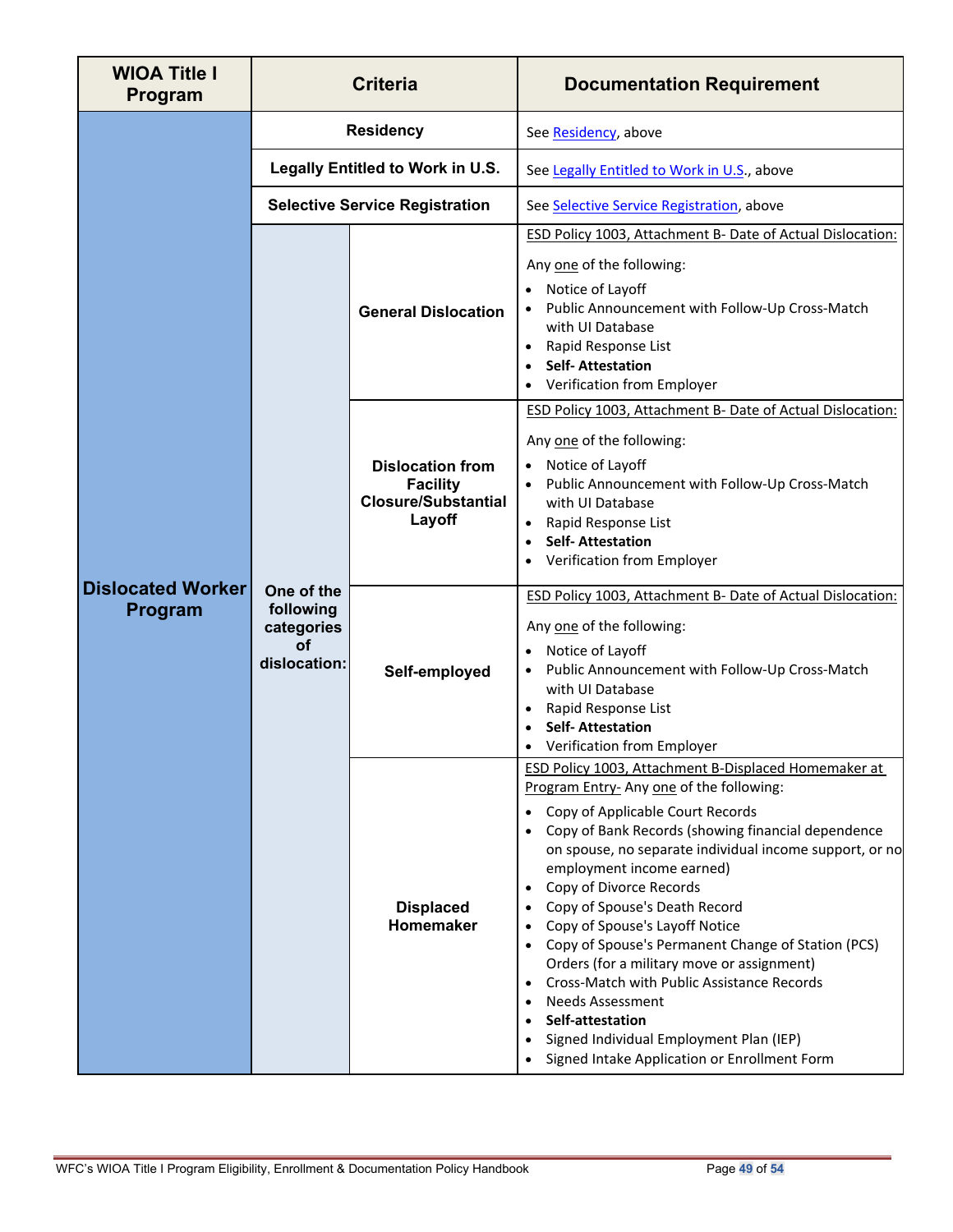|                                     |            | Dislocated Separating •<br><b>MilitaryService</b><br><b>Members</b> | ESD Policy 1003, Attachment B- Date of Actual Dislocation:<br>Any one of the following:<br>Notice of Layoff<br>$\bullet$<br>Public Announcement with Follow-Up Cross-Match<br>with UI Database<br>Rapid Response List<br><b>Self-Attestation</b><br>• Verification from Employer<br>Other acceptable documentation include:<br>DD-214<br>$\bullet$<br>Effective Termination of Service "ETS" Orders                                                                                          |  |  |
|-------------------------------------|------------|---------------------------------------------------------------------|----------------------------------------------------------------------------------------------------------------------------------------------------------------------------------------------------------------------------------------------------------------------------------------------------------------------------------------------------------------------------------------------------------------------------------------------------------------------------------------------|--|--|
| <b>Dislocated Worker</b><br>Program |            | <b>Military Spouse</b>                                              | ESD Policy 1003, Attachment B- Date of Actual Dislocation:<br>Any one of the following:<br>Notice of Layoff<br>Public Announcement with Follow-Up Cross-Match<br>with UI Database<br>Rapid Response List<br><b>Self-Attestation</b><br>Verification from Employer<br>٠<br>Other acceptable documentation include:<br>Spouse's Permanent Change of Station (PCS) orders<br>(for a military move or assignment)<br>• Spouse's DD-214<br>Spouse's Effective Termination of Service (ETS) Orders |  |  |
|                                     | Homemakers | <b>Date of Actual Dislocation</b><br>*Not applicable to Displaced   | ESD Policy 1003, Attachment B:<br>Any one of the following:<br>Notice of Layoff<br>$\bullet$<br>Rapid Response List<br>$\bullet$<br>Public Announcement with Follow-Up Cross-Match<br>with UI Database<br><b>Self-Attestation</b><br>Verification from Employer                                                                                                                                                                                                                              |  |  |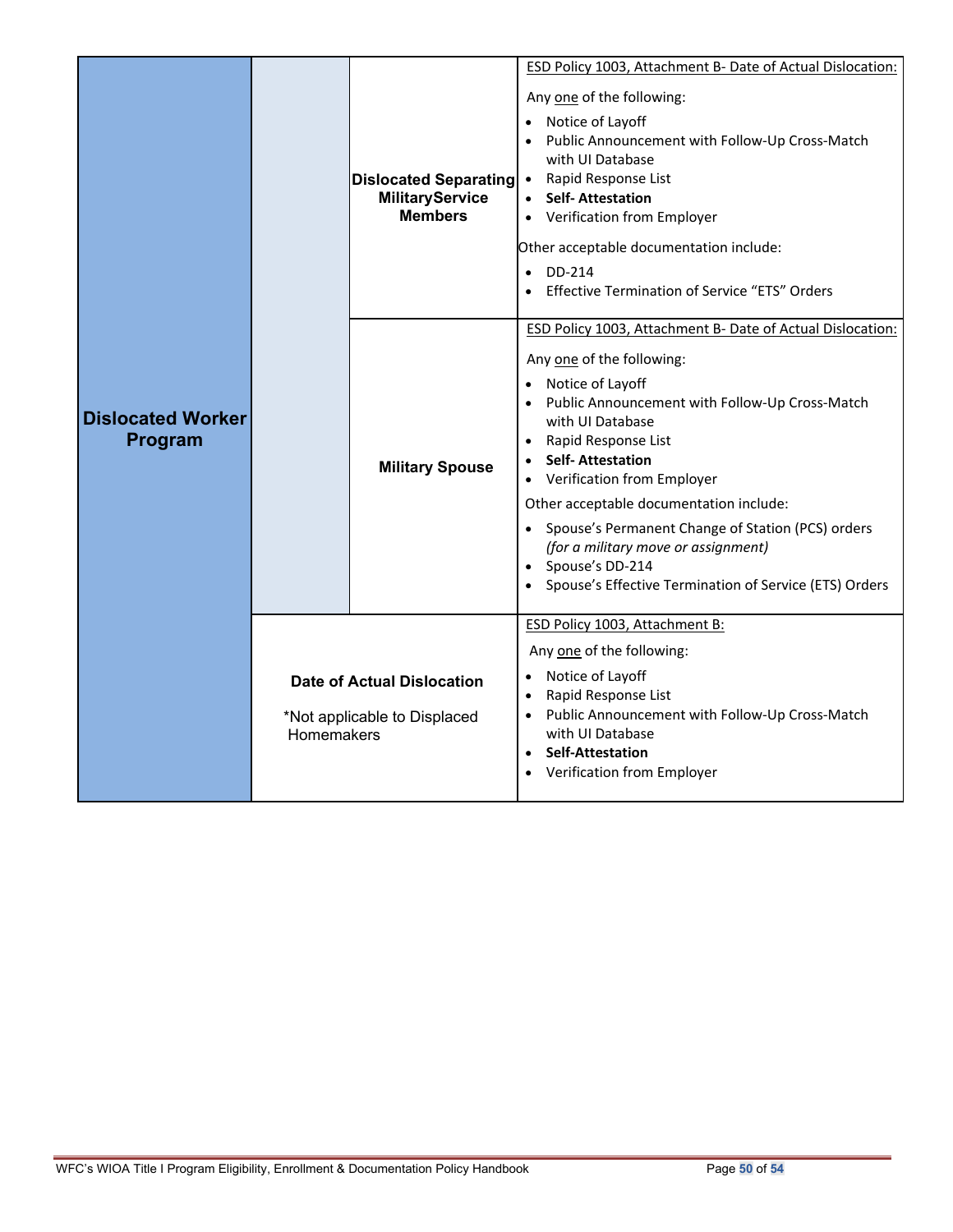# **WORKFORCE INNOVATION AND OPPORTUNITY ACT (WIOA) APPLICATION FOR SERVICE**

# <span id="page-50-0"></span>**Downloadable [WIOA Application Form](https://workforce-central.org/wp-content/uploads/2021/08/wioa-application-for-service-8-18-21.pdf)**

| <b>APPLICANT INFORMATION</b>                                                                                                                                                                                           |                         |                                                                                                                                                                                                                   |                                                                                                                                                                            |                                              |             |                                                  |  |
|------------------------------------------------------------------------------------------------------------------------------------------------------------------------------------------------------------------------|-------------------------|-------------------------------------------------------------------------------------------------------------------------------------------------------------------------------------------------------------------|----------------------------------------------------------------------------------------------------------------------------------------------------------------------------|----------------------------------------------|-------------|--------------------------------------------------|--|
| <b>First Name:</b>                                                                                                                                                                                                     | MI:                     |                                                                                                                                                                                                                   |                                                                                                                                                                            | <b>Last Name:</b>                            |             |                                                  |  |
| <b>Address:</b>                                                                                                                                                                                                        | City:                   |                                                                                                                                                                                                                   |                                                                                                                                                                            |                                              | State:      | Zip:                                             |  |
| <b>Primary Contact Phone:</b>                                                                                                                                                                                          | <b>Emergency Phone:</b> |                                                                                                                                                                                                                   |                                                                                                                                                                            | Email:                                       |             |                                                  |  |
| <b>DEMOGRAPHICS</b>                                                                                                                                                                                                    |                         |                                                                                                                                                                                                                   |                                                                                                                                                                            |                                              |             |                                                  |  |
| <b>Intake Date:</b><br>Date of Birth (Month/Day/Year):                                                                                                                                                                 |                         |                                                                                                                                                                                                                   |                                                                                                                                                                            | Gender:                                      | <b>Nale</b> | Female <sup></sup>                               |  |
| (Check one only)<br>U.S. Citizen or Legally Entitled to Work in the U.S.<br><b>Eligible Non-Citizen:</b>                                                                                                               |                         | $\Box$ Yes<br>$\bigcap$ Yes                                                                                                                                                                                       | $\Box$ No<br>$\square$ No                                                                                                                                                  | <b>Card Expiration Date:</b>                 |             |                                                  |  |
| <b>Employment Status at Enrollment: (Check one only)</b>                                                                                                                                                               |                         |                                                                                                                                                                                                                   |                                                                                                                                                                            | *Ethnicity: (Hispanic or Latino):            |             | $\square$ No<br>$\Box$ Yes                       |  |
| $\Box$ Employed<br>If employed, hours per week:                                                                                                                                                                        |                         |                                                                                                                                                                                                                   |                                                                                                                                                                            | *Race: (More than one race can be checked)   |             |                                                  |  |
| Employed w/Military Separation<br>Employed w/Notice of Termination Not Employed                                                                                                                                        |                         |                                                                                                                                                                                                                   | $\Box$ White                                                                                                                                                               | American Indian/Alaskan Native               |             | Asian                                            |  |
| □Unemployed                                                                                                                                                                                                            |                         |                                                                                                                                                                                                                   | Black/African American<br>Native Hawaiian/Pacific Islander                                                                                                                 |                                              |             |                                                  |  |
| □Long-term Unemployed                                                                                                                                                                                                  |                         |                                                                                                                                                                                                                   | Information Not Provided                                                                                                                                                   |                                              |             |                                                  |  |
| <b>Unemployment Compensation (UC) Eligible Status:</b><br>□ UC Claimant □ Exhausted<br>$\Box$ Not Applicable                                                                                                           |                         |                                                                                                                                                                                                                   | $\Box$ No<br>Not Disclosed<br>*Individual with Disability:<br>$\Box$ Yes                                                                                                   |                                              |             |                                                  |  |
|                                                                                                                                                                                                                        |                         |                                                                                                                                                                                                                   |                                                                                                                                                                            | <b>VETERAN INFORMATION/SELECTIVE SERVICE</b> |             |                                                  |  |
| $\neg$ No<br>Served in the U.S. Military<br>$\Box$ Yes<br><b>Separating Service Member</b><br>$\Box$ Yes $\Box$ No                                                                                                     |                         | $\square$ No<br>Disabled Veteran (if yes - Percent:<br>%<br>$\Box$ Yes<br>Special Disabled Veteran<br>$\bigcap$ Yes<br>$\Box$ No<br>Recently Separated Veteran (within last 48 months)<br>$\Box$ Yes<br>$\Box$ No |                                                                                                                                                                            |                                              |             |                                                  |  |
| Expiration Term of Service: __________                                                                                                                                                                                 |                         |                                                                                                                                                                                                                   | Selective Service: (Males 18 or older; born on or after Jan. 1, 1960)<br>$\Box$ Yes<br>$\Box$ No<br>□ Not Required                                                         |                                              |             |                                                  |  |
| *Campaign Veteran<br>$\Box$ Yes                                                                                                                                                                                        | $\Box$ No               |                                                                                                                                                                                                                   |                                                                                                                                                                            |                                              |             |                                                  |  |
| Campaign Name:                                                                                                                                                                                                         |                         | If younger than age 18, date of 18th birthday:                                                                                                                                                                    |                                                                                                                                                                            |                                              |             |                                                  |  |
| <b>EDUCATION INFORMATION</b>                                                                                                                                                                                           |                         |                                                                                                                                                                                                                   |                                                                                                                                                                            |                                              |             |                                                  |  |
| <b>Highest Grade Completed:</b><br>$\square$ 5<br>$\Box$ 7<br>$\Box$ 1<br>$\Box$ 2<br>$\Box$ 3<br>$\Box$ 4<br>$\square$ 6<br>$\Box$ 12<br>Other: _____________<br>$\Box$ 8<br>$\Box$ 9<br>$\square$ 10<br>$\square$ 11 |                         |                                                                                                                                                                                                                   | $\neg$ No<br>In School:<br>$\Box$ Yes<br>(High school, alternative school (excluding Open Doors), post-secondary<br>college, credit bearing-courses, vocational technical) |                                              |             |                                                  |  |
| <b>Highest Level of Education (Check only if attained)</b>                                                                                                                                                             |                         |                                                                                                                                                                                                                   |                                                                                                                                                                            | <b>School Currently Attending:</b>           |             | <u> 1980 - Jan Barat, margaret ar ferfinding</u> |  |
| $\Box$ GED<br>$\Box$ High School<br>□ Associates<br>Bachelors<br>Masters PhD                                                                                                                                           |                         |                                                                                                                                                                                                                   | $\Box$ Yes<br>$\Box$ No<br>Dropped out of High School<br>(Do not have a High School Diploma, GED, or certificate of completion)                                            |                                              |             |                                                  |  |
|                                                                                                                                                                                                                        |                         |                                                                                                                                                                                                                   | Last Date Attended School: _______________________                                                                                                                         |                                              |             |                                                  |  |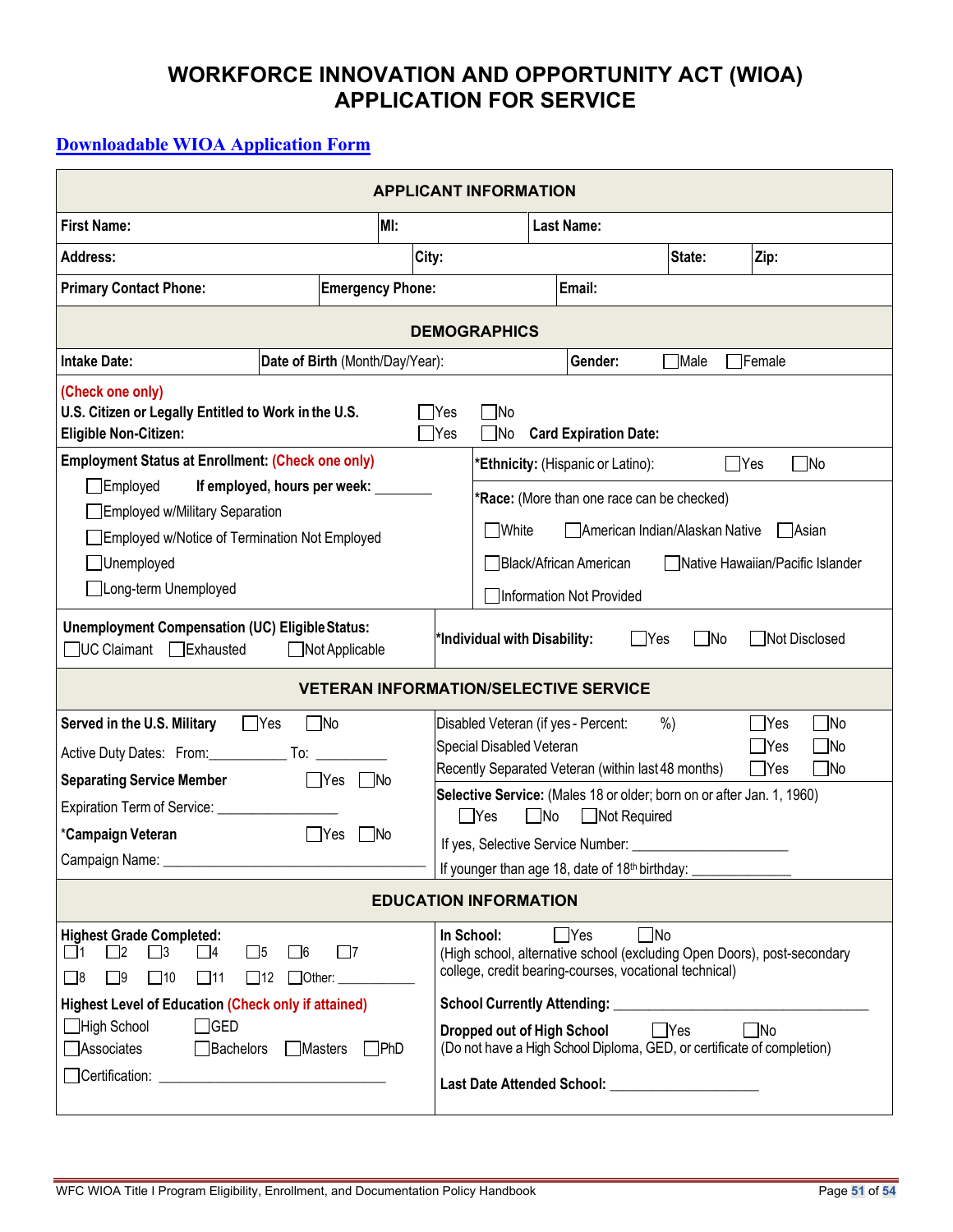# **WORKFORCE INNOVATION AND OPPORTUNITY ACT (WIOA) APPLICATION FOR SERVICE**

| <b>PUBLIC ASSISTANCE</b><br>(Are you currently or within the last 6-months received any of the following?)                                                                                                                                                                                                   |                                                                                                                                                              |     |                      |                                     |                                                                                                                                                                                                                                                                                                                                                                                                                                                                                                        |  |  |  |
|--------------------------------------------------------------------------------------------------------------------------------------------------------------------------------------------------------------------------------------------------------------------------------------------------------------|--------------------------------------------------------------------------------------------------------------------------------------------------------------|-----|----------------------|-------------------------------------|--------------------------------------------------------------------------------------------------------------------------------------------------------------------------------------------------------------------------------------------------------------------------------------------------------------------------------------------------------------------------------------------------------------------------------------------------------------------------------------------------------|--|--|--|
| <b>Assistance Type:</b>                                                                                                                                                                                                                                                                                      |                                                                                                                                                              |     |                      | Check all that apply:               | <b>Monthly Total:</b>                                                                                                                                                                                                                                                                                                                                                                                                                                                                                  |  |  |  |
| Temporary Assistance for Needy Families-TANF                                                                                                                                                                                                                                                                 |                                                                                                                                                              |     | $\Box$ Yes           | $\square$ No                        |                                                                                                                                                                                                                                                                                                                                                                                                                                                                                                        |  |  |  |
| Supplemental Security Income-SSI                                                                                                                                                                                                                                                                             |                                                                                                                                                              |     | $\Box$ Yes           | $\Box$ No                           |                                                                                                                                                                                                                                                                                                                                                                                                                                                                                                        |  |  |  |
| Refugee Cash Assistance-RCA                                                                                                                                                                                                                                                                                  |                                                                                                                                                              |     | $\Box$ Yes           | $\Box$ No                           |                                                                                                                                                                                                                                                                                                                                                                                                                                                                                                        |  |  |  |
| General Assistance-GA (ABD/MCS)                                                                                                                                                                                                                                                                              |                                                                                                                                                              |     | $\Box$ Yes           | $\Box$ No                           |                                                                                                                                                                                                                                                                                                                                                                                                                                                                                                        |  |  |  |
| Supplemental Nutrition Asst. Program (SNAP)                                                                                                                                                                                                                                                                  |                                                                                                                                                              |     | $\Box$ Yes           | $\Box$ No                           |                                                                                                                                                                                                                                                                                                                                                                                                                                                                                                        |  |  |  |
| Social Security Disability Insurance-SSDI                                                                                                                                                                                                                                                                    |                                                                                                                                                              |     | $\Box$ Yes           | $\Box$ No                           |                                                                                                                                                                                                                                                                                                                                                                                                                                                                                                        |  |  |  |
|                                                                                                                                                                                                                                                                                                              | FAMILY SIZE/FAMILY INCOME (Adult & Young Adult Program Only)<br>(If you are currently receiving Public Assistance you do not have to complete this section.) |     |                      |                                     |                                                                                                                                                                                                                                                                                                                                                                                                                                                                                                        |  |  |  |
| included in one of the following categories: (Check one only)<br>$\Box$ Single<br>□ Married couple and dependent children Parent or guardian and dependent children<br>Married couple as defined within the Washington Marriage Equality Act (RCW 26.60)<br>would be considered when determining low-income. |                                                                                                                                                              |     |                      |                                     | Definition of Family under WIOA: Means two or more individuals related by blood, marriage, or decree of court, who are living in a single residence, and are<br>□ Individual with a disability If the family of a disabled individual does not meet the income eligibility criteria, the disabled individual may be considered a low -<br>income individual if their own income meets the income criteria of WIOA. The individual would be considered a family of one and only the individual's income |  |  |  |
| INCOME RECEIVED FROM: Beginning Date: (M/D/Y)                                                                                                                                                                                                                                                                |                                                                                                                                                              |     |                      | <b>Through Ending Date: (M/D/Y)</b> | EXAMPLE: If the Intake Date is 7/1/2019, include gross income received from January 1st through July 1st for the entire six- month period.                                                                                                                                                                                                                                                                                                                                                             |  |  |  |
| <b>Family Member Name</b>                                                                                                                                                                                                                                                                                    | Relationship                                                                                                                                                 | Age | <b>Income Source</b> |                                     | <b>Total Gross Amount</b><br>received during last 6 months                                                                                                                                                                                                                                                                                                                                                                                                                                             |  |  |  |
|                                                                                                                                                                                                                                                                                                              | Applicant                                                                                                                                                    |     |                      |                                     |                                                                                                                                                                                                                                                                                                                                                                                                                                                                                                        |  |  |  |
|                                                                                                                                                                                                                                                                                                              |                                                                                                                                                              |     |                      |                                     |                                                                                                                                                                                                                                                                                                                                                                                                                                                                                                        |  |  |  |
|                                                                                                                                                                                                                                                                                                              |                                                                                                                                                              |     |                      |                                     |                                                                                                                                                                                                                                                                                                                                                                                                                                                                                                        |  |  |  |
|                                                                                                                                                                                                                                                                                                              |                                                                                                                                                              |     |                      |                                     |                                                                                                                                                                                                                                                                                                                                                                                                                                                                                                        |  |  |  |
|                                                                                                                                                                                                                                                                                                              |                                                                                                                                                              |     |                      |                                     |                                                                                                                                                                                                                                                                                                                                                                                                                                                                                                        |  |  |  |
|                                                                                                                                                                                                                                                                                                              |                                                                                                                                                              |     |                      |                                     |                                                                                                                                                                                                                                                                                                                                                                                                                                                                                                        |  |  |  |
| Record the total gross amount income received for the last six months for each family member. If there are more than six<br>family members use an additional form.                                                                                                                                           |                                                                                                                                                              |     |                      |                                     |                                                                                                                                                                                                                                                                                                                                                                                                                                                                                                        |  |  |  |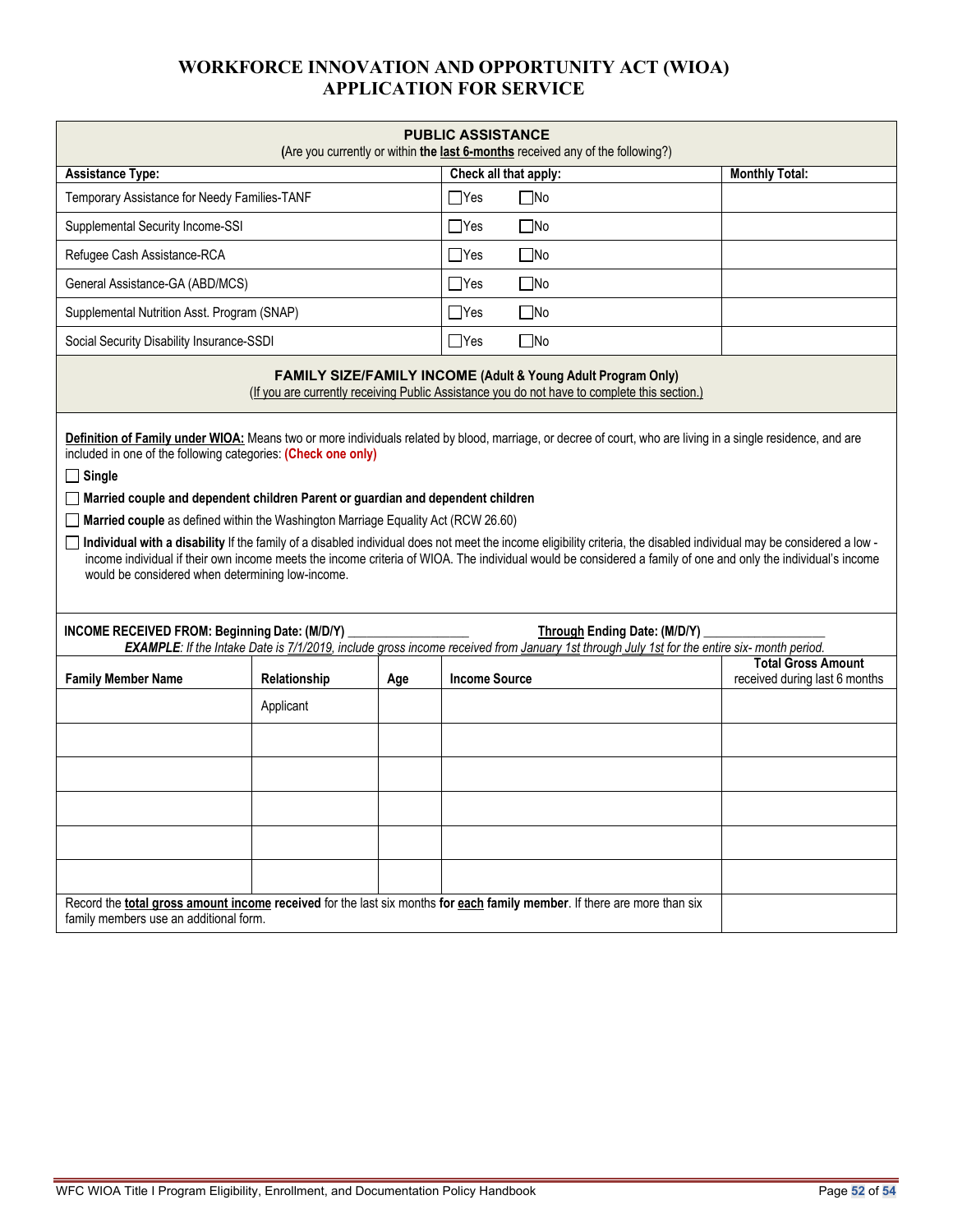### **WORKFORCE INNOVATION AND OPPORTUNITY ACT (WIOA) APPLICATION FOR SERVICE**

|                            |                | <b>EMPLOYMENT INFORMATION</b>                    |                |                 |                     |                 |
|----------------------------|----------------|--------------------------------------------------|----------------|-----------------|---------------------|-----------------|
|                            |                | <b>CURRENT OR MOST RECENT EMPLOYMENT</b>         |                |                 |                     |                 |
| <b>Employer Name:</b>      |                |                                                  |                |                 |                     |                 |
| Address:                   |                |                                                  |                | Start Date:     |                     | End Date:       |
| City:                      |                |                                                  |                | State:          |                     | Zip Code:       |
| Job Title:                 |                |                                                  |                | Hourly Wage: \$ |                     | Hours Per Week: |
| <b>Job Duties:</b>         |                |                                                  |                |                 |                     |                 |
|                            |                |                                                  |                |                 |                     |                 |
|                            |                |                                                  |                |                 |                     |                 |
|                            |                |                                                  |                |                 |                     |                 |
|                            |                |                                                  |                |                 |                     |                 |
|                            |                |                                                  |                |                 |                     |                 |
| Reason for Leaving:        |                |                                                  |                |                 | <b>Skill Level:</b> |                 |
| Discharged Military Notice | Voluntary Quit | Labor Dispute                                    | $\Box$ Retired |                 | Entry Level         |                 |
| Still Employed             | <b>Illness</b> | □Lack of Work                                    |                |                 | Semi-skills         |                 |
| □ Other: _________         |                |                                                  |                |                 | $\Box$ Skilled      |                 |
|                            |                | <b>PREVIOUS EMPLOYMENT</b>                       |                |                 |                     |                 |
| <b>Employer Name:</b>      |                |                                                  |                |                 |                     |                 |
| Address:                   |                |                                                  |                | Start Date:     |                     | End Date:       |
| City:                      |                |                                                  |                | State:          |                     | Zip Code:       |
| Job Title:                 |                |                                                  |                | Hourly Wage: \$ |                     | Hours Per Week: |
| <b>Job Duties:</b>         |                |                                                  |                |                 |                     |                 |
|                            |                |                                                  |                |                 |                     |                 |
|                            |                |                                                  |                |                 |                     |                 |
|                            |                |                                                  |                |                 |                     |                 |
|                            |                |                                                  |                |                 |                     |                 |
|                            |                |                                                  |                |                 |                     |                 |
| Reason for Leaving:        |                |                                                  |                |                 | <b>Skill Level:</b> |                 |
| Discharged Military Notice | Voluntary Quit | Labor Dispute                                    | $\Box$ Retired |                 | $\Box$ Entry Level  |                 |
| Still Employed             | <b>Illness</b> | Lack of Work                                     |                |                 | Semi-skills         |                 |
| $\Box$ Other: $\Box$       |                |                                                  |                |                 | Skilled             |                 |
|                            |                | For other employment history attach another form |                |                 |                     |                 |
|                            |                |                                                  |                |                 |                     |                 |